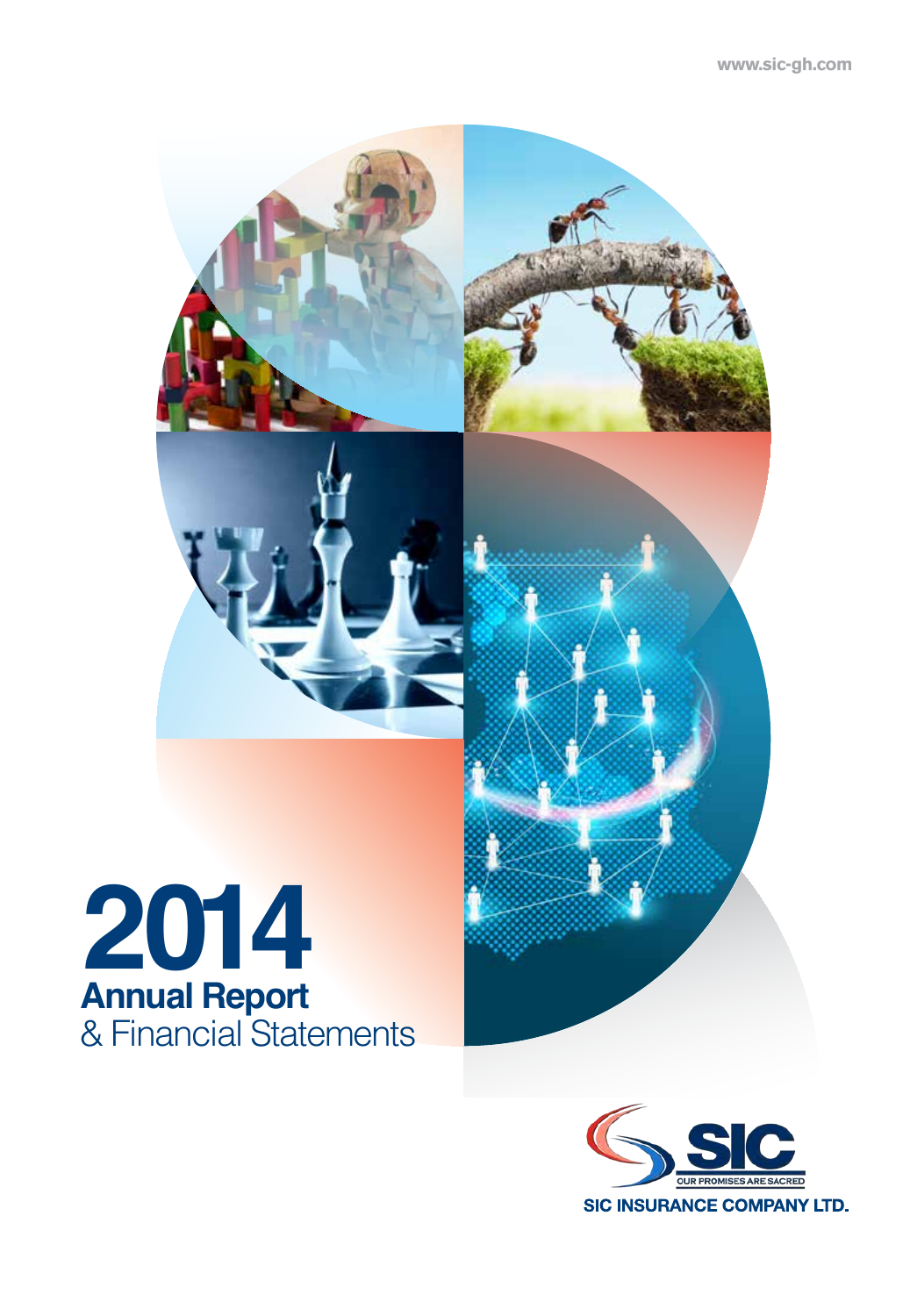# Directors, Officials and Registered Office

#### **Directors**

**Mr. Mike Allen Hammah** - Appointed – December 2014 Chairperson **Dr. Sydney Yayah Laryea** - Appointed - September 2011 Member **Mr. Ato Pobee Ampiah** - Appointed – September 2011 Member **Mr. Justice Benjamin O. Tetteh** - Appointed - September 2011 Member **Ms. Nancy Dakwa Ampofo** - Appointed – November 2013 Member **Mr. Fiifi Gyabra – Forson** - Appointed - November 2013 Member **Mr. Robert Afflah Sackey** - Appointed - November 2013 Member **Mr. Daniel Ofori - Appointed - July 2014** Member **Mrs. Felicity Acquah** - Resigned - September, 2014 Chairperson **Mrs. Doris Awo Nkani** - May 2012 - January 2015 Managing Director

## **Company Secretary**

Mrs. Lydia Hlomador

#### **Registered Office**

Nyemitei House 28/29 Ring Road East, Osu – Accra.

#### **Auditors**

PKF Chartered Accountant & Business Advisers Farrar Avenue – Adabraka

#### **Bankers: Local**

GCB Bank Limited Universal Merchant Bank National Investment Bank Limited Société-General (Gh) Ecobank Ghana Limited FBN Bank Limited ADB Bank

#### **Bankers: Foreign**

Ghana International Bank Limited Barclays Bank Plc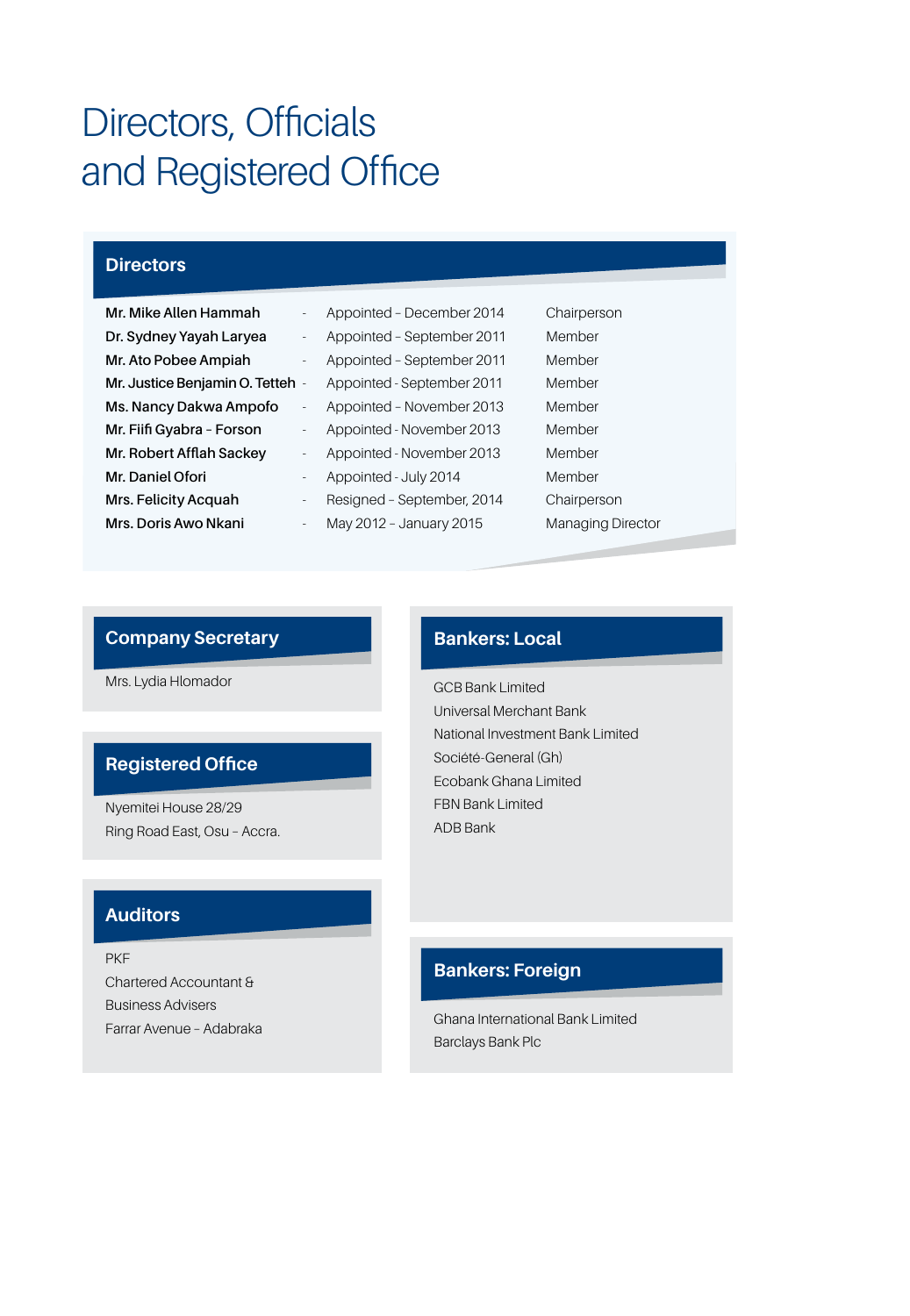## **Notice of Annual General Meeting**

NOTICE IS HEREBY GIVEN that the Annual General Meeting of SIC Insurance Company Limited will be held on Friday the 31st of July 2015 at 10:00 a.m. at the College of Physicians and Surgeons, Accra to transact the following business:

### **AGENDA**

#### **ORDINARY BUSINESS**

- 1. To receive and consider the Accounts of the Company for the year ended 31st December 2014 together with the Reports of the Directors and the Auditors thereon.
- 2. To authorize the Directors to fix the remuneration of the Auditors.
- 3. To elect Directors and/or re-elect retiring **Directors**
- 4. To approve Directors' remuneration.

#### **SPECIAL BUSINESS**

5. To amend the Regulations of the Company by reviewing Regulations 49 to allow for the circulation of the Notice of General meetings, Profit and Loss Accounts, Balance Sheet, Reports and any other relevant information by print or electronic means.

Dated this 26th day of June 2015

By Order of the Board

**LYDIA HLOMADOR (MRS)** *Company Secretary*

## **Resolutions to be passed at the Annual General Meeting**

#### **BOARD RESOLUTIONS**

The Board of Directors will be proposing the following resolutions at the Annual General Meeting:

#### **1. To receive 2014 Accounts**

The Board shall propose the acceptance of the 2014 Accounts as the true and fair view of the affairs of the Company for the year ended 31st December, 2014.

#### **2. To Authorise the Directors to fix the Remuneration of the Auditors**

In accordance with Section 134(5) of the Companies Act, 1963, (Act 179), Pannell Kerr Forster (PKF) will continue in office as Auditors of the Company. The Board would request from Members their approval to fix the remuneration of the Auditors.

#### **3. To Elect Directors/Re-Elect Retiring Directors**

4.1 In accordance with Section 181 (5b) of the Companies Act, 1963, (Act 179) and Regulations 60(a) and 61 of the Company, Mr. Mike Allen Hammah is hereby proposed for election as a Director.

4.2 By the provision of section 298 of the Companies Act, 1963 (Act 179) one-third of Directors who have been longest in office must retire at the Annual General Meeting.

Accordingly two Directors namely, Mr. Fiifi Gyabra – Forson and Mr. Robert Afflah Sackey are proposed for re-election.

#### **4. To Approve the Remuneration of Directors**

To approve GH¢700,000.00 as Directors remuneration for the year to 31<sup>st</sup> December 2015 in accordance with Section 194 of the Companies Act, 1963,( Act 179) and Regulation 67 of the Regulations of the Company.

#### **5. Special Resolution Amendment of Regulations 49**

Subject to the prior approval of the Ghana Stock Exchange, Regulations 49 be revised as follows;

*"Notice of General Meetings shall be given in accordance with sections 152 to 159 of the Companies Act, 1963( Act 179) and accompanied by any* 

*statement required to be circulated therewith in accordance with sections 157 and 159 of the Act as well as by print or electronic means"*

#### **Purpose of Amendment:**

The purpose for the amendment is to improve the methods of disseminating information to shareholders in a more effective and cost efficient manner.

The Board hereby encourages all shareholders to furnish the Registrars with their electronic mail addresses.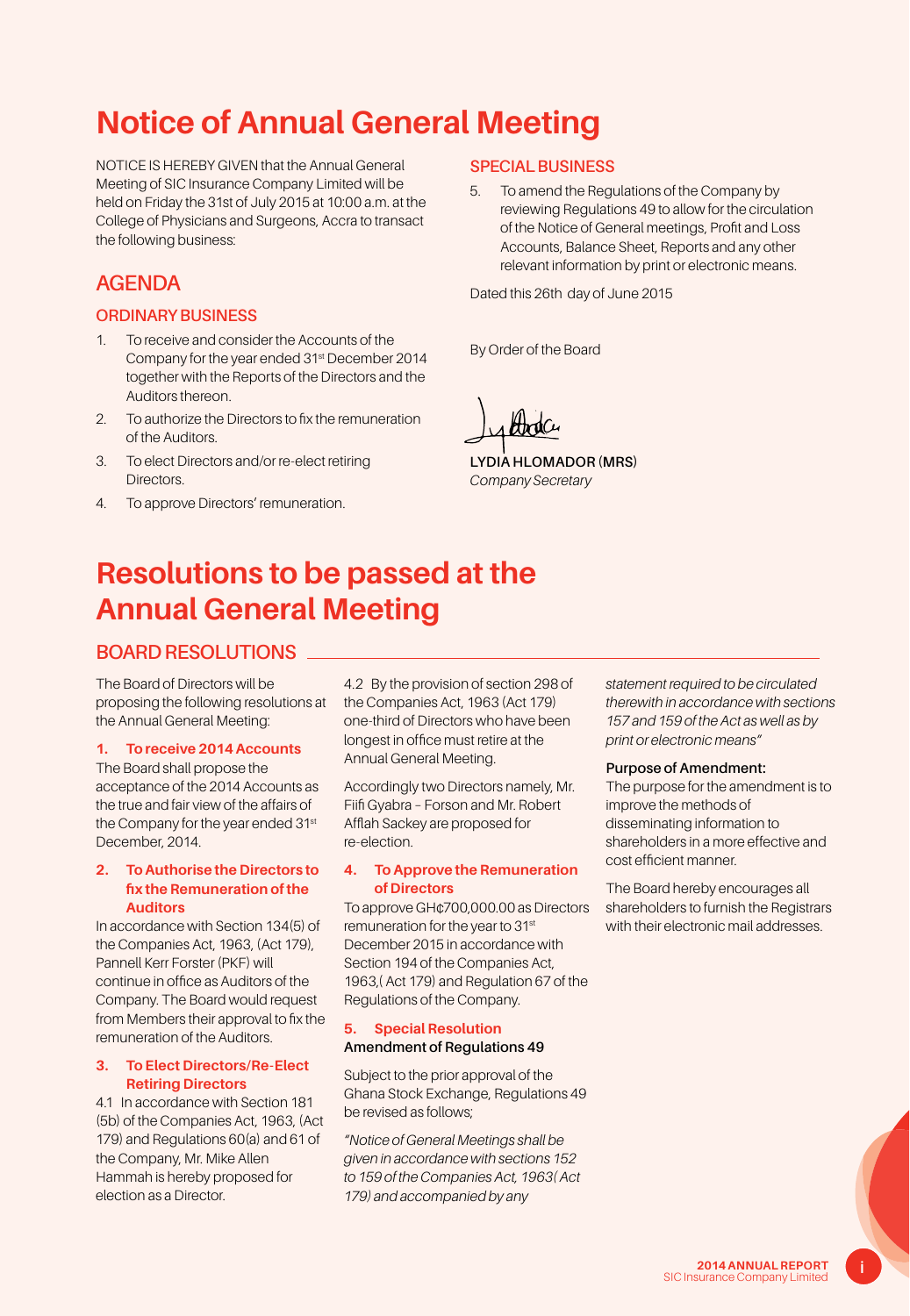## **Contents**

- **i** Notice of Annual General Meeting
- **i** Resolutions
- Profile of Board of Directors
- Directors, Officials and Registered Office
- Corporate Direction
- Directors' Report
- Board Chairman's Report
- Ag. Managing Director's Statement
- Financial highlights
- Statement of Directors' Responsibilities
- Independent Auditors' Report
- Statement of Consolidated Comprehensive Income
- 13 Statement of Consolidated Financial Position
- Consolidated statement of Changes in Shareholders' Funds
- Statement of consolidated cash flow
- Notes to the consolidated financial statements
- Proxy Form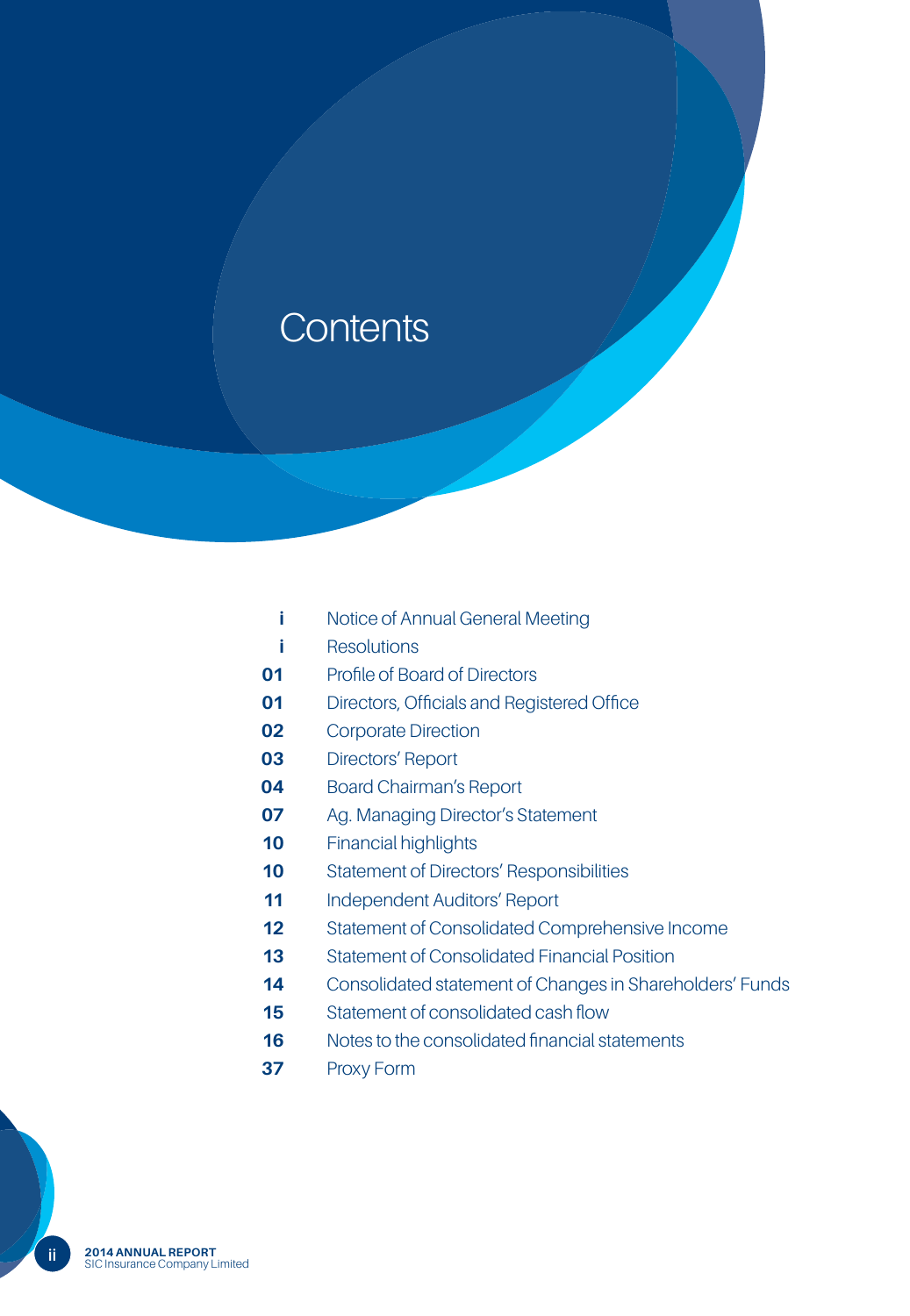# Profile of Board of Directors



**Mr. Mike Allen Hammah** *Chairperson*

Mr Mike Allen Hammah was appointed the Chairman of the Board of SIC Insurance on December 18 2014.

His work experience spans through 1983 after his National Service at the Public Works Department in Tamale, Northern Region, Ghana to 2000 when he was appointed the Deputy Minister of Roads and Transport.

He became Member of Parliament for Effutu Constituency, a coastal community in the Central Region in the year 2000. He lost the seat in 2004 and regained it in the General Elections held in Ghana in 2008.

From 2004, he was appointed Principal Consultant for the Strategic Heritage Service, and Construction Cost Consultant, a position he held until February 2009, when he became the Minister of Transport, Ghana. In January 2011 he was appointed the Minister of Lands and Natural Resources until 2012.

He obtained a Bachelor of Science Degree in Building Technology as Quantity Surveyor in 1980 from the Kwame Nkrumah University of Science and Technology in Kumasi. He currently holds a Master of Business Administration Degree in Finance, obtained in 2008 from the Central University College, Accra, Ghana.



**Dr. Sydney Yayah Laryea** *Non - Executive Director*

Dr. Laryea was appointed as a Director in June 2011. He is an experienced Chartered Accountant and a Partner of Laryea Baddoo & Associates (Chartered Accountants and Management Consultants).

Sydney is also the Board Chairman of Goodmans Impex Company Limited and Chairman of the Audit and Budget and Strategic Planning Committees of the Board of the Bank of Ghana.

He is currently the Managing Director of the following Companies: Integrated Investment Limited, Regent West Africa and Tesano Commercial Limited

He also holds a BSc Degree in Accounting from the School of Administration, University of Ghana, an MSc in Finance from the University of Leicester, UK and a PhD from the Century University, Albuquerque, New Mexico (USA).

Sydney is also a fellow of the Institute of Directors and the Institute of Chartered Financial Consultants.



**Mr. Justice Benjamin Okai Tetteh** *Non - Executive Director*

Mr. Justice Benjamin Okai Tetteh was appointed as a Director in June 2011. He has worked as a Legal Officer with the Ghana Co-operative Bank Limited and also worked in various capacities since his call to the Bar with the Judicial Service of Ghana including sitting as a Circuit Court Judge and a High Court Judge at the Regional Tribunal and at Cape Coast, Wa and Agona Swedru.

He holds an LLB Degree from the University of London and was called to the English Bar as a Barrister in Gray's Inn. He also has a Post Graduate Certificate in Education from Garnet College, London.



**Mr. Ato Pobee Ampiah** *Non - Executive Director*

Mr. Ato Pobee Ampiah was appointed as a Director in June 2011. He is a Senior Member of the Ghana Institute of Engineers and a fellow of the Chartered Institute of Marketing Ghana.

He is also a two-term past President of the Ghana Employer's Association and Ghana National Chamber of Commerce. He was the former Managing Director of Ghamot Company Limited now Toyota Ghana and the Tema Oil Refinery.

He holds a BSc. Degree in Mechanical Engineering and a Post-graduate Diploma in Industrial Management from the Kwame Nkrumah University of Science and Technology, Ghana. In addition, he holds certificates of professional study from various Institutions in the USA, Japan and Bangkok.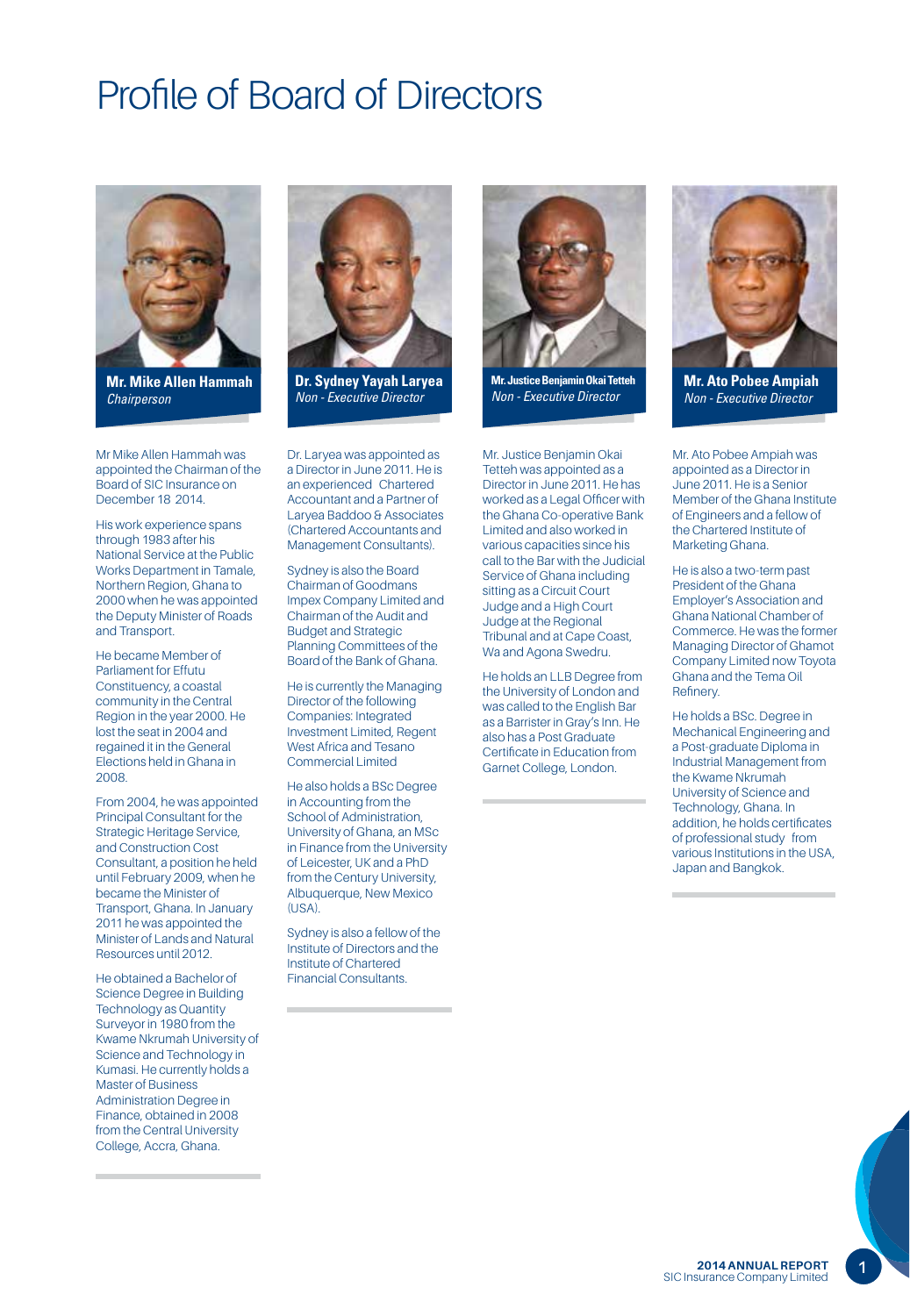## Profile of Board of Directors cont.



**Mr. Fiifi Gyabra-Forson** *Non-Executive Director*

Mr. Fiifi Gyabra-Forson was appointed as a Director in November 2013. He has expertise in Strategic and Tactical Analysis, Petroleum and Commodity Trading and Sports Administration.

Mr Forson has previously worked as a Business Development Strategist with R.S Amegashie and Partners and Courair Ghana Limited. He later moved into the petroleum sector taking appointment with Bunker Trade and Transportation Services Limited Hydrocarbon Industries limited in the United Kingdom, and Modern Petroleum Limited (Ghana). He also served as Technical Consultant in Project Development and Financing with International Bi-Lateral Trade Council where he was responsible for DR Congo, Guinea, Niger and Liberia.

As a Sports enthusiast, he is a Management Member of Accra Hearts of Oak, Member of Ghana Football Association Marketing and Sponsorship Committee as well as the Manager of Hearts News.

He is currently the CEO and majority shareholder of Wodjoynts Limited, a wood joinery company. He graduated from the University of Ghana with a Bachelor of Arts Degree in Economics.



*Non-Executive Director*

Mr. Robert Afflah Sackey was appointed as a Director in November 2013. He is a Barrister at Law and has been called to the Ghana Bar. Mr. Sackey is also an Associate of the Chartered Insurance Institute (ACII) UK.

He is currently the Insurance Manager of the Social Security And National Insurance Trust (SSNIT) a position he has held since 1997.

He graduated from the University of Ghana with a Bachelor of Arts Degree in Sociology with Political Science.



*Non-Executive Director*

Ms. Nancy Ampofo was appointed as a Director in November 2013. She is a Lawyer of 31 years standing at the Ghana Bar. She is also a Notary Public. She previously worked with Addae Twum and Company, Redco Limited and R. Kocuvie Tay and Co.

In the year 2000, Ms Ampofo established her own Legal Firm, N.D. Ampofo Associates based on the record of accomplishment and expertise garnered over nearly two decades. She offers legal consultancy services to both local and international clients in all areas of law. She has experience in Law of Contract, Commerce, Finance and Investment, Corporate and Commercial Law, Property Law and Real Estate, Construction law, employment and industrial Relations and Information Technology and Communications law. She also has expertise in Land Law, land tenure system and land registration.

She is currently the National Treasurer of the Ghana Bar Association and serves on the boards of the Legal Service and Agricultural Development **Bank** 

She holds a B.A combined Degree in Law (with Political Science) from the University of Ghana. She obtained her Professional Law qualifying certificate in 1981 from the Ghana School of Law. She was called to the Ghana Bar on 20th November 1981.



*Non- Executive Director*

Mr. Daniel Ofori was appointed as a Director in July 2014. He has over 30 years of experience in business Management. He is currently the Managing Director of the WHITE CHAPEL LIMITED, a multipurpose retail outlet in Accra. In 1999, Mr. Ofori started a new company known as ADVANCE VENTURES DEVELOPMENT LIMITED, a Real Estate Development venture.

Currently, he is the largest single shareholder in stockholding portfolios in Ghana. He has duly become an expert and a consultant in that field where he has traded for the past 14 years.

He is a Fellow of the Chartered Institute of Administration and Management of Ghana, and a life Patron of that Body.

He has extensive training from the Ghana Institute of Languages, the Ghana Stock Exchange, Ghana Export Marketing Council and the Association of Certified Entrepreneurship.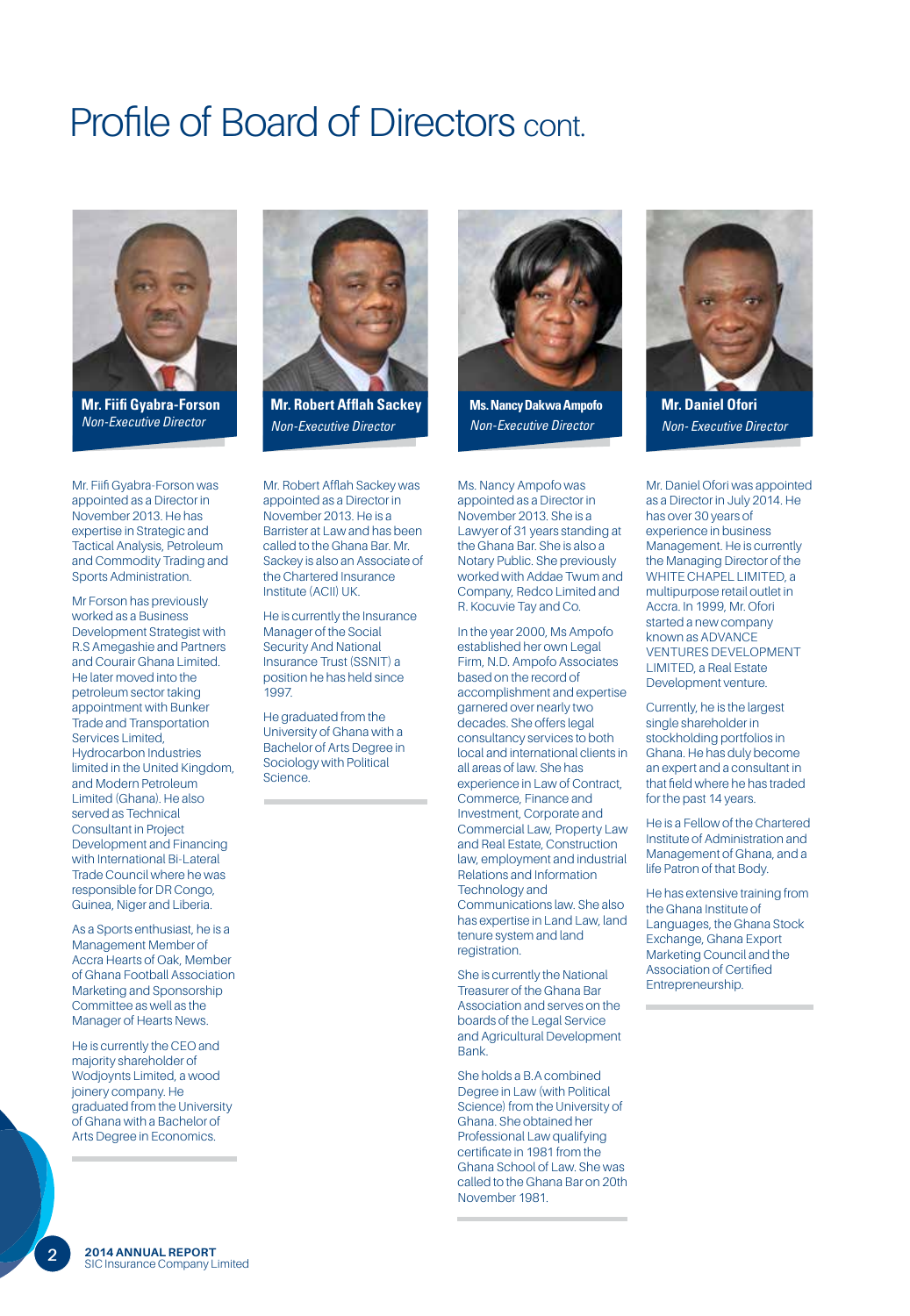# Directors' report

The Directors hereby present their Annual Report together with the audited consolidated financial statements of the group for the year ended 31 December 2014.

#### **1. Principal activities**

The principal activities of the company and the subsidiary are:

i. to undertake non-life insurance business and

ii. to undertake the provision of investment advisory, asset and fund management, and financial consultancy services.

|    |                                                                                         | 2014        | 2013        |
|----|-----------------------------------------------------------------------------------------|-------------|-------------|
| 2. | <b>Results for the year</b>                                                             | <b>GH¢</b>  | GH¢         |
|    | The balance brought forward on income surplus                                           |             |             |
|    | account at 1 January was                                                                | 9,674,613   | 11,735,646  |
|    | To which must be added:                                                                 |             |             |
|    | (Loss)/Profit for the year after charging all expenses,<br>depreciation and taxation of | (8,030,652) | 1,008,605   |
|    |                                                                                         | 1,643,961   | 12,744,251  |
|    | From which is made an appropriation to statutory reserve of                             | (3,471,082) | (2,945,452) |
|    |                                                                                         | (1,827,121) | 9,798,799   |
|    | Dividend paid                                                                           |             |             |
|    | Non-Controlling Interest                                                                | (81, 825)   | (124, 186)  |
|    | Leaving a balance to be carried forward on income surplus<br>account of                 | (1,908,946) | 9,674,613   |

#### **3. Nature of business**

There was no change in the nature of the business of the group during the year.

#### **4. Auditors**

In accordance with section 134(5) of the Companies Act 1963, Act (179) the auditors, Messrs. PKF continued as the auditors of the Company.

#### **On behalf of the board**

l

Hon. Mike Allen Hammah **Mr. Robert Afflah Sackey** Board Chairman  $\bigcup$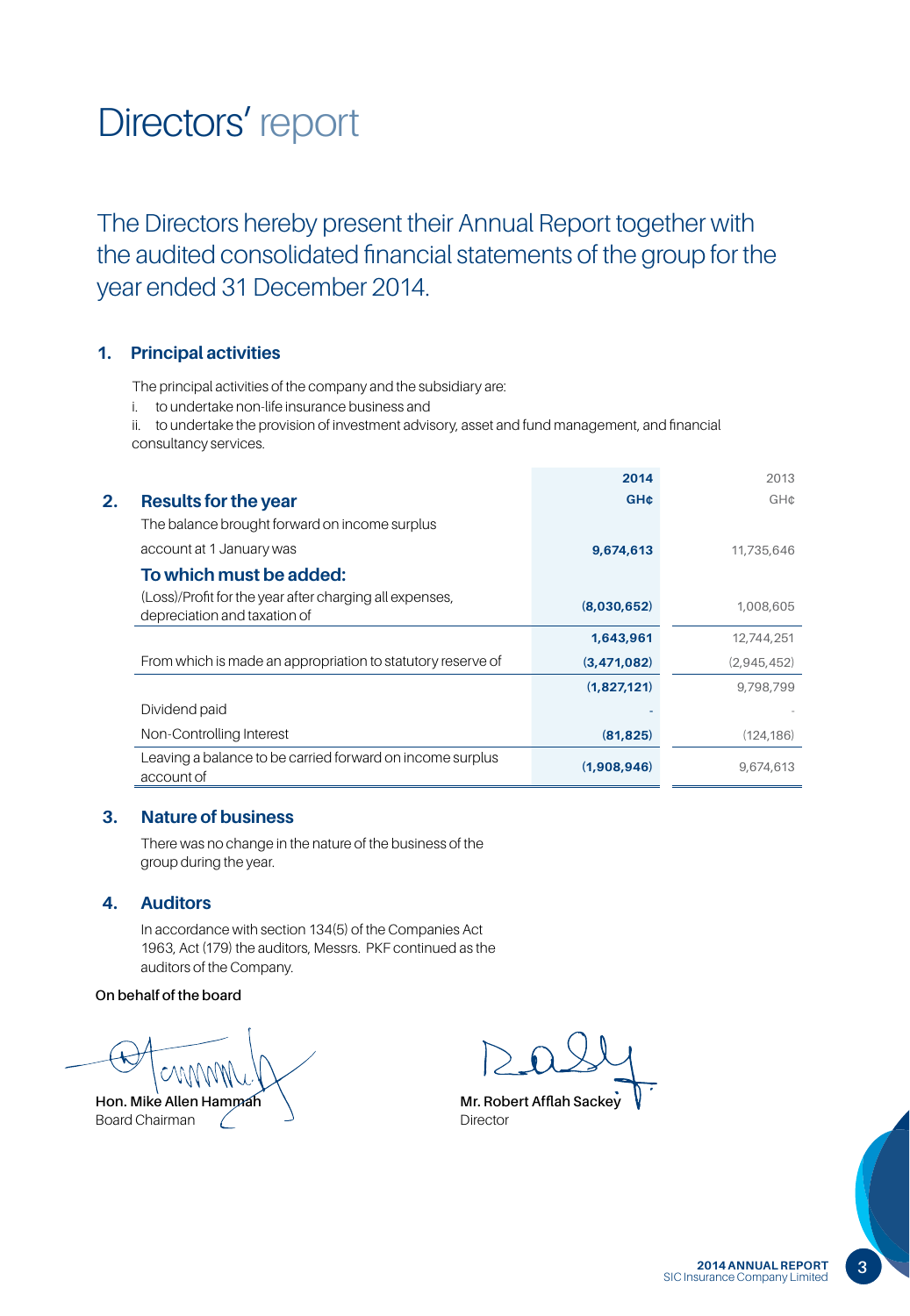# Board Chairman's Speech



#### **OVERVIEW OF THE GLOBAL ECONOMY**

The global challenges of 2014 negatively impacted economies and industries across the world. Risks arising from deflationary fears in Europe and Japan; steep decline in oil and gold prices arising from geo-political imbalances, and a faltering growth in China, resulted in a moderate estimated global GDP growth of 3.3% for the year ending 2014. With an increasingly globalized world economy, the African region and Ghana in particular was not insulated from these developments.

The World economy simply experienced a deflation in 2014, as falling prices dragged on growth prospects in the advanced world. The deflationary forces proved to be particularly acute in the Eurozone where inflation fell to record low.

#### **The Ghanaian Economy**

The Ghanaian economy experienced a series of challenges in year 2014 resulting in macro-economic imbalances and a seemingly lowering of investor confidence.

The domestic economy saw the worsening of some economic indicators which posed significant risks to both large and small scale businesses. The Government Statistician estimated the 2014 GDP growth rate to be 4.1%, as opposed to the 7.4% originally targeted by government for 2014. These missed targets were as a result of the under-performance in industry and services sectors of the economy.

Other factors which impacted the poor GDP growth performance are the widening fiscal deficit estimates of 9.6% of GDP versus a 2014 target of 8.5%, due to shortfalls in revenue mobilization and the large public sector wage bill.

#### **Introduction**

Distinguished Ladies and Gentlemen, it is my pleasure and indeed an honour to welcome you all to the 8th Annual General Meeting of SIC Insurance Company Limited. I deem it a privilege to present to you a review of the year ending 2014.

The unmet forex demand pressures, and the market's reaction to the Bank of Ghana's introduction of restrictions on foreign currency accounts caused a sharp depreciation of the Cedi in the first eight months of the year, before recovering to close the year at an exchange rate of GHS 3.2267=US.

Inflation also rose to a record high of 17% at year-end 2014, again exceeding the Government's target rate of 9.5%. Again interest rates trended upwards throughout 2014, as proved by the Central Bank's monetary policy rate which moved progressively from 16% to close the year at 21%.

Export receipts from gold and cocoa, as well as individual remittances declined by \$1.3 billion during the year. Inflation at the end of December 2014 was estimated at 17.0%, this being significantly higher than the previous year's rate of 13.5%. Interest rates continued to increase during the year under review with the benchmark 91 – Day Treasury bill rate closing the year at 25.8%, compared to 19.5% the previous year.

Total revenue and grants was GHS17.7 billion whilst total expenditure including payments for the clearing of arrear and outstanding commitment amounted to GHS24.4 billion resulting in a deficit of GHS6.7 billion as September 2014. The main drivers of the deficit were lower import volume, decline in commodity prices and the energy crisis that affected the revenue generation for the period. The high wage bill and increased interest costs also negatively affected the government expenditure.

The country's gross international reserves as at November 2014 amounted to US\$6.6 billion representing 3.8 months of imports cover compared to US\$5.6 billion in year 2013 representing 3.1 months of imports cover.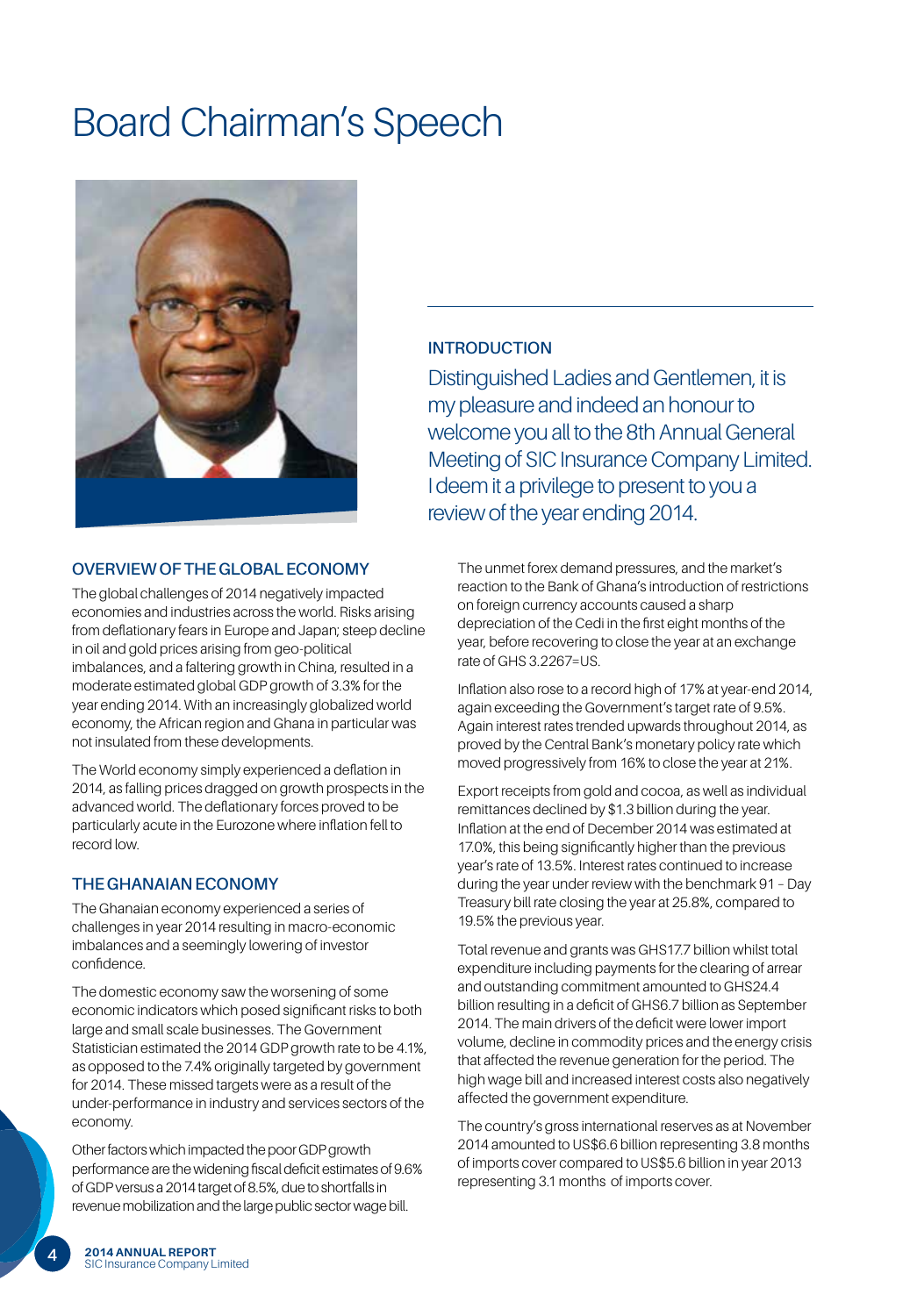These development in the fiscal and external sectors together with the global pressures resulted in the depreciation of the cedi by 31% against the US dollar, 23.2% against the Euro and 26.49% against the British Pound Sterling in the year under review.

#### **Insurance Industry**

The appointment of a new Commissioner for the National Insurance Commission in 2013 ushered in a marked improvement in the Commission's regulatory direction. For instance, the introduction in 2014 of the "No Premium, No Cover" policy makes it mandatory for all insurance premiums to be paid upfront by clients. It was envisaged that strict adherence and implementation of this new policy by the Industry and the Commission respectively will bring to an end the huge outstanding premiums reported in the financial statements of Insurance Companies annually. This policy has indeed helped in strengthening the financial positions of insurance companies in the country.

As a follow up to the introduction of the "No Premium, No Cover" policy, NIC also introduced a new "Claims Payment Guidelines" which calls for shorter claims processing period to satisfy clients who are being asked to pay their premium upfront through the "No Premium, No Cover" policy. The NIC also tightened its regulation controls on all insurance companies. The implementation and application of non-compliance sanctions to these regulatory controls is greatly sanitizing the industry.

Despite these achievements, there are still some challenges plaguing the insurance industry. Over the years, premium undercutting has been a major issue confronting Insurance companies. Again the industry is grappling with the problem of enforcing the law on insurance of commercial properties. Early this year, there were major fire outbreaks at a drug warehouse belonging to the Ministry of Health at the Tema Light Industrial area and the main Medical Stores of Tamale Teaching Hospital. Unfortunately these facilities were not insured.

#### **Business Operation**

There was no change in the nature of business of the Company during the year under review. The operational performance of the Company is as follows;

#### **Premium Income**

Your Company realized an amount of GHS115,702,732 as Gross Earned Premium Income indicating 17.85% increase compared to the earned premium of GH¢98,181,730 in year 2013. Net Earned Premium Income after Reinsurances increased by 12% to GHS73,581,917 in year 2014 from GHS65,654,283 in year 2013.

#### **Underwritingof Credit Guarantee**

Management was involved in the underwriting of credit guarantee bonds without approval of the Board, a series of which when bad. The Board subsequently reiterated the

ban on the issuance of credit guarantee by the Company and further approved a policy document for the underwriting of all other bonds. One of such the credit guarantees resulted in a court garnishee order placed on the Company's Bank accounts and investment placements in year 2015. This company was saddled with a claims payment of the principal amount of GHS19,723,648 (including legal cost) to get the garnishee order lifted by the courts. The Board and Management are working round the clock to bring this case to its logical conclusion.

#### **DEBT WRITE-OFF**

The last trench of debt write off amounting to GHS6,629,218 was effected in accordance with NIC's new credit guideline that requires insurance companies to write off all outstanding premiums that has been in existence for more than one year. The Board has entreated the Executive of the Company to ensure that at least 70% the amount is collected by the end of year 2015.

#### **Profit/Loss Position**

Your Company made a loss of GHS8,303,403 in year 2014. This was as a result of the single Claim Payment of GHSGHS19,723,648 made to Ivory Finance (including legal cost and other charges) under a credit guarantee bond the company issued to ITAAL Construct International and the debt write off of GHS6,629,218 in the year.

#### **DIVIDEND**

The Board of Directors has proposed non-payment of dividend to shareholders in respect of the Company's operations for year 2014 as a result of the losses made in the year under review. We are hopeful that your Company will make a good turn around next year to enable shareholders enjoy impressive returns on their investment.

#### **Appointmentofa New Director**

Mrs Felicity Acquah resigned as Chairperson and member of the Board in September 2014. I was appointed to the Board and subsequently elected as Chairman and sworn in on 18th December 2014.

#### **Subsidiarizationof Bob Freeman Clinic andthe Estatesand Mortgages Department**

The necessary arrangements to subsidiarise the operations of the Bob Freeman Clinic and the Estates and Mortgages Department have been completed. The Board for SIC Properties Company Limited has been inaugurated and they are working assiduously for a fully-fledged SIC Properties Limited to start operations soon. One of the major tasks for the new subsidiary is to quickly review previous plans for the development of the Sudan Road project and come up with new proposals for the consideration of the Board. We are very confident that SIC Properties Company Limited will bring about greater efficiency, as we take advantage of the opportunities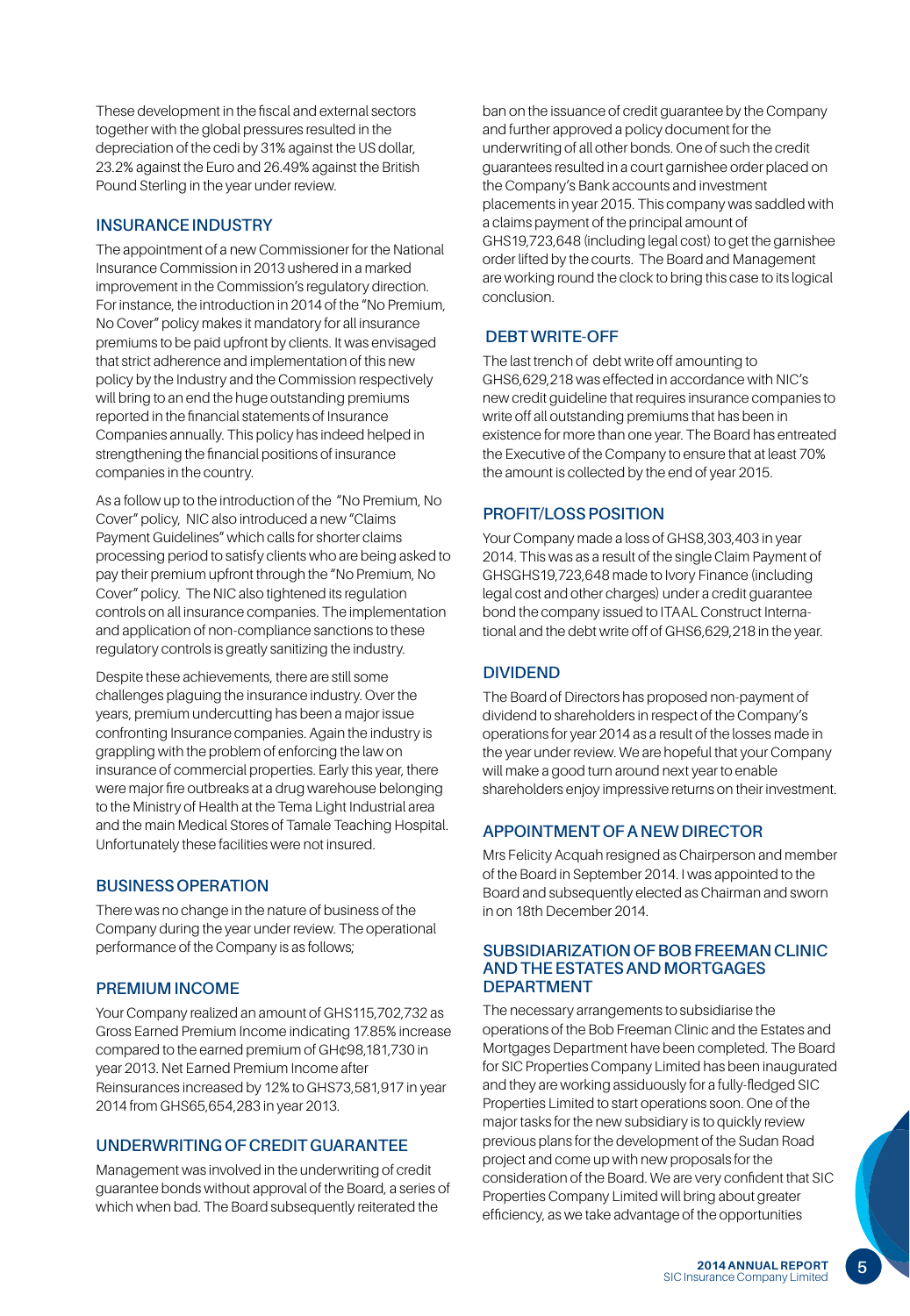offered by the budding Real Estates Industry to deliver reliable and world class services to our customers. The ultimate aim is to add value to your company and to your investments.

With regards to SIC Health Services, its new Board has reviewed the entire scheme in the areas of structural design and service provision for the new Bob Freeman Hospital. The board has subsequently signed a Memorandum of Understanding (MOU) with EN-Projects to provide a 4-Storey 49 bed capacity Ultra-Modern Hospital Facility. Based on years of experience and with many successful projects across all continents, EN-Projects guarantees the knowledge and experience for a successful realisation of the aim for the new Bob Freeman Hospital. We believe that EN-Projects also understand the additional demands of a modern healthcare project from design to optimum service thence our decision to partner them for this turnkey project.

#### **CORPORATE GOVERNANCE**

Corporate Governance continues to evolve and has become so crucial to the growth and development of business entities worldwide. Its importance has been amplified as it intended to increase the accountability of companies and to avoid massive disasters before they occur. Ladies and gentlemen because SIC Insurance is no exception to the above rule, the Board has stepped up its role in providing leadership within the framework of fairness, transparency, accountability, responsibility and very effective controls.

In this regard we are in the process of fully implementing an enterprise-wide risk management system. The objective is to help the Company manage and optimize risks, thus enabling it to determine how much uncertainty and risk are acceptable to the organization. This would also serve as a strategic approach to managing risk throughout the organisation, cutting across business units and departments.

We have therefore adopted the ISO 31000 framework for our Enterprise Risk Management Implementation which I wish to say with confidence is at a very advanced stage with the implementation timelines.

The programme will enhance corporate governance, improve SIC's ability to respond to changing business demand and also equip staff with a more efficient capacity to evaluate the likelihood and impact of major risks whilst providing an integrated as opposed to risk identification, measurement and management.

Again, when fully implemented, ERM will provide the Board and Senior Management of the Company an assurance that the Company's strategic and business objectives will be achieved.

Currently the Board is supervising the review of all existing risk management practices, augmenting internal controls and helping management to implement all recommended action plans to create the needed enterprise risk management enabled environment. I am very optimistic

that when completed, the ERM programme would add value to the Company through the identification, assessment treatment of all risks that confronts your company before they undermine the company's balance sheet.

#### **OUTLOOK FOR 2015**

The economy of Ghana still faces major challenges going into 2015. Notable among them are; rebuilding economic stability; reducing inflation; finding a lasting solution to the serious energy crisis and its impact on the economy as a whole. Our expectation is for the government to work hard to regain the confidence of both domestic and foreign investors and consumers against a backdrop of declining prices for the country's main export commodities, and the IMF assistance programme.

The Government budget for 2015 announced a constrained GDP growth rate of 3.9%, or 2.7% excluding oil, clear indications of slower economic activity and expectations. Relatively high inflation and subdued consumer purchasing power will continue to pose challenges for our growth agenda. Despite these challenges, SIC Insurance remain confident that the introduction and implementation of our Enterprise Risk Management programme would keep us focused on overcoming the rather challenging operating environment.

Your Company will continue to improve on our service delivery, develop new products and maintain leadership through innovation. The Company will continue to work in close collaboration with the regulator to ensure compliance and at the same time become efficient and contribute to the healthy growth of the insurance industry in Ghana.

#### **ACKNOWLEDGEMENT**

 I wish to sincerely thank Management and Staff of the Company for their resilience in the face of growing competition and a challenged business environment.

I would like to recognise the contribution, co-operation and hard work of my colleague Directors helping to take measures that have helped Company in dealing with its recent crises.

I wish to express my profound gratitude to all our valued, dedicated and loyal clients who have kept faith with the Company. I take this opportunity to thank our Regulators, The National Insurance Commission (NIC) and the Ghana Stock Exchange (GSE) for their continuous guidance and supervision.

Finally, to our cherished shareholders, I say thank you for the opportunity you given me to serve you and our nation. I am optimistic that with the hard work of Management and Staff, support of the Board, Shareholders, the guidance of our Regulators, we shall move our esteemed Company to a greater level of success.

Thank you. God Bless us all.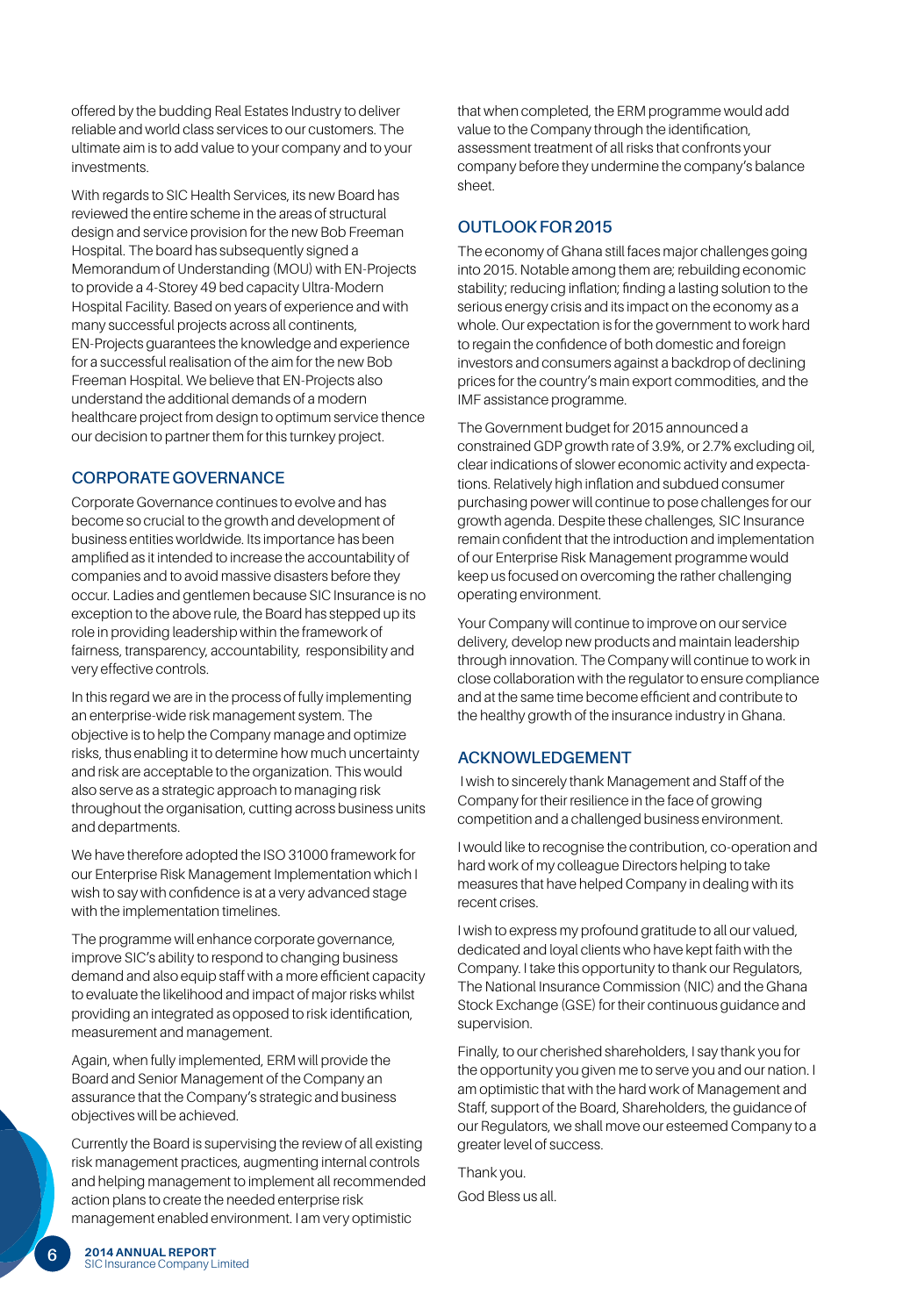# Ag. Managing Director's Speech



**Mr. Kwei Mensah Ashidam**

#### **INTRODUCTION**

Dear Shareholders, distinguished Ladies and Gentlemen, I welcome you all to the 8th Annual General Meeting of SIC Insurance Company Limited. It is, indeed, my singular honour and privilege to apprise you on the state of your Company for the year ended December 31st, 2014.

#### **INSURANCE INDUSTRY**

The proliferation of insurance companies in Ghana seems to offer more opportunities for provident individuals and groups to contribute premiums to various schemes towards a planned and secured future. The truth, however, is that the insurance industry still suffers negative public perception and other issues that continue to hamper the fulfilment of the industry's huge potentials. The insurance terrain continues to be competitive and highly characterized by aggressive marketing even though low patronage, limited knowledge, and lack of confidence are some of the factors that stifle the industry's growth. One could also add challenges like non-compliance of practitioners to regulatory framework governing insurance practice, delays in claim payments, fraudulent claims and price undercutting as contributing factors to the thwarted growth of the industry.

The practice of premium undercutting on the part of some segments of the insurance market has created unhealthy competition. The National Insurance Commission (NIC) has taken a strict position on this matter and resolved to conduct a special audit to expose insurance companies engaged in premium undercutting as the unhealthy practice grossly affects the ability to pay claims. The Commission in line with this has started embarking on regular on-site inspection, licensing and appropriate sanctions against defaulting companies.

A major development which the industry experienced in the year under review was the introduction of the "No Premium, No Cover Policy" by the National Insurance Commission. Under this regulation, premiums are to be

paid upfront. Consequently, only policies for which the premium has been received by the insurance company shall be issued with an insurance cover.

This has drastically caused a reduction in the debtors' balance thereby strengthening the balance sheet insurance companies.

#### **PREMIUM INCOME**

Your Company realized an amount of GHS115, 702,732 as Gross Earned Premium Income indicating a percentage growth of 17.9% compared to the performance of GHS98, 181,730 in year 2013 notwithstanding the challenges that the insurance market encountered. Net Earned Premium Income after Reinsurances increased by 13.7% from GHS65,654,283 in year 2013 to GHS73,581,916 in year 2014.

#### **CLAIMS**

For the period ending 2014, an amount of GHS32,344,609.00 was paid as Claims. This is higher than that of the previous year which stood at GHS20,787,537.00.

#### **PROFIT/LOSS POSITION**

Your Company made an impressive profit before tax of GHS8,858,751 as against the GHS1,105,933 made in year 2013. The challenges that confronted the Company in the area of credit guarantees however resulted in the adverse balance in the Financial Statement showing a net loss of GHS 8,030,652.00.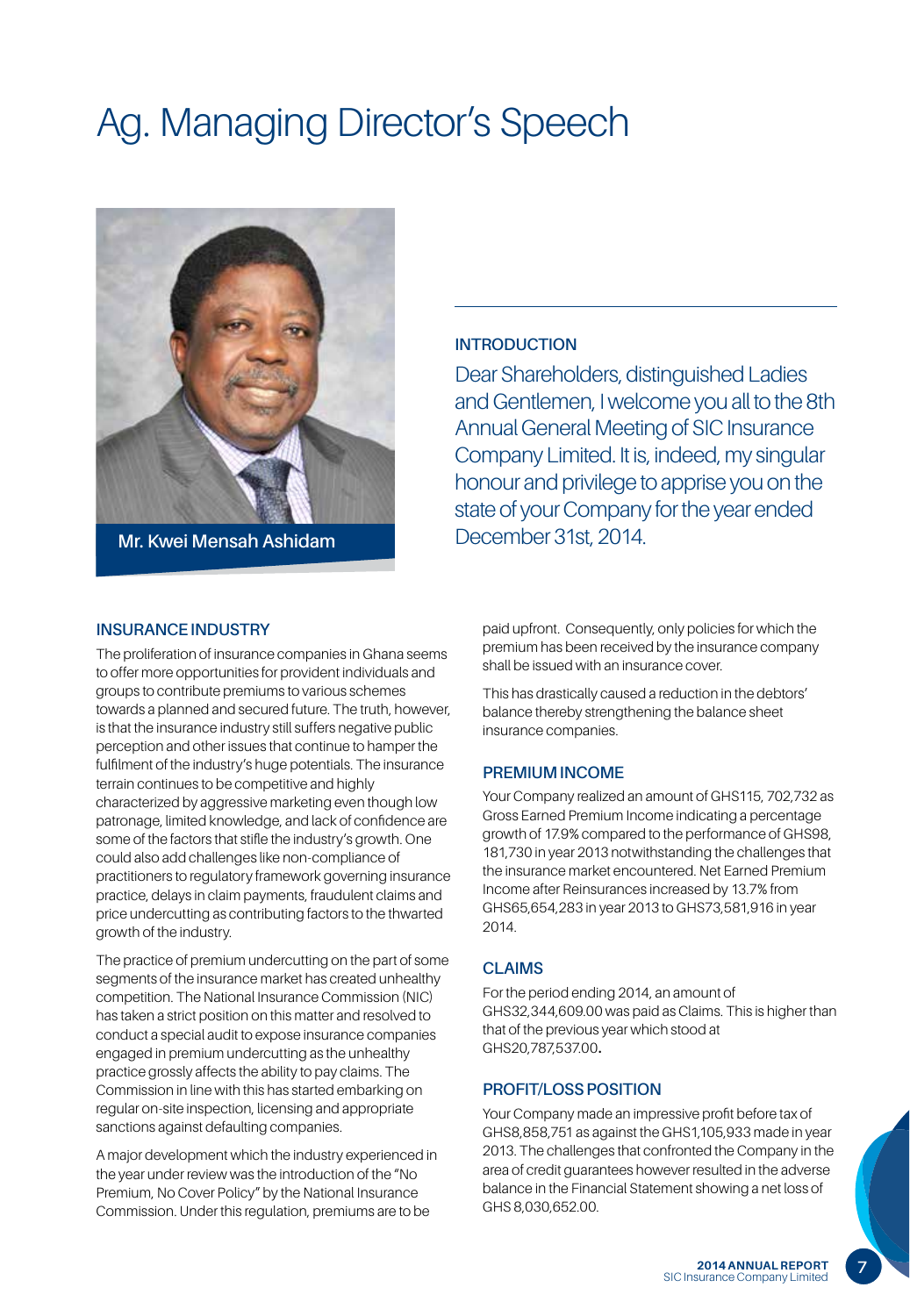#### **ENTERPRISE RISK MANAGEMENT**

SIC Insurance has adopted an enterprise risk management approach to its operations. This is aimed at reducing the incidence and level of risk that the company faces in its day to day operations.

The adoption of the Enterprise Risk Management (ERM) approach to our business will assist management with the alignment of the company's risk appetite and corporate strategy, and also improve the process for risk identification, measurement and management.

To this end, a department has been created and this consists of three (3) units; ERM office, Strategic Planning and Pre-vetting & Verification, Business Continuity and Information security unit.

#### **RISK BASED INTERNAL AUDIT**

I am pleased to announce that your company has also adopted and is implementing a Risk Based Internal Audit programme. This is in line with International best practice as directed by the National Insurance Commission.

This audit approach is designed to be used throughout the audit process to efficiently and effectively focus the nature, timing and extent of audit procedures to those areas that have the most potential for causing material misstatement in the financial report of the company.

Key among this is the adoption of the Committee of Sponsoring Organisations of the Treadway Commission (COSO) framework for internal controls to achieve effective and efficient operations, reliable financial reporting and compliance with applicable laws and regulations.

#### **ACTUARIAL DEPARTMENT**

A Consulting Actuary has been engaged by the Company to train staff for the establishment of a new full-fledged Actuarial Department under consideration. The Department will undertake tasks in the area of solvency margins calculation, reserve assessment and the financial viability of the businesses in our books so that we do not fall short in our financial assessment.

Issues of our financial viabilities and various contingencies will be measured actuarially in line with international best practice.

#### **MANAGEMENT EXPENSE**

Your Company is addressing the high Management expense ratio by undertaking pragmatic measures to reduce it. This includes the strengthening of our Strategic Planning and Internal Audit structures.

#### **OUTLOOK FOR 2015**

2014 showed a fair performance in the midst of a very turbulent economic environment. Nonetheless, we are confident that despite the general economic downturn, our new corporate governance culture through the implementation of Enterprise Risk Management and the adoption of Risk Based Audit will position us positively. We aim at consolidating our leadership spot in the industry measuring up in terms of service delivery, financial indicators and Human Resource.

Dear Shareholders, with the momentum we have garnered so far the Board and Management are highly optimistic that the Company's prospects in year 2015 are good and will work hard to ensure a better performance of your Company in the years ahead.

#### **ACKNOWLEDGEMENT**

On behalf of the Board, Management and Staff, I wish to express my gratitude to you, our Shareholders for granting us the opportunity to serve you. Furthermore, I wish to express my sincere appreciation for the support, loyalty and dedicated service of the Staff, Management, Board of Directors and all Stakeholders of the Company over the past year.

Thank you.

God Bless us all.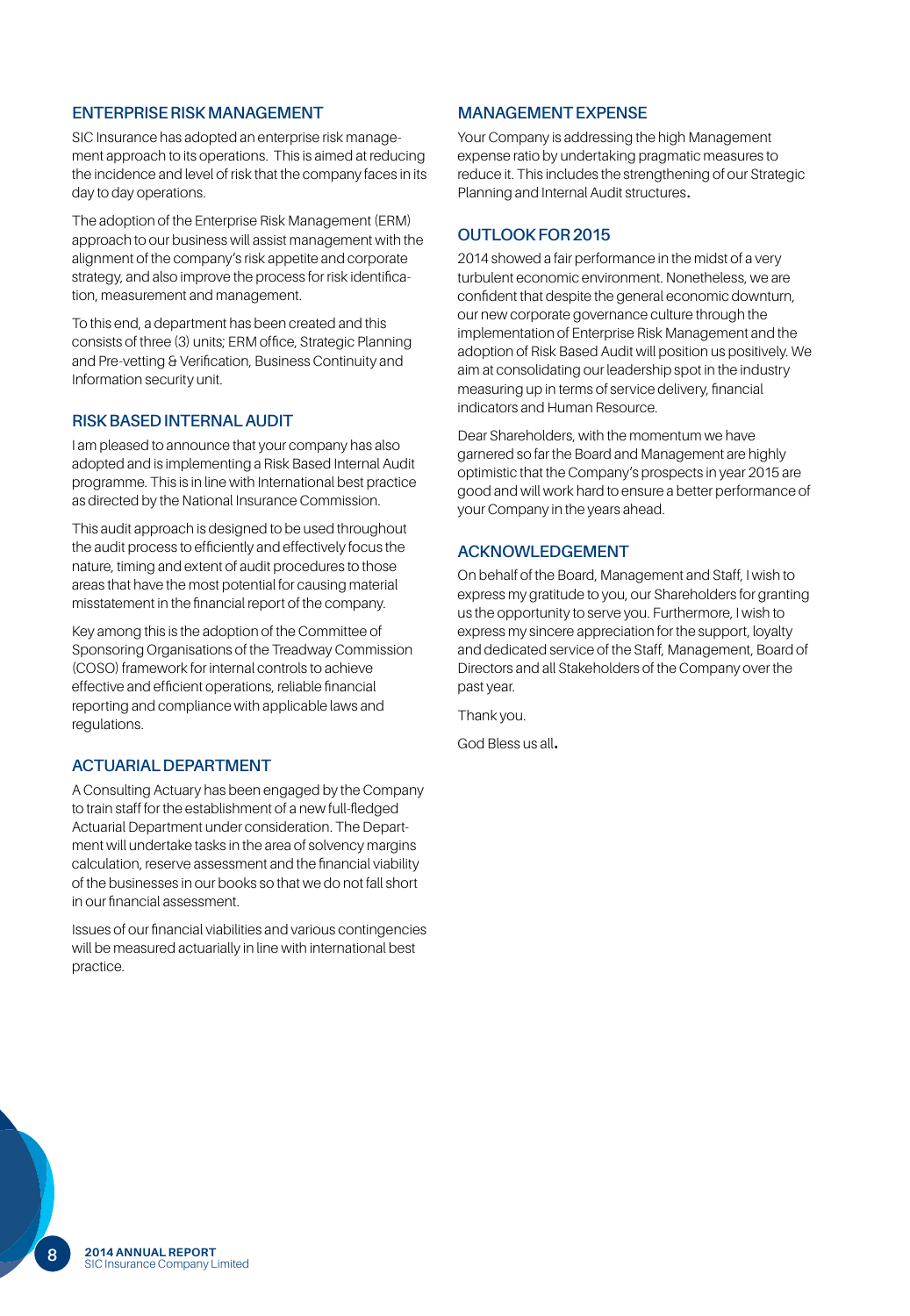

## COMPETITIVENESS COMES FROM ABILITY AND PERFORMANCE

Because we go the Extra Mile, we never doubt our ability to deliver the qualitative service needed to match our Unparalleled and Ingenious products in the Insurance Industry.

*Contact any SIC Insurance office in your, locality, district or region for more details ...*



**Ring Road West Office Tema Area Office** +233-302-228922/228962 +233-302-228922/228926 +233-303-202263/206535 +233-3220-23341-2/25610 +233-3120-22315/22048 **Head Office Kumasi Area Office Takoradi Area Office**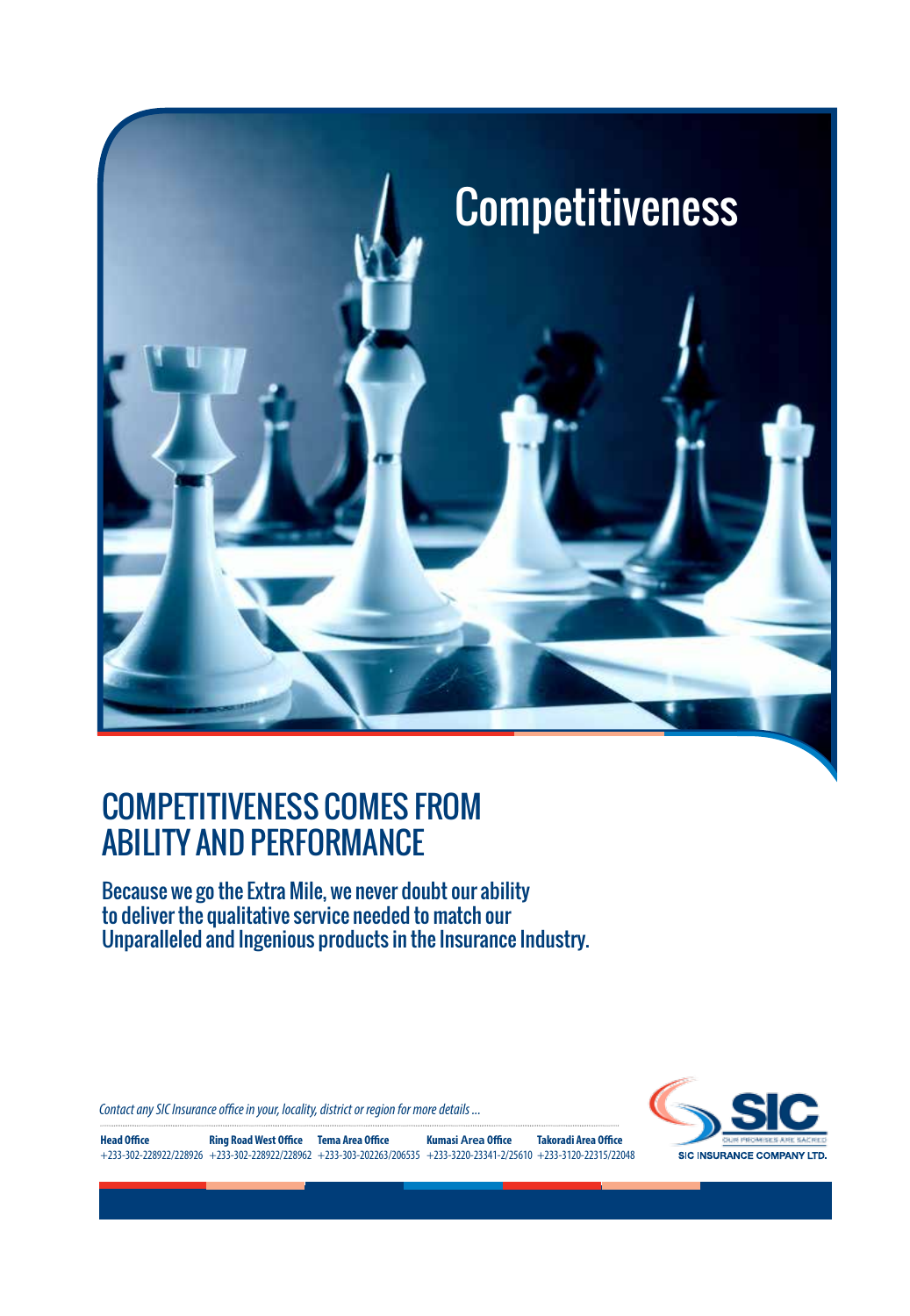# Financial highlights

|                                            | Group          |              | Company        |              |
|--------------------------------------------|----------------|--------------|----------------|--------------|
|                                            | 2014           | 2013         | 2014           | 2013         |
|                                            | GH¢            | GHC          | GH¢            | GH¢          |
| Gross premium                              | 115,702,732    | 98,181,730   | 115,702,732    | 98,181,730   |
| Net premium                                | 73,581,916     | 65,654,283   | 73,581,916     | 65,654,283   |
| Claims incurred                            | (32, 344, 609) | (20,787,537) | (32, 344, 609) | (20,787,537) |
| <b>Underwriting profit</b>                 | (3,808,785)    | 5,466,576    | (3,794,213)    | 5,630,307    |
| (Loss)/profit before tax                   | (8,858,751)    | 1,105,933    | (9, 225, 264)  | 563,123      |
| (Loss)/profit after tax                    | (8,030,652)    | 1,008,605    | (8, 303, 403)  | 594,652      |
| <b>Shareholders' funds</b>                 | 82,121,996     | 80,551,622   | 74,614,625     | 73,372,096   |
| Net assets                                 | 82,121,996     | 80,551,622   | 74,614,624     | 73,372,096   |
| Total assets                               | 186,640,251    | 161,650,658  | 175,392,970    | 151,810,616  |
| Number of shares issued and fully paid for | 195,645,000    | 195,645,000  | 195,645,000    | 195,645,000  |
| Earnings per share $(GH\phi)$              | (0.041)        | 0.005        | (0.042)        | 0.003        |
| Net assets per share $(GH\phi)$            | 0.420          | 0.412        | 0.381          | 0.375        |
| Current ratio                              | 1.048          | 1.203        | 0.963          | 1.100        |
| Return on shareholders funds               | $-10%$         | 1%           | $-11%$         | 1%           |

# Statement of Directors' **Responsibility**

The Companies Act 1963 (Act 179) requires the Directors to prepare financial statements for each financial year which give a true and fair view of the state of affairs of the group at the end of the financial year and of the income statement for that year.

The Directors believe that in preparing the financial statements, they have used appropriate accounting policies, consistently applied and supported by reasonable and prudent judgements and estimates and that all international accounting standards which they consider to be appropriate have been followed.

The Directors are responsible for ensuring that the group keeps accounting records which disclose with reasonable accuracy the financial position of the group and which enable them to ensure that the financial statements comply with the Companies Act, 1963 (Act 179) and Insurance Act 2006 (Act 724).

They are also responsible for taking such steps as are reasonable to safeguard the assets of the group and to prevent and detect fraud and other irregularities.

The above statements which should be read in conjunction with the statement of the auditors responsibilities on page 5 is made with a view to distinguishing for shareholders the respective responsibilities of the directors and the auditors in relation to the financial statements.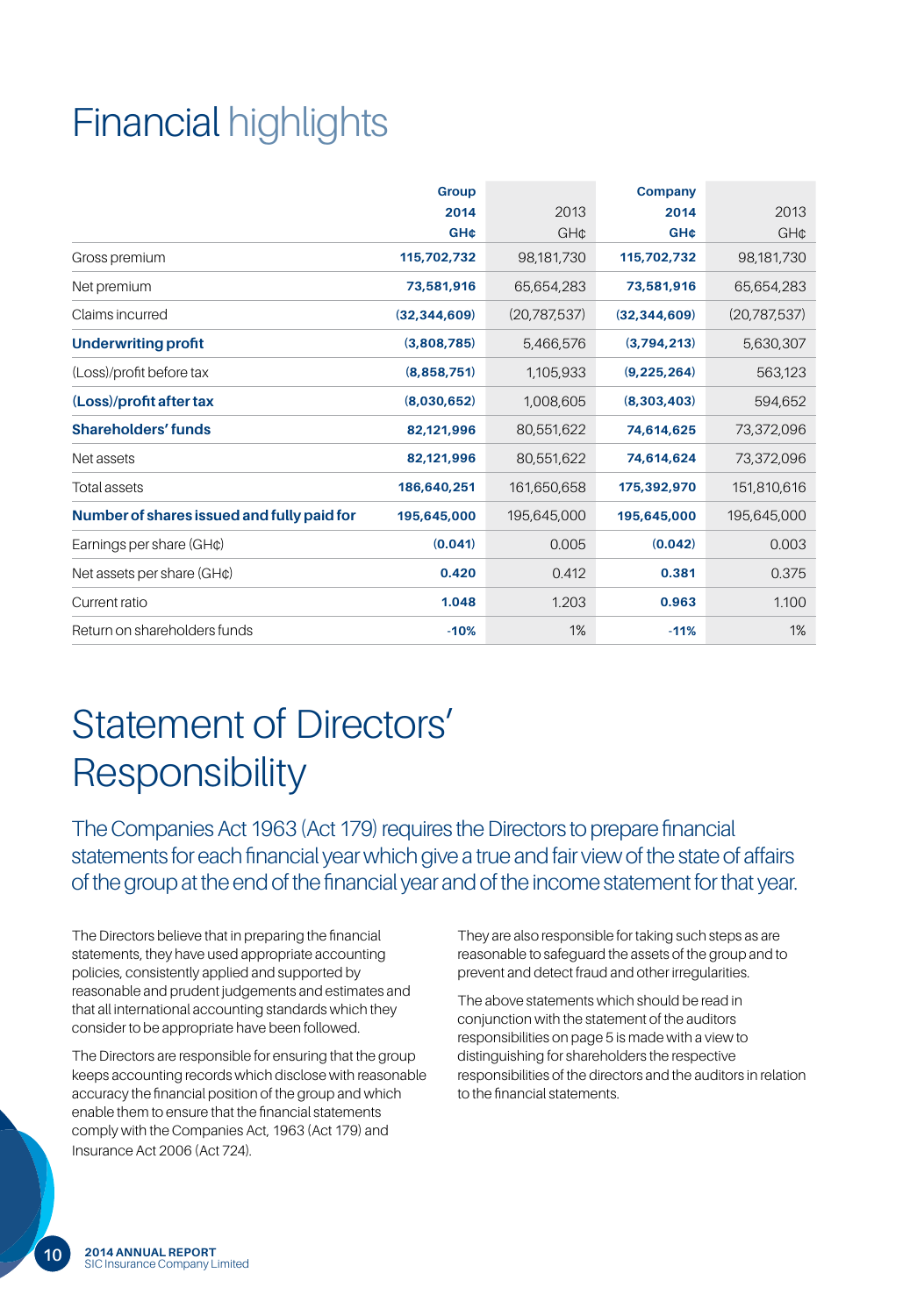

# Independent Auditors' Report

To the members of SIC Insurance Company Limited

We have audited the financial statements of SIC Insurance Company Limited, which comprise the statements and financial position at 31 December 2014, statements of comprehensive income, changes in equity and cash flows for the year then ended and a summary of significant accounting policies and other explanatory notes.

#### **Directors' responsibility for the financial statements**

The Directors are responsible for the preparation and fair presentation of these financial statements in accordance with International Financial Reporting Standards and in the manner required by the Companies Act 1963, (Act 179) and the Insurance Act, 2006 (Act 724). This responsibility includes: designing, implementing and maintaining internal control relevant to the preparation and fair presentation of financial statements that are free from material misstatement, whether due to fraud or error; selecting and applying appropriate accounting policies; and making accounting estimates that are reasonable in the circumstances.

## **Auditors' responsibility**

Our responsibility is to express an opinion on these financial statements based on our audit. We conducted our audit in accordance with International Standards on Auditing. Those standards require that we comply with ethical requirements and plan and perform the audit to obtain reasonable assurance whether the financial statements are free from material misstatement.

An audit involves performing procedures to obtain audit evidence about the amounts and disclosures in the financial statements. The procedures selected depend on the auditors' judgement, including the assessment of the risks of material misstatement of the financial statements, whether due to fraud or error. In making those risk assessments, the auditor considers internal control relevant to the entity's preparation and fair presentation of the financial statements in order to design audit procedures that are appropriate in the circumstances, but not for the purpose of expressing an opinion on the effectiveness of the entity's internal control. An audit also includes evaluating the appropriateness of accounting policies used and the reasonableness of accounting estimates made by management, as well as evaluating the overall presentation of the financial statements.

We believe that the audit evidence we have obtained is sufficient and appropriate to provide a basis for our audit opinion.

## **Opinion**

In our opinion, the financial statements give a true and fair view of the consolidated and separate financial position of SIC Insurance Company Limited at 31 December 2014, and its consolidated and separate financial performance and cash flows for the year then ended in accordance with International Financial Reporting Standards and in the manner required by the Companies Act, 1963 (Act 179) and the Insurance Act, 2006 (Act 724).

#### **Report on other legal and regulatory requirements**

The Companies Act, 1963 (Act 179) requires that in carrying out our audit work we consider and report on the following matters. We confirm that:

- i. we have obtained all the information and explanations which to the best of our knowledge and belief were necessary for the purposes of our audit;
- ii. in our opinion proper books of account have been kept and the statements of financial position and comprehensive income are in agreement with the books of account;

In accordance with section 78(1) (a) of the Insurance Act, 2006, (Act 724), the group has kept accounting records that are sufficient to explain its transactions and financial position with respect to its insurance business and any other business that it carries on.

*Signed By: Frederick Bruce – Tagoe (ICAG/P/1087) For And On Behalf Of PKF (ICAG/F/2015/039) Chartered Accountants Farrar Avenue Accra 18th May, 2015*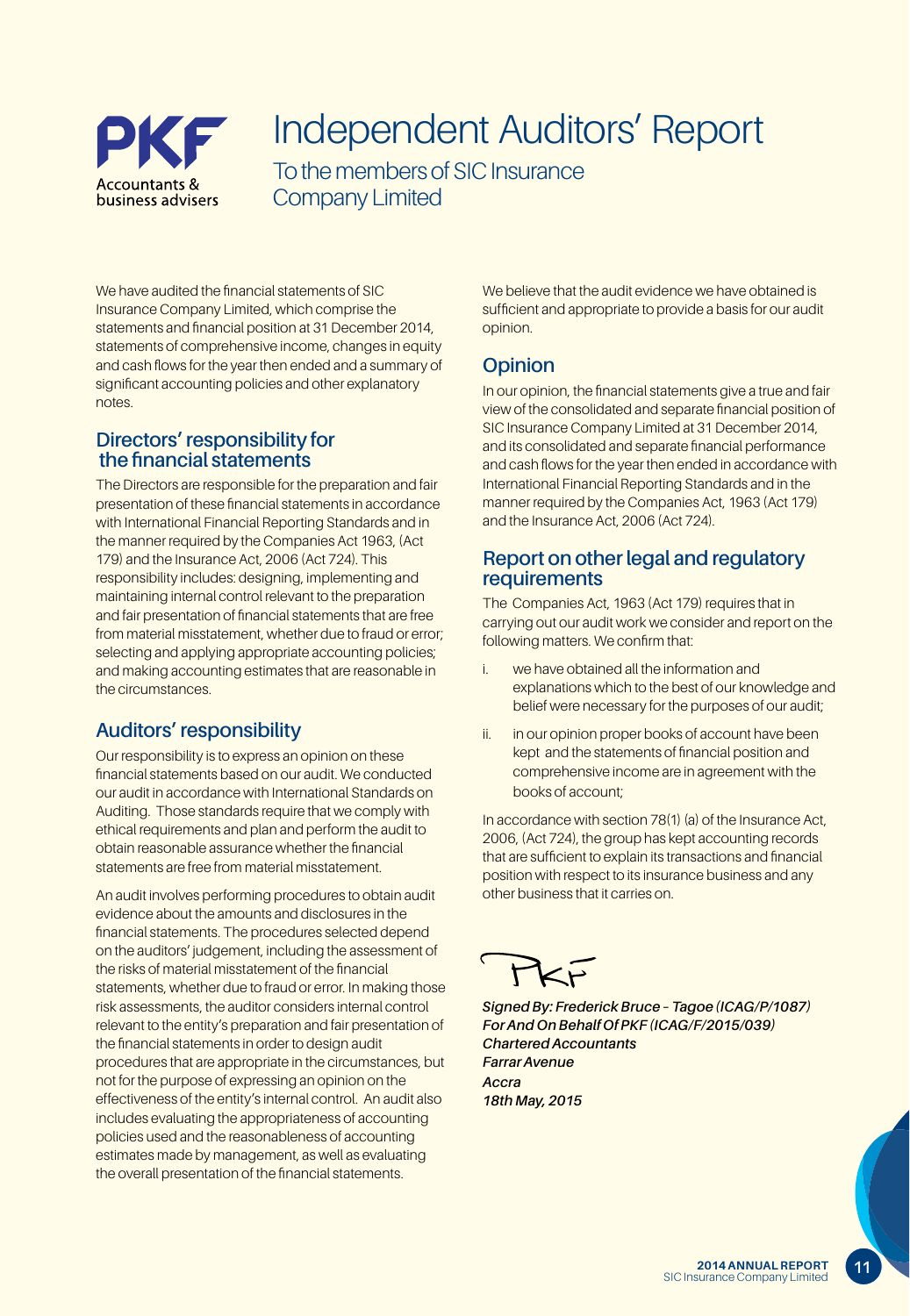# Statement of Consolidated Comprehensive Income

For the year ended 31 December, 2014

|                                                           |                | Group          |                | Company        |                |
|-----------------------------------------------------------|----------------|----------------|----------------|----------------|----------------|
|                                                           |                | 2014           | 2013           | 2014           | 2013           |
|                                                           | <b>Note</b>    | GH¢            | <b>GH¢</b>     | <b>GH¢</b>     | <b>GH¢</b>     |
| Gross premium                                             | 6              | 115,702,732    | 98,181,730     | 115,702,732    | 98,181,730     |
| Less: Reinsurances                                        | $\overline{7}$ | (42, 120, 816) | (32, 527, 447) | (42, 120, 816) | (32, 527, 447) |
| <b>Net premium</b>                                        |                | 73,581,916     | 65,654,283     | 73,581,916     | 65,654,283     |
| Claims incurred                                           | 8              | (32, 344, 609) | (20, 787, 537) | (32, 344, 609) | (20, 787, 537) |
| Brokerage and advisory fees                               | 9              | 5,623,824      | 3,059,896      |                |                |
| Commissions                                               | 10             | (2,442,194)    | 1,283,356      | (2,442,194)    | 1,283,356      |
| Management expenses                                       | 11             | (48, 227, 722) | (43, 743, 422) | (42,589,326)   | (40, 519, 795) |
| <b>Underwriting (loss)/profit</b>                         |                | (3,808,785)    | 5,466,576      | (3,794,213)    | 5,630,307      |
| Investment income                                         | 12             | 9,358,549      | 5,069,874      | 9,057,036      | 4,944,808      |
| Other income                                              | 13             | 13,399,597     | 4,339,770      | 13,320,025     | 3,758,295      |
| Finance costs                                             | 14             | (1, 159, 925)  | (1,500,723)    | (1, 159, 925)  | (1,500,723)    |
| Bad debts write off                                       |                | (6,629,218)    | (7,976,682)    | (6,629,218)    | (7,976,682)    |
| <b>Exceptional claims</b>                                 | 8b             | (19,723,648)   |                | (19,723,648)   |                |
| <b>Restructuring Expenses</b>                             |                | (295, 321)     | (4, 292, 882)  | (295, 321)     | (4, 292, 882)  |
| <b>Profit before tax</b>                                  |                | (8,858,751)    | 1,105,933      | (9, 225, 264)  | 563,123        |
| National stabilisation levy                               |                |                | (14, 875)      |                | (14, 875)      |
| Taxation                                                  | 20(c)          | 828,099        | (82, 453)      | 921,861        | 46,404         |
| Profit after tax transferred to Income surplus<br>account |                | (8,030,652)    | 1,008,605      | (8,303,403)    | 594,652        |
| <b>Amount Attributable to:</b>                            |                |                |                |                |                |
| Equity holders of the parent                              |                | (8, 112, 477)  | 884,419        |                |                |
| Non-Controlling Interest                                  |                | 81,825         | 124,186        |                |                |
|                                                           |                | (8,030,652)    | 1,008,605      |                |                |
| Other Comprehensive Income                                |                |                |                |                |                |
| Net change in fair value of available for sale            |                |                |                |                |                |
| financial assets                                          |                | 1,129,472      | 5,273,873      | 1,074,378      | 5,174,470      |
| Revaluation gain                                          | 22             | 8,471,554      |                | 8,471,554      |                |
|                                                           |                | 9,601,026      | 5,273,873      | 9,545,932      | 5,174,470      |
| Basic earnings per share - GH¢                            | 14             | (0.041)        | 0.005          | (0.042)        | 0.003          |
|                                                           |                |                |                |                |                |

**2014 ANNUAL REPORT** SIC Insurance Company Limited **12**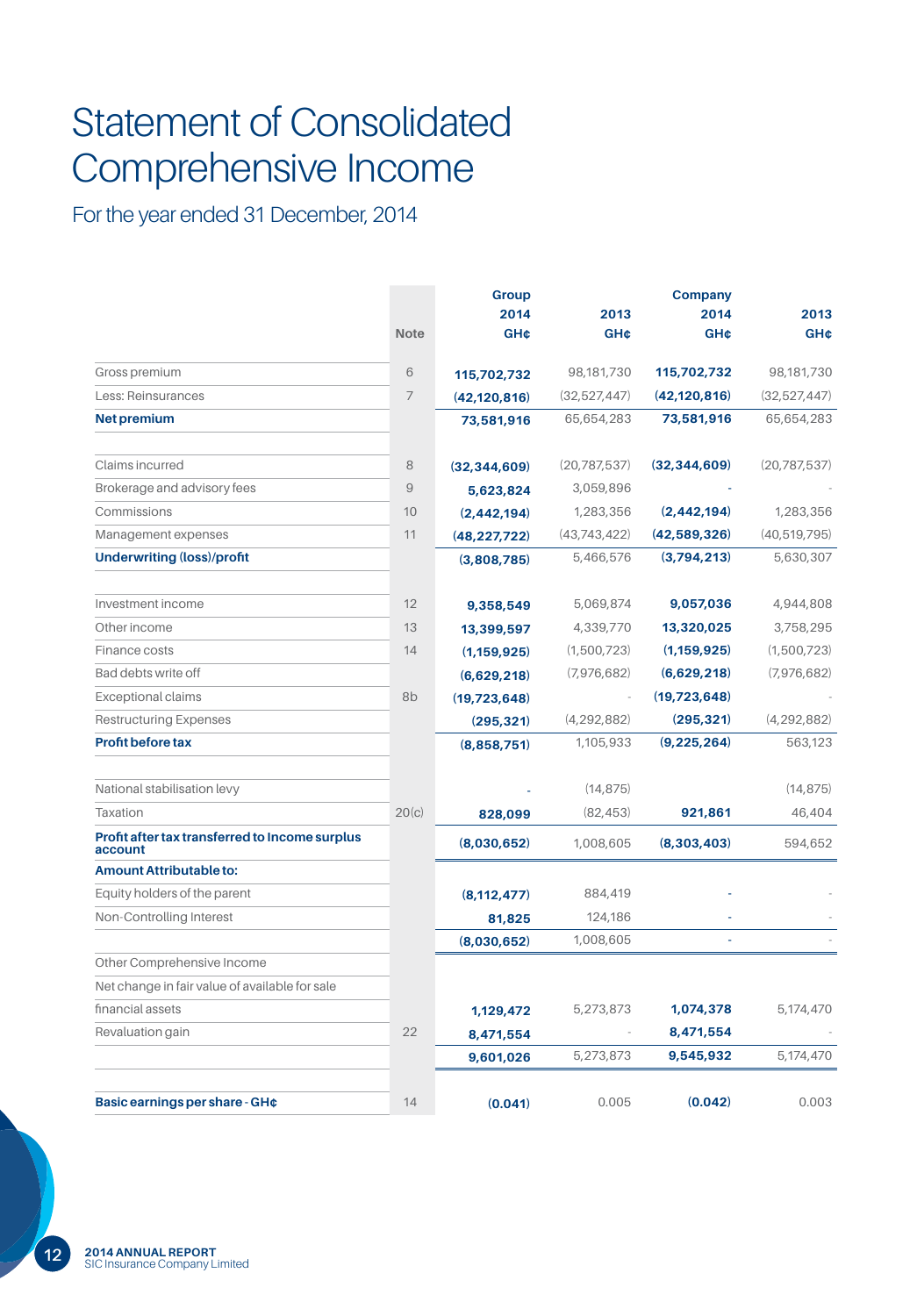# Statement of consolidated financial position

As at 31 December 2014

| <b>Note</b><br>Stated capital<br>21<br>22<br>Capital surplus<br>Income surplus<br>23<br>Contingency reserve<br>Available-for-sale reserves<br>24<br>Non controlling interest<br><b>Shareholders funds</b><br><b>Represented by:</b><br>Property, plant and equipment<br>25<br>26<br>Intangible assets<br>27<br>Investment properties<br>28 | 2014<br><b>GH¢</b><br>25,000,000<br>17,788,506<br>(1,908,946)<br>24,278,997<br>13,967,431<br>2,996,008<br>82,121,996<br>28,772,449<br>363,695<br>6,572,000<br>35,814,711<br>7,241,776<br>78,764,631 | 2013<br><b>GH¢</b><br>25,000,000<br>9,316,952<br>9,674,613<br>20,807,915<br>12,837,959<br>2,914,183<br>80,551,622<br>20,315,349<br>577,210<br>6,085,128<br>35,136,428<br>5,073,215 | 2014<br><b>GH¢</b><br>25,000,000<br>17,788,506<br>(7,766,782)<br>24,278,997<br>15,313,904<br>74,614,625<br>28,760,279<br>304,757<br>6,572,000<br>35,468,975<br>1,585,715 | 2013<br><b>GH¢</b><br>25,000,000<br>9,316,952<br>4,007,703<br>20,807,915<br>14,239,526<br>73,372,096<br>20,328,951<br>577,170<br>6,085,128<br>34,730,652 |
|--------------------------------------------------------------------------------------------------------------------------------------------------------------------------------------------------------------------------------------------------------------------------------------------------------------------------------------------|-----------------------------------------------------------------------------------------------------------------------------------------------------------------------------------------------------|------------------------------------------------------------------------------------------------------------------------------------------------------------------------------------|--------------------------------------------------------------------------------------------------------------------------------------------------------------------------|----------------------------------------------------------------------------------------------------------------------------------------------------------|
|                                                                                                                                                                                                                                                                                                                                            |                                                                                                                                                                                                     |                                                                                                                                                                                    |                                                                                                                                                                          |                                                                                                                                                          |
|                                                                                                                                                                                                                                                                                                                                            |                                                                                                                                                                                                     |                                                                                                                                                                                    |                                                                                                                                                                          |                                                                                                                                                          |
|                                                                                                                                                                                                                                                                                                                                            |                                                                                                                                                                                                     |                                                                                                                                                                                    |                                                                                                                                                                          |                                                                                                                                                          |
|                                                                                                                                                                                                                                                                                                                                            |                                                                                                                                                                                                     |                                                                                                                                                                                    |                                                                                                                                                                          |                                                                                                                                                          |
|                                                                                                                                                                                                                                                                                                                                            |                                                                                                                                                                                                     |                                                                                                                                                                                    |                                                                                                                                                                          |                                                                                                                                                          |
|                                                                                                                                                                                                                                                                                                                                            |                                                                                                                                                                                                     |                                                                                                                                                                                    |                                                                                                                                                                          |                                                                                                                                                          |
|                                                                                                                                                                                                                                                                                                                                            |                                                                                                                                                                                                     |                                                                                                                                                                                    |                                                                                                                                                                          |                                                                                                                                                          |
|                                                                                                                                                                                                                                                                                                                                            |                                                                                                                                                                                                     |                                                                                                                                                                                    |                                                                                                                                                                          |                                                                                                                                                          |
|                                                                                                                                                                                                                                                                                                                                            |                                                                                                                                                                                                     |                                                                                                                                                                                    |                                                                                                                                                                          |                                                                                                                                                          |
|                                                                                                                                                                                                                                                                                                                                            |                                                                                                                                                                                                     |                                                                                                                                                                                    |                                                                                                                                                                          |                                                                                                                                                          |
|                                                                                                                                                                                                                                                                                                                                            |                                                                                                                                                                                                     |                                                                                                                                                                                    |                                                                                                                                                                          |                                                                                                                                                          |
|                                                                                                                                                                                                                                                                                                                                            |                                                                                                                                                                                                     |                                                                                                                                                                                    |                                                                                                                                                                          |                                                                                                                                                          |
|                                                                                                                                                                                                                                                                                                                                            |                                                                                                                                                                                                     |                                                                                                                                                                                    |                                                                                                                                                                          |                                                                                                                                                          |
| Long term investment                                                                                                                                                                                                                                                                                                                       |                                                                                                                                                                                                     |                                                                                                                                                                                    |                                                                                                                                                                          |                                                                                                                                                          |
| 29<br>Investment in subsidiary                                                                                                                                                                                                                                                                                                             |                                                                                                                                                                                                     |                                                                                                                                                                                    |                                                                                                                                                                          | 1,585,715                                                                                                                                                |
| 30<br>Investment in associated companies                                                                                                                                                                                                                                                                                                   |                                                                                                                                                                                                     |                                                                                                                                                                                    | 7,241,776                                                                                                                                                                | 5,073,215                                                                                                                                                |
|                                                                                                                                                                                                                                                                                                                                            |                                                                                                                                                                                                     | 67,187,330                                                                                                                                                                         | 79,933,502                                                                                                                                                               | 68,380,831                                                                                                                                               |
| <b>Current assets</b>                                                                                                                                                                                                                                                                                                                      |                                                                                                                                                                                                     |                                                                                                                                                                                    |                                                                                                                                                                          |                                                                                                                                                          |
| Short term investments<br>31                                                                                                                                                                                                                                                                                                               | 37,661,424                                                                                                                                                                                          | 14,450,815                                                                                                                                                                         | 36,577,457                                                                                                                                                               | 14,145,216                                                                                                                                               |
| 32<br>Lease deposit                                                                                                                                                                                                                                                                                                                        |                                                                                                                                                                                                     | 281,062                                                                                                                                                                            |                                                                                                                                                                          | 281,062                                                                                                                                                  |
| Trade & other receivables<br>33                                                                                                                                                                                                                                                                                                            | 17,951,670                                                                                                                                                                                          | 44,613,283                                                                                                                                                                         | 6,744,902                                                                                                                                                                | 34,221,166                                                                                                                                               |
| Inventories                                                                                                                                                                                                                                                                                                                                | 1,104,266                                                                                                                                                                                           | 627,806                                                                                                                                                                            | 1,104,266                                                                                                                                                                | 627,806                                                                                                                                                  |
| Unearned reinsurance premium                                                                                                                                                                                                                                                                                                               | 28,741,644                                                                                                                                                                                          | 25,154,930                                                                                                                                                                         | 28,741,644                                                                                                                                                               | 25,154,930                                                                                                                                               |
| 36a<br>Cash and bank balances                                                                                                                                                                                                                                                                                                              | 22,416,618                                                                                                                                                                                          | 9,335,432                                                                                                                                                                          | 22,291,200                                                                                                                                                               | 8,999,605                                                                                                                                                |
| <b>Total current assets</b>                                                                                                                                                                                                                                                                                                                | 107,875,622                                                                                                                                                                                         | 94,463,328                                                                                                                                                                         | 95,459,469                                                                                                                                                               | 83,429,785                                                                                                                                               |
| <b>Current liabilities</b>                                                                                                                                                                                                                                                                                                                 |                                                                                                                                                                                                     |                                                                                                                                                                                    |                                                                                                                                                                          |                                                                                                                                                          |
| <b>Bank Overdraft</b><br>36b                                                                                                                                                                                                                                                                                                               | 3,396,350                                                                                                                                                                                           | 6,017,270                                                                                                                                                                          | 3,396,350                                                                                                                                                                | 6,017,270                                                                                                                                                |
| 5<br>Unearned premium                                                                                                                                                                                                                                                                                                                      | 43,278,461                                                                                                                                                                                          | 45,911,302                                                                                                                                                                         | 43,278,461                                                                                                                                                               | 45,911,302                                                                                                                                               |
| Outstanding claims<br>8                                                                                                                                                                                                                                                                                                                    | 10,050,282                                                                                                                                                                                          | 9,824,969                                                                                                                                                                          | 10,050,282                                                                                                                                                               | 9,824,969                                                                                                                                                |
| 34<br>Trade & other payables                                                                                                                                                                                                                                                                                                               | 42,650,570                                                                                                                                                                                          | 12,436,141                                                                                                                                                                         | 41,342,224                                                                                                                                                               | 12,236,332                                                                                                                                               |
| 20a<br>Taxation                                                                                                                                                                                                                                                                                                                            | 3,374,092                                                                                                                                                                                           | 3,849,571                                                                                                                                                                          | 916,700                                                                                                                                                                  | 1,613,703                                                                                                                                                |
| 20 <sub>b</sub><br>National stabilisation levy                                                                                                                                                                                                                                                                                             | 145,029                                                                                                                                                                                             | 244,207                                                                                                                                                                            | 151,136                                                                                                                                                                  |                                                                                                                                                          |
| 35<br>Other current financial liabilities                                                                                                                                                                                                                                                                                                  |                                                                                                                                                                                                     | 269,891                                                                                                                                                                            |                                                                                                                                                                          | 269,891                                                                                                                                                  |
| <b>Total current liabilities</b>                                                                                                                                                                                                                                                                                                           | 102,894,784                                                                                                                                                                                         | 78,553,351                                                                                                                                                                         | 99,135,153                                                                                                                                                               | 75,873,467                                                                                                                                               |
| <b>Net current assets</b>                                                                                                                                                                                                                                                                                                                  | 4,980,838                                                                                                                                                                                           | 15,909,977                                                                                                                                                                         | (3,675,684)                                                                                                                                                              | 7,556,318                                                                                                                                                |
| Other non-current financial liabilities<br>35                                                                                                                                                                                                                                                                                              |                                                                                                                                                                                                     |                                                                                                                                                                                    |                                                                                                                                                                          |                                                                                                                                                          |
| Medium term loan                                                                                                                                                                                                                                                                                                                           |                                                                                                                                                                                                     |                                                                                                                                                                                    |                                                                                                                                                                          |                                                                                                                                                          |
| <b>Bonds</b>                                                                                                                                                                                                                                                                                                                               |                                                                                                                                                                                                     |                                                                                                                                                                                    |                                                                                                                                                                          |                                                                                                                                                          |
| Deferred tax<br>20(d)                                                                                                                                                                                                                                                                                                                      | (1,623,473)                                                                                                                                                                                         | (2, 545, 685)                                                                                                                                                                      | (1,643,193)                                                                                                                                                              | (2,565,054)                                                                                                                                              |
| <b>Total non-current liabilities</b>                                                                                                                                                                                                                                                                                                       | (1,623,473)                                                                                                                                                                                         | (2, 545, 685)                                                                                                                                                                      | (1,643,193)                                                                                                                                                              | (2, 565, 054)                                                                                                                                            |
| <b>Net assets</b>                                                                                                                                                                                                                                                                                                                          | 82,121,996                                                                                                                                                                                          | 80,551,622                                                                                                                                                                         | 74,614,625                                                                                                                                                               | 73,372,096                                                                                                                                               |

 $\star$ CVIVIN **Hon. Mike Allen Hammah Mr. Robert Afflah Sackey** 

**Board Chairman**  $D$  **Director**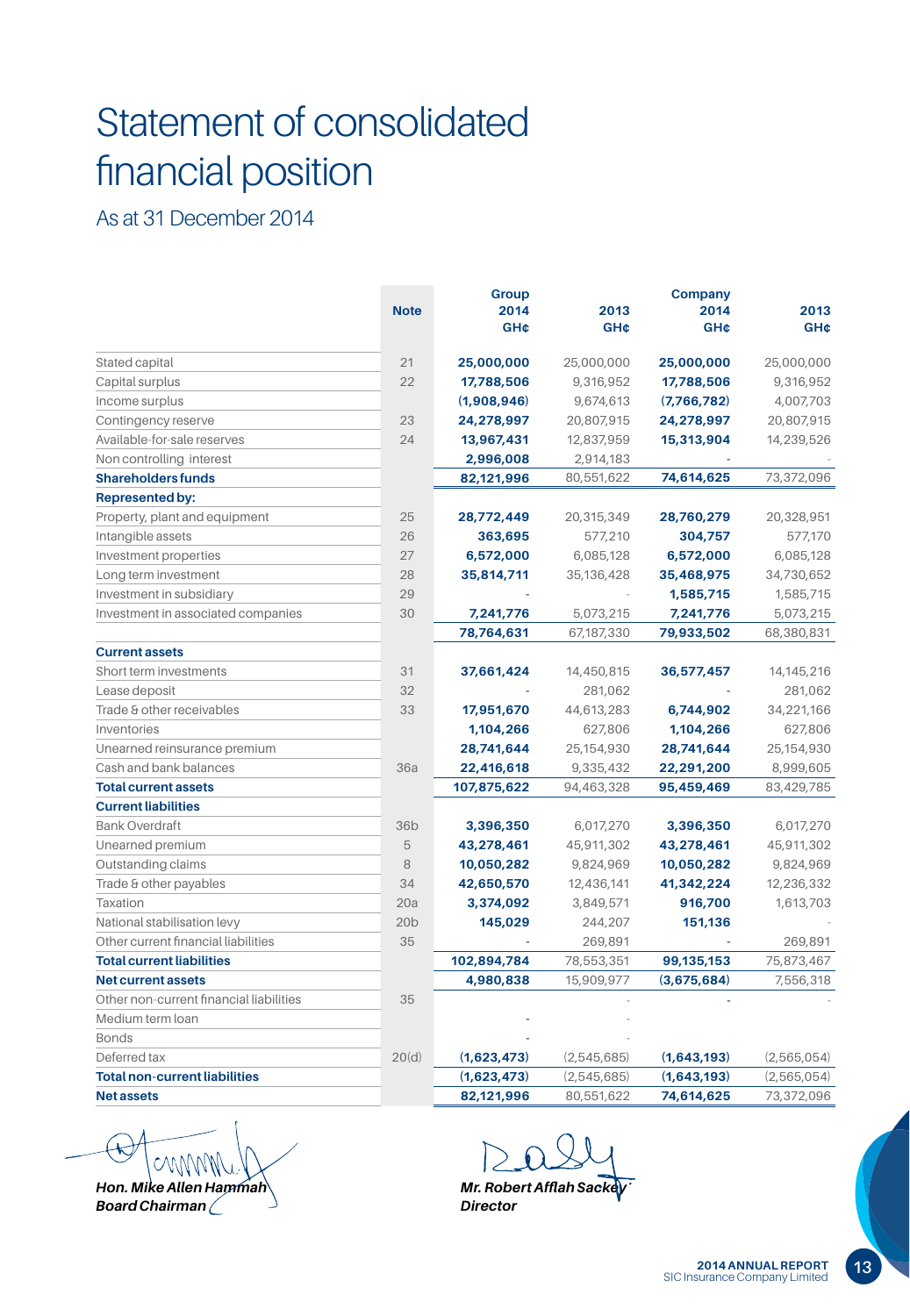# Consolidated statement of changes in shareholders' funds

## For the year ended 31 December 2014

| <b>Group</b>                      | <b>Stated</b><br>capital<br><b>GH¢</b> | <b>Income</b><br>account<br><b>GH¢</b> | surplus Contingency<br>reserves<br>GH¢ | <b>GHc</b> | Capital Available-for<br>surplus sale reserves<br>GH¢ | Non-<br><b>Controlling</b><br><b>Interest</b><br><b>GH¢</b> | <b>Total</b><br><b>GH¢</b> |
|-----------------------------------|----------------------------------------|----------------------------------------|----------------------------------------|------------|-------------------------------------------------------|-------------------------------------------------------------|----------------------------|
|                                   |                                        |                                        |                                        |            |                                                       |                                                             |                            |
| Bal. at 1 Jan. 2013               | 25,000,000                             | 11,735,646                             | 17,862,463                             | 9,316,952  | 7,564,086                                             | 2,789,997                                                   | 74,269,144                 |
| Profit/(loss)                     |                                        | 1,008,605                              |                                        |            |                                                       |                                                             | 1,008,605                  |
| Transfer (from)/to reserve        |                                        | (2,945,452)                            | 2,945,452                              |            |                                                       |                                                             |                            |
| Net gain on avai-for-sale invest. |                                        |                                        |                                        |            | 5,273,873                                             |                                                             | 5,273,873                  |
| Transfer to equity holders        |                                        |                                        |                                        |            |                                                       |                                                             |                            |
| Non controlling Interest          |                                        | (124, 186)                             |                                        |            |                                                       | 124,186                                                     |                            |
| Bal. at 31 Dec 2013               | 25,000,000                             | 9,674,613                              | 20.807.915                             | 9,316,952  | 12,837,959                                            | 2,914,183                                                   | 80,551,622                 |
|                                   |                                        |                                        |                                        |            |                                                       |                                                             |                            |
| Bal at 1 Jan 2014                 | 25,000,000                             | 9,674,613                              | 20,807,915                             | 9,316,952  | 12,837,959                                            |                                                             | 2,914,183 80,551,622       |
| Profit/(loss)                     |                                        | (8,030,652)                            |                                        |            |                                                       |                                                             | (8,030,652)                |
| Transfer (from)/to reserve        |                                        | (3,471,082)                            | 3.471.082                              |            |                                                       |                                                             |                            |
| Revaluation gain / loss - PPE     |                                        |                                        |                                        | 8,471,554  |                                                       |                                                             | 8,471,554                  |
| Net gain on avai-for-sale invest. |                                        |                                        |                                        |            | 1,129,472                                             |                                                             | 1,129,472                  |
| Transfer to equity holders        |                                        |                                        |                                        |            |                                                       |                                                             |                            |
| Non controlling interest          |                                        | (81, 825)                              |                                        |            |                                                       | 81,825                                                      |                            |
| Bal at 31 Dec 2014                |                                        |                                        | 25,000,000 (1,908,946) 24,278,997      |            | 17,788,506 13,967,431                                 |                                                             | 2,996,008 82,121,996       |

#### **Company**

|                                        | <b>Stated</b><br>capital<br>GH¢ | Income<br>account<br>GH <sub>¢</sub> | surplus Contingency<br>reserves<br>GH¢ | GH¢        | Capital Available-for<br>surplus sale reserves<br>GH¢ | <b>Total</b><br><b>GH¢</b> |
|----------------------------------------|---------------------------------|--------------------------------------|----------------------------------------|------------|-------------------------------------------------------|----------------------------|
| Balance at 1 Jan. 2013                 | 25,000,000                      | 6,358,503                            | 17,862,463                             | 9,316,952  | 9,065,056                                             | 67,602,974                 |
| Profit/(loss)                          |                                 | 594,652                              |                                        |            |                                                       | 594,652                    |
| Net gain on available-for-sale invest. |                                 |                                      |                                        |            | 5,174,470                                             | 5,174,470                  |
| Transfer (from)/to reserve             |                                 | (2,945,452)                          | 2,945,452                              |            |                                                       |                            |
| Transfer to equity holders             |                                 |                                      |                                        |            |                                                       |                            |
| Balance at 31 Dec 2013                 | 25,000,000                      | 4,007,703                            | 20,807,915                             | 9,316,952  |                                                       | 14,239,526 73,372,096      |
| Balance at 1 January 2014              | 25,000,000                      | 4,007,703                            | 20,807,915                             | 9,316,952  |                                                       | 14,239,526 73,372,096      |
| Profit/(loss)                          |                                 | (8,303,403)                          |                                        |            |                                                       | $-$ (8,303,403)            |
| Transfer (from)/to reserve             |                                 | (3,471,082)                          | 3,471,082                              |            | 1,074,378                                             | 1,074,378                  |
| Revaluation gain /(loss)               |                                 |                                      |                                        | 8,471,554  |                                                       | 8,471,554                  |
| Net gain on available-for-sale invest. |                                 |                                      |                                        |            |                                                       |                            |
| Transfer to equity holders             |                                 |                                      |                                        |            |                                                       |                            |
| Balance at 31 Dec 2014                 |                                 | 25,000,000 (7,766,782)               | 24,278,997                             | 17,788,506 |                                                       | 15,313,904 74,614,625      |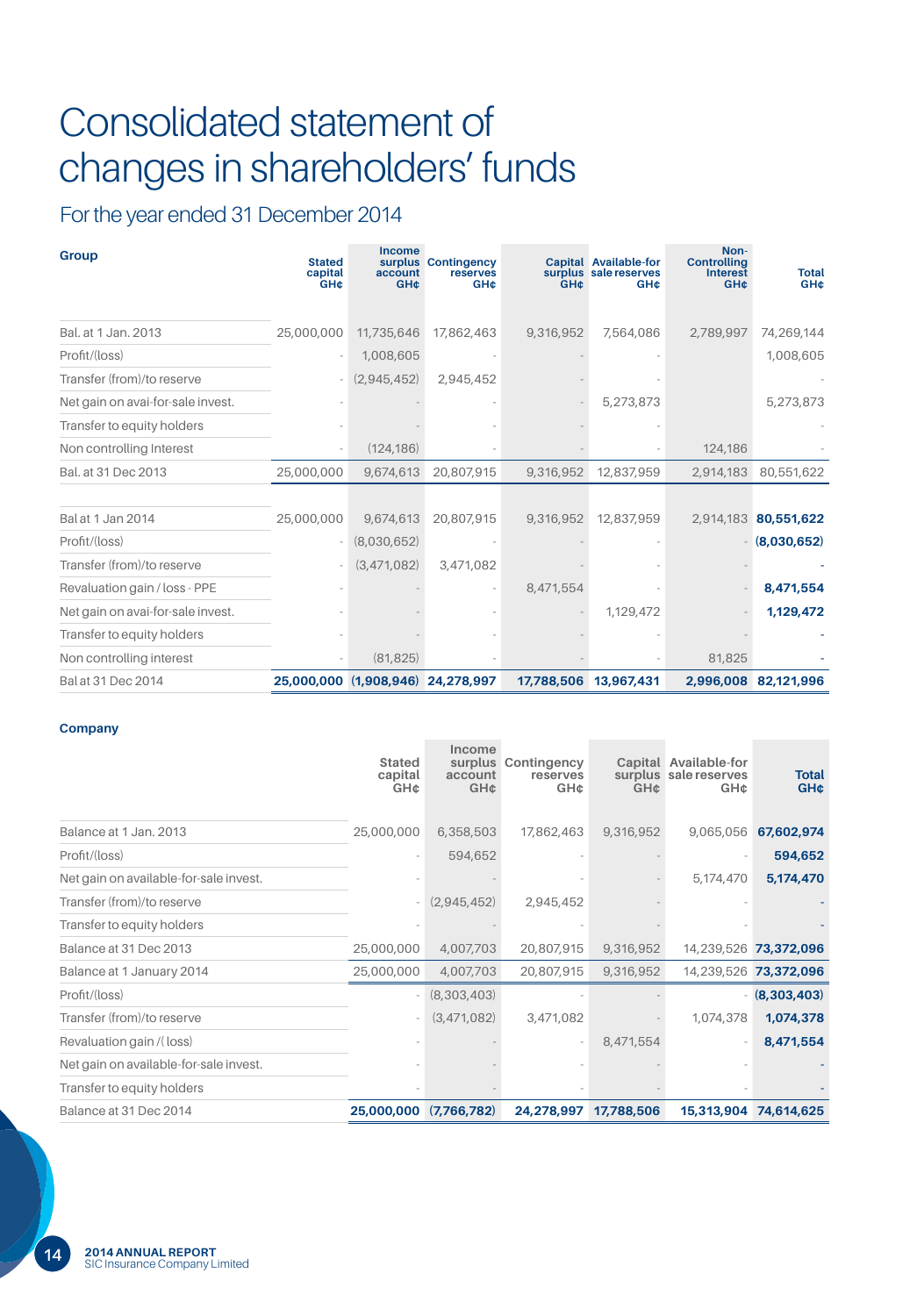# Statement of consolidated cash flow

## For the year ended 31 December 2014

|                                                             | Group         |                 | <b>Company</b> |               |
|-------------------------------------------------------------|---------------|-----------------|----------------|---------------|
|                                                             | 2014          | 2013            | 2014           | 2013          |
| <b>Operating activities</b>                                 | GH¢           | GH¢             | <b>GH¢</b>     | GH¢           |
| Operating profit/loss                                       | (8,858,751)   | 1,105,933       | (9, 225, 264)  | 563,123       |
|                                                             | (8,858,751)   | 1,105,933       | (9, 225, 264)  | 563,123       |
| Adjustment to reconcile profit before tax to net cash flows |               |                 |                |               |
| Non-cash:                                                   |               |                 |                |               |
| Depreciation                                                | 907,066       | 1,210,827       | 822,413        | 1,128,839     |
| Amortisation of intangible assets                           | 302,915       | 235,555         | 272,412        | 204,523       |
| Available-for-sale reserve                                  | 1,129,472     | 5,273,873       | 1,074,378      | 5,174,470     |
| Profit on disposal of property, plant & equipment           | (57, 887)     | (178, 444)      | (57, 887)      | (178, 444)    |
| Revaluation (gain)/loss on investment properties            | (486, 872)    |                 | (486, 872)     |               |
| Interest received                                           | (6,606,538)   | (2,627,403)     | (6, 305, 025)  | (2,502,337)   |
| Dividend received                                           | (2,752,012)   | (2,442,471)     | (2,752,012)    | (2,442,471)   |
| <b>Working capital adjustments:</b>                         |               |                 |                |               |
| Increase/(Decrease) in provision for unearned premium       | (2,632,841)   | 13,715,419      | (2,632,841)    | 13,715,419    |
| (Increase)/decrease in receivables                          | 26,661,612    | 129,254,649     | 27,476,263     | 7,022,149     |
| Increase in inventories                                     | (476, 460)    | (68, 602)       | (476, 460)     | (68, 602)     |
| Increase/(decrease) in trade & other payables               | 30,214,429    | (136, 179, 443) | 29,105,892     | (4,961,923)   |
| (Decrease)/increase in provision for claims                 | 225,313       | (1, 164, 497)   | 225,313        | (1, 164, 497) |
| Decrease in lease obligations                               | (269, 891)    | (80, 494)       | (269, 891)     | (80, 494)     |
| Decrease in lease deposits                                  | 281,062       | 60,630          | 281,062        | 60,630        |
| Increase in unearned reinsurance premium                    | (3,586,714)   | (10,662,284)    | (3,586,714)    | (10,662,284)  |
|                                                             |               |                 |                |               |
| Tax paid                                                    | (569, 592)    | (452, 477)      | (545, 868)     | (385,090)     |
| National stabilisation levy paid                            | (99, 178)     |                 |                |               |
| Net cash used in operating activities                       | 33,325,133    | (2,999,229)     | 32,918,899     | 5,423,011     |
| <b>Investing activities</b>                                 |               |                 |                |               |
| Acquisition of property, plant and equipment                | (930, 566)    | 31,116,209      | (820, 141)     | (752, 607)    |
| Acquisition of intangible assets                            | (89, 400)     | (301, 242)      |                | (299, 242)    |
| Proceeds from sale of property, plant and equipment         | 3,495,045     | 178,444         | 3,495,045      | 178,444       |
| Investment properties                                       |               |                 |                |               |
| Purchase / Redemption of long term investments              | (2,846,844)   | (4,895,618)     | (2,906,880)    | (3, 158, 829) |
| Dividend received                                           | 2,752,012     | 2,442,471       | 2,752,012      | 2,442,471     |
| Interest received                                           | 6,606,538     | 2,627,403       | 6,305,025      | 2,502,337     |
| Net cash used/flow from investing activities                | 5,587,582     | 31,167,667      | 5,425,857      | 912,574       |
| <b>Financing activities</b>                                 |               |                 |                |               |
| Dividend paid                                               |               |                 |                |               |
| <b>Bonds Issued</b>                                         |               | (8,014,988)     |                |               |
| Medium term loan                                            | ۰             | (13, 413, 563)  |                |               |
| Net cash used in servicing of finance                       | ÷,            | (21, 428, 551)  |                |               |
| Changes in cash and cash equivalents                        | 38,912,715    | 6,739,887       | 38,344,756     | 6,335,585     |
| Cash at 1 January                                           | 17,768,977    | 11,029,090      | 17,127,551     | 10,791,966    |
| Cash at 31 December                                         | 56,681,692    | 17,768,977      | 55,472,307     | 17,127,551    |
| Analysis of changes in cash and cash equivalents            |               |                 |                |               |
| Cash and bank                                               | 22,416,618    | 9,335,432       | 22,291,200     | 8,999,605     |
| <b>Bank Overdraft</b>                                       | (3, 396, 350) | (6,017,270)     | (3, 396, 350)  | (6,017,270)   |
| Short term investments                                      | 37,661,424    | 14,450,815      | 36,577,457     | 14,145,216    |
|                                                             | 56,681,692    | 17,768,977      | 55,472,307     | 17,127,551    |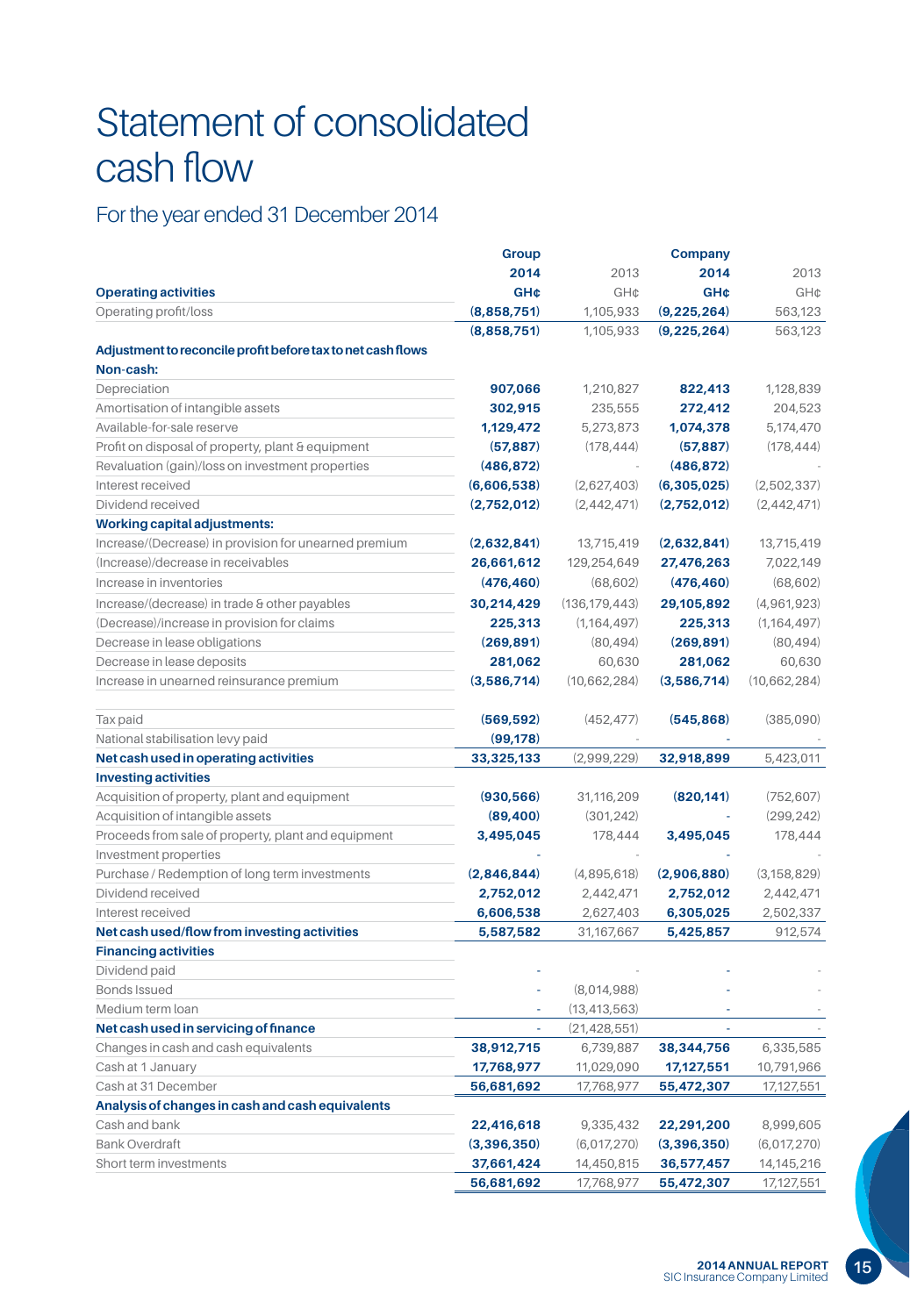# Notes to the Consolidated Financial Statement<br>For the year ended 31st December, 2014.

#### **1. Reporting Entity**

SIC Insurance Company Limited underwrite non-life insurance risks, The group also issues a diversified portfolio of investment services to provide its customers with asset management solutions for their savings and retirement needs as well as undertaking brokerage services. The group is a limited liability group incorporated and domiciled in Ghana, with its registered office at Nyemitei House 28/29 Ring Road East Osu-Accra. SIC Insurance Company Limited has a primary listing on the Ghana Stock Exchange.

#### **2. Basis of preparation**

#### a. Statement of compliance

The financial statements are prepared in compliance with International Financial Reporting Standards (IFRS) and Interpretations of those Standards, as<br>adopted by the International adopted by the International Accounting Standards Board and applicable legislation.

The following accounting standards, interpretations and amendments to published accounting standards that impact on the operations of the group were adopted:

IFRS 1 First time adoption of IFRS; FRS 4 Insurance contracts;

IFRS 7 Financial Instruments: Disclosures;

IAS 1 (Revised), Presentation of financial statements (added disclosures about an entity's capital and other disclosures);

IAS 14 Segment reporting;

IAS 16 Property, plant and equipment;

IAS 17 Leases;

IAS 18 Revenue;

IAS 19 (Amendment), Employee benefits;

IAS 21 (Amendment), The effects of changes in foreign exchange rates;

IAS 24 (Amendment), Related party disclosures;

IAS 32 (Amendment), Financial instruments: disclosure and presentation; IAS 36 Impairment of assets;

IAS 37 Provisions, contingent liabilities and contingent assets;

IAS 38 Intangible assets;

IAS 39 (Amendment), Financial instruments: recognition and measurement; and

IAS 40 Investment properties.

#### b. Basis of measurement

The financial statements have been prepared on the historical cost basis except for available-for-sale financial assets which are measured at fair value. Financial assets are held at fair value through profit and loss, investment property is measured at fair value, retirement benefit obligations and other long term employee benefit are measured at net present value, financial assets and liabilities are initially recognised at fair value.

#### c. Use of estimates and judgement

The preparation of financial statements in conformity with IFRS requires management to make judgements, estimates and assumptions that affect the application of accounting policies and the reported amounts of assets, liabilities, income and expenses. Actual results may differ from these estimates. Estimates and underlying assumptions are reviewed on an ongoing basis. Revisions to accounting estimates are recognised in the period in which the estimate is revised if the revision affects only that period or in the period of the revision and the future periods if the revision affects both current and future periods.

#### **3. Significant accounting policies**

The accounting policies set out below have been applied consistently to all periods presented in these financial statements by the group:

#### a. Consolidation

#### *i. Subsidiaries:*

Subsidiaries are all entities over which the group has the power to govern the financial and operating policies generally accompanying a shareholding of more than one half of the voting rights.

The existence and effect of potential voting rights that are currently exercisable or convertible are considered when assessing whether the group controls another entity. Subsidiaries are fully consolidated from the date on which control is transferred to the group. They are de-consolidated from the date on which control ceases.

The group uses the purchase method of accounting to account for the acquisition of subsidiaries. The cost of an acquisition is measured as the fair value of the assets given, equity instruments issued and liabilities incurred or assumed at the date of exchange, plus costs directly attributable to the acquisition. Identifiable assets acquired and liabilities and contingent liabilities assumed in a business combination are measured initially at their fair values at the acquisition date, irrespective of the extent of any minority interest. The excess of the cost of acquisition over the fair value of the group's share of the identifiable net assets acquired is recorded as goodwill. If the cost of acquisition is less than the fair value of the net assets of the subsidiary acquired, the difference is recognised directly in the income statement.

Intra-group transactions, balances and unrealised gains on intra-group transactions are eliminated. Unrealised losses are also eliminated unless the transaction provides evidence of an impairment of the asset transferred. Subsidiaries' accounting policies have been changed where necessary to ensure consistency with the policies adopted by the group.

#### *ii. Associates:*

Associates are all entities over which the group has significant influence but not control, generally accompanying a shareholding of between 20% and 50% of the voting rights. Investments in associates are accounted for by the equity method of accounting and are initially recognised at cost.

The group's share of its associates' post-acquisition profits or losses is recognised in the income statement, and its share of post-acquisition movements in reserves is recognised in reserves. The cumulative post-acquisi-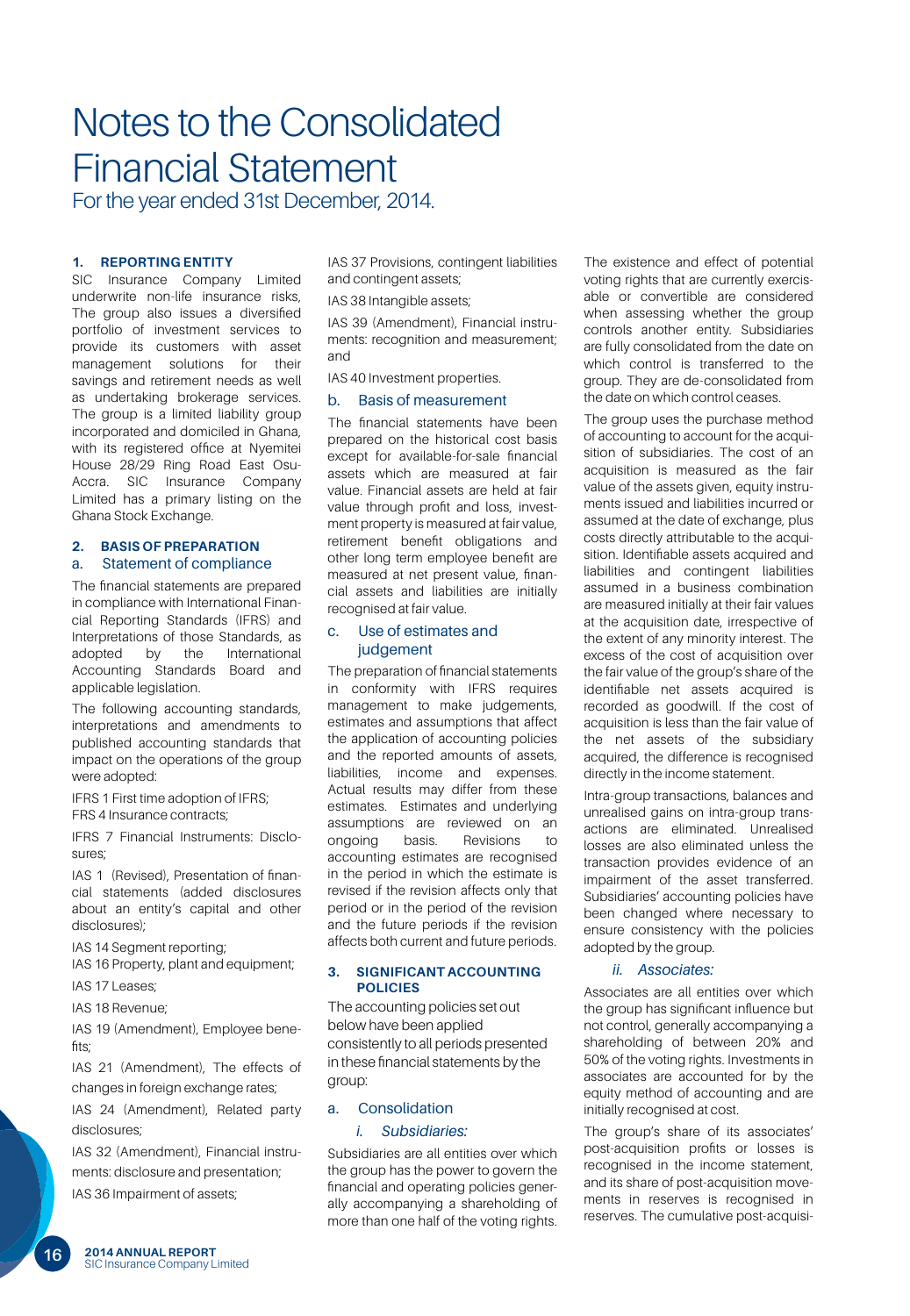tion movements are adjusted against the carrying amount of the investment. When the group's share of losses in an associate equals or exceeds its interest in the associate, including any other unsecured receivables, the group does not recognise further losses, unless it has incurred obligations or made payments on behalf of the associate.

Unrealised gains on transactions between the group and its associates are eliminated to the extent of the group's interest in the associates. Unrealised losses are also eliminated unless the transaction provides evidence of an impairment of the asset transferred. Associates' accounting policies have been changed where necessary to ensure consistency with the policies adopted by the group.

#### b. Segment reporting

A business segment is a group of assets and operations engaged in providing products or services that are subject to risks and returns that are different from those of other business segments. A geographical segment is engaged in providing products or services within a particular economic environment that are subject to risks and return that are different from those of segments operating in other economic environments.

#### c. Foreign currency translation

#### *i. Functional and presentation currency:*

Items included in the financial statements of the group are measured using the currency of the primary economic environment in which the entity operates (the 'functional currency'). The financial statements are presented in cedis, which is the group's presentation currency.

#### *ii. Transactions and balances:*

Foreign currency transactions are translated into the functional currency using the exchange rates prevailing at the dates of the transactions. Foreign exchange gains and losses resulting from the settlement of such transactions and from the translation at yearend exchange rates of monetary assets and liabilities denominated in foreign currencies are recognised in the statement of comprehensive income.

Translation differences on non-monetary items, such as equities held at fair value through profit or loss, are reported as part of the fair value gain or loss. Translation differences on non-

monetary items, such as equities classified as available-for-sale financial assets, are included in the fair value reserve in equity.

#### *iii. Exchange differences:*

The results and financial position of the group's functional currency which is not different from the presentation currency are translated into the presentation currency as follows:

- i. assets and liabilities for each statement of financial position presented are translated at the closing rate at the date of that statement of financial position; and
- ii. income and expenses for each statement of comprehensive income are translated at average exchange rates (unless this average is not a reasonable approximation of the cumulative effect of the rates prevailing on the transaction dates, in which case income and expenses are translated at the dates of the transactions).

#### d. Property, plant and equipment

Land and buildings comprise mainly outlets and offices occupied by the group. Land and buildings are shown at fair value, based on periodic, but at least triennial, valuations by external independent appraisers, less subsequent depreciation for buildings. Any accumulated depreciation at the date of revaluation is eliminated against the gross carrying amount of the asset, and the net amount is restated to the revalued amount of the asset. All other property, plant and equipment are stated at historical cost less depreciation. Historical cost includes expenditure that is directly attributable to the acquisition of the items.

Subsequent costs are included in the asset's carrying amount or recognised as a separate asset, as appropriate, only when it is probable that future economic benefits associated with the item will flow to the group and the cost of the item can be measured reliably. All other repairs and maintenance are charged to the statement of comprehensive income during the financial period in which they are incurred.

Increases in the carrying amount arising on revaluation of land and buildings are credited to the revaluation surplus in shareholders' funds. Decreases that offset previous increases of the same asset are charged against revaluation surplus directly in equity; all other decreases are charged to the statement of comprehensive income.

Land is not depreciated. Depreciation on other assets is calculated using the straight-line method to allocate their cost or revalued amounts over their estimated useful lives, as follows:

| <b>Motor vehicles</b>     | 20%  | per            |
|---------------------------|------|----------------|
| Office furniture          | 10%  | $\overline{u}$ |
| Household furniture       | 20%  | $\mathbf{u}$   |
| <b>Freehold buildings</b> | 1.0% | $\overline{u}$ |
| Office equipment          | 20%  | $\mathbf{u}$   |
| <b>Computers</b>          | 25%  | $\overline{u}$ |

Leasehold land & buildings are amortised over the life of the lease. The assets' residual values and useful lives are reviewed at each statement of financial position date and adjusted if appropriate.

Gains and losses on disposals are determined by comparing proceeds with carrying amount. These are included in the statement of comprehensive income. When revalued assets are sold, the amounts included in the revaluation surplus are transferred to retained earnings.

#### e. Investment properties

Property held for long-term rental yields, that is not occupied by any unit, subsidiary or associate of the group is classified as investment property.

Investment property comprises freehold land and buildings. It is carried at fair value. Fair value is based on active market prices, adjusted, if necessary, for any difference in the nature, location or condition of the specific asset. If this information is not available, the group uses alternative valuation methods such as discounted cash flow projections or recent prices on less active markets. Investment property that is being redeveloped for continuing use as investment property, or for which the market has become less active, continues to be measured at fair value.

Changes in fair values are recorded in the statement of comprehensive income.

Property located on land that is held under operating lease is classified as investment property as long as it is held for long-term rental yields and is not occupied by the group. The initial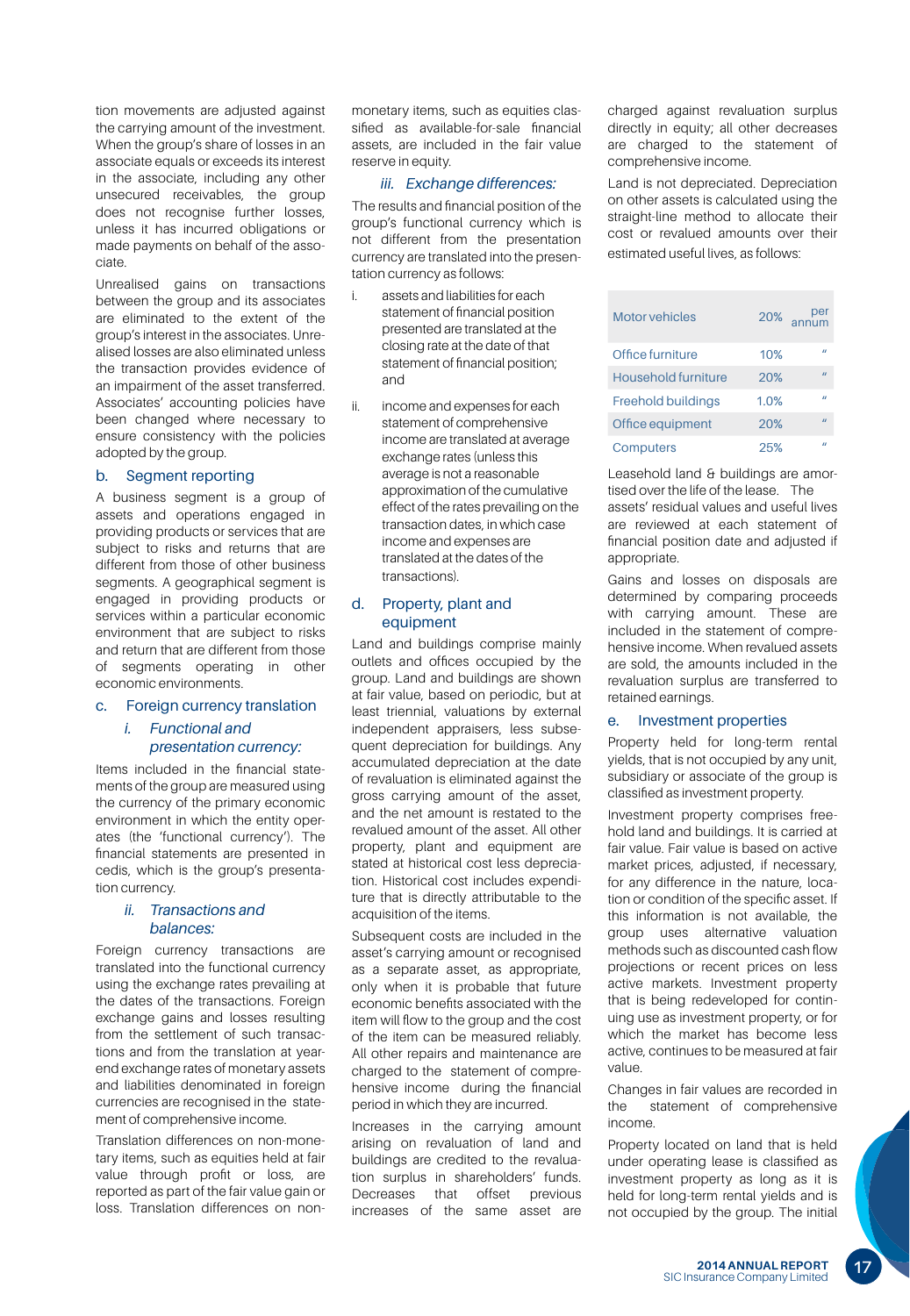## Notes to the Consolidated Financial Statement

#### For the year ended 31st December, 2014 *cont.*

cost of the property is the lower of the fair value of the property and the present value of the minimum lease payments. The property is carried at fair value after initial recognition.

If an investment property becomes owner-occupied, it is reclassified as property, plant and equipment, and its fair value at the date of

reclassification becomes its cost for subsequent accounting purposes.

If an item of property, plant and equipment becomes an investment property because its use has changed, any difference arising between the carrying amount and the fair value of this item at the date of transfer is recognised in equity as a revaluation of property, plant and equipment. However, if a fair value gain reverses a previous impairment loss, the gain is recognised in the statement of comprehensive income. Upon the disposal of such investment property, any surplus previously recorded in equity is transferred to retained earnings; the transfer is not made through the statement of comprehensive income.

#### f. Investment

The group classifies its investments into the following categories: financial assets at fair value through profit or loss, loans and receivables, held-tomaturity financial assets and availablefor-sale financial assets. The classification depends on the purpose for which the investments were acquired. Management determines the classification of its investments at initial recognition and re-evaluates this at every reporting date.

#### *i. Financial assets at fair value through income:*

This category has two sub-categories: financial assets held for trading and those designated at fair value through profit or loss at inception. A financial asset is classified into this category at inception if acquired principally for the purpose of selling in the short term, if it forms part of a portfolio of financial assets in which there is evidence of short term profit-taking, or if so designated by management.

#### *ii. Loans & receivables:*

Loans & receivables are non-derivative financial assets with fixed or determinable payments that are not quoted in an active market other than those that the group intends to sell in the short term or that it has designated as at fair value through income or available-forsale. Loans & receivables arising from insurance contracts are also classified in this category and are reviewed for impairment as part of the impairment review of loans & receivables.

#### *iii. Held-to-maturity financial assets:*

Held-to-maturity financial assets are non-derivative financial assets with fixed or determinable payments and fixed maturities – other than those that meet the definition of loans and receivables – that the group's management has the positive intention and ability to hold to maturity.

#### *iv. Available-for-sale financial assets:*

Available-for-sale financial assets are non-derivative financial assets that are either designated in this category or not classified in any of the other categories.

Regular way purchases and sales of investments are recognised on trade date – the date on which the group commits to purchase or sell the asset. Investments are initially recognised at fair value plus, (in the case of all financial assets not carried at fair value through profit or loss), transaction costs that are directly attributable to their acquisition. Investments are derecognised when the rights to receive cash flows from the investments have expired or where they have been transferred and the group has also transferred substantially all risks and rewards of ownership.

Available-for-sale financial assets and financial assets at fair value through profit or loss are subsequently carried at fair value. Loans & receivables and held-to-maturity financial assets are carried at amortised cost using the effective interest method. Realised and unrealised gains and losses arising from changes in the fair value of the 'financial assets at fair value through profit or loss' category are included in the statement of comprehensive income in the period in which they arise. Unrealised gains and losses arising from changes in the fair value of non-monetary securities classified as available-for-sale are recognised in equity. When securities classified as available-for-sale are sold or impaired, the accumulated fair value adjustments are included in the statement of comprehensive income as net realised gains/losses on financial assets.

The fair values of quoted investments are based on current bid prices. If the market for a financial asset is not active, the group establishes fair value by using valuation techniques. These include the use of recent arm's length transactions, reference to other instruments that are substantially the same, discounted cash flow analysis and option pricing models.

#### g. Impairment of assets

#### *i. Financial assets carried at amortised cost:*

The group assesses at each statement of financial position date whether there is objective evidence that a financial asset or group of financial assets is impaired. A financial asset or group of financial assets is impaired and impairment losses are incurred only if there is objective evidence of impairment as a result of one or more events that have occurred after the initial recognition of the asset (a 'loss event') and that loss event (or events) has an impact on the estimated future cash flows of the financial asset or group of financial assets that can be reliably estimated. Objective evidence that a financial asset or group of assets is impaired includes observable data that comes to management's attention about the following events:

(i) significant financial difficulty of the issuer or debtor;

(ii) a breach of contract, such as a default or delinquency in payments;

(iii) it becoming probable that the issuer or debtor will enter bankruptcy or other financial reorganisation;

(iv) the disappearance of an active market for that financial asset because of financial difficulties; or

(vi) observable data indicating that there is a measurable decrease in the estimated future cash flow from a group of financial assets since the initial recognition of those assets, although the decrease cannot yet be identified with the individual financial assets in the group, including:

- Adverse changes in the payment status of issuers or debtors in the group; or
- National or local economic conditions that correlate with defaults on the assets in the group.

If there is objective evidence that an impairment loss has been incurred on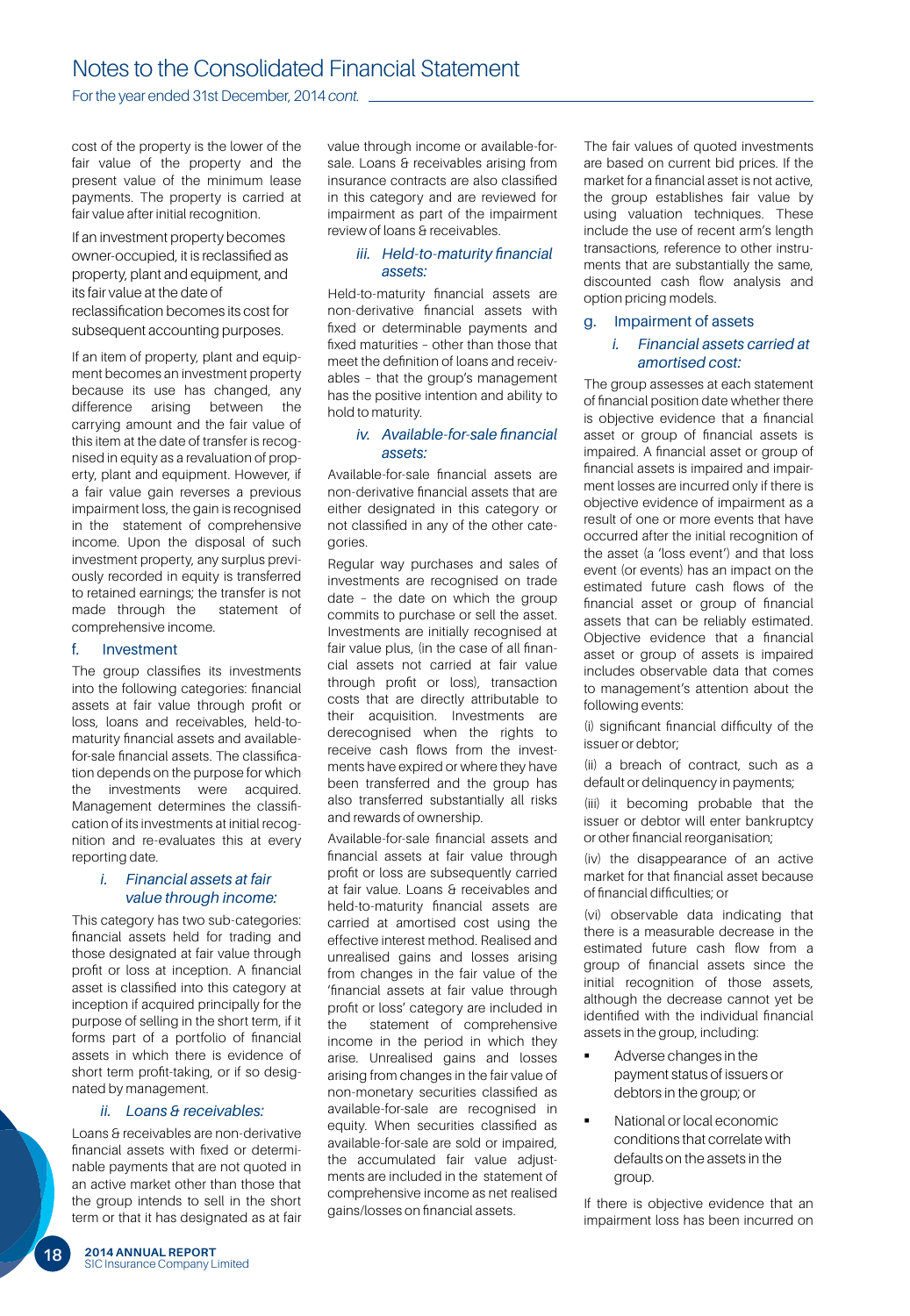For the year ended 31st December, 2014 *cont.*

loans and receivables or held-to-maturity investments carried at amortised cost, the amount of the loss is measured as the difference between the asset's carrying amount and the present value of estimated future cash flows discounted at the financial asset's original effective interest rate. The carrying amount of the asset is reduced through the use of an allowance account and the amount of the loss is recognised in the statement of comprehensive income. If a held-tomaturity investment or a loan has a variable interest rate, the discount rate for measuring any impairment loss is the current effective interest rate determined under contract. As a practical expedient approach, the group may measure impairment on the basis of an instrument's fair value using an observable market price.

#### *ii. Financial assets carried at fair value:*

The group assesses at each statement of financial position date whether there is objective evidence that an availablefor-sale financial asset is impaired, including in the case of equity investments classified as available for sale, a significant or prolonged decline in the fair value of the security below its cost. If any such evidence exists for available-for-sale financial assets, the cumulative loss – measured as the difference between the acquisition cost and current fair value, less any impairment loss on the financial asset previously recognised in profit or loss – is removed from equity and recognised in the statement of comprehensive income. Impairment losses recognised in the statement of comprehensive income on equity instruments are not subsequently reversed. The impairment loss is reversed through the statement of comprehensive income, if in a subsequent period the fair value of a debt instrument classified as available for sale increases and the increase can be objectively related to an event occurring after the impairment loss was recognised in profit or loss.

#### *iii. Impairment of other nonfinancial assets:*

Assets that have an indefinite useful life are not subject to amortisation and are tested annually for impairment. Assets that are subject to amortisation are reviewed for impairment whenever events or changes in circumstances indicate that the carrying amount may

not be recoverable. An impairment loss is recognised for the amount by which the asset's carrying amount exceeds its recoverable amount. The recoverable amount is the higher of an asset's fair value less costs to sell and value in use. For the purposes of assessing impairment, assets are companied at the lowest levels for which there are separately identifiable cash flows (cash-generating units).

#### h. Offsetting financial instruments

Financial assets and liabilities are offset and the net amount reported in the state of financial position only when there is a legally enforceable right to offset the recognised amounts and there is an intention to settle on a net basis, or to realise the asset and settle the liability simultaneously.

#### i. Cash and cash equivalents

Cash and cash equivalents includes cash in hand, deposits held at call with banks, other short-term highly liquid investments with original maturities of three months or less, and bank overdrafts.

#### j. Share capital

Shares are classified as equity when there is no obligation to transfer cash or other assets. Incremental costs directly attributable to the issue of equity instruments are shown in equity as a deduction from the proceeds, net of tax. Incremental costs directly attributable to the issue of equity instruments as consideration for the acquisition of a business are included in the cost of acquisition.

#### k. Insurance and investment contracts - classification

The group issues contracts that transfer insurance risk or financial risk or both.

Insurance contracts are those contracts that transfer significant insurance risk. Such contracts may also transfer financial risk. As a general guideline, the group defines as significant insurance risk the possibility of having to pay benefits on the occurrence of an insured event that are at least 10% more than the benefits payable if the insured event did not occur.

Investment contracts are those contracts that transfer financial risk with no significant insurance risk.

l. Insurance contracts

#### *i. Recognition and measurement:*

Insurance contracts are classified into categories, depending on the duration of risk and whether or not the terms and conditions are fixed.

#### *ii. Non-life insurance contracts:*

These contracts are casualty, property and personal accident insurance contracts.

Casualty insurance contracts protect the group's customers against the risk of causing harm to third parties as a result of their legitimate activities. Damages covered include both contractual and non-contractual events. The typical protection offered is designed for employers who become legally liable to pay compensation to injured employees (employers' liability) and for individual and business customers who become liable to pay compensation to a third party for bodily harm or property damage (public liability).

Property insurance contracts mainly compensate the group's customers for damage suffered to their properties or for the value of property lost. Customers who undertake commercial activities on their premises could also receive compensation for the loss of earnings caused by the inability to use the insured properties in their business activities (business interruption cover).

Personal accident insurance contracts mainly compensate the policy holder for bodily injuries suffered. It can be extended to family members and employees of the insured.

For all these contracts, premiums are recognised as revenue (earned premiums) proportionally over the period of coverage. The portion of premium received on in-force contracts that relates to unexpired risks at the statement of financial position date is reported as the unearned premium liability. Premiums are shown before deduction of commission.

Claims and loss adjustment expenses are charged to income as incurred based on the estimated liability for compensation owed to contract holders or third party properties damaged by the contract holders. They include direct and indirect claims settlement costs arising from events that have occurred up to the statement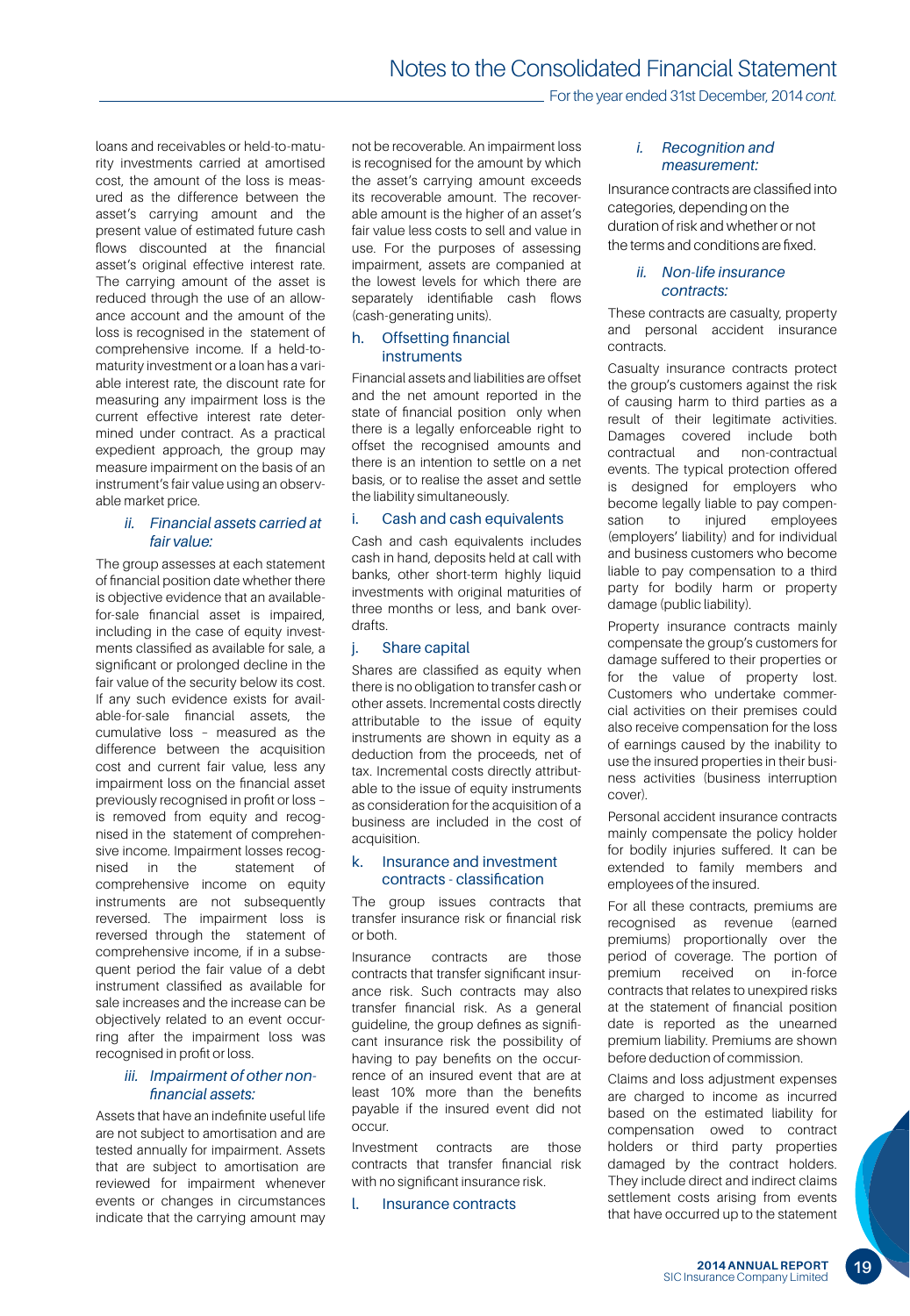#### For the year ended 31st December, 2014 *cont.*

of financial position date event if they have not yet been reported to the group. The group does not discount its liabilities for unpaid claims other than for disability claims. Liabilities for unpaid claims are estimated using the input of assessments for individual cases reported to the group and statistical analyses for the claims incurred but not reported, and to estimate the expected ultimate cost of more complex claims that may be affected by external factors (such as court decisions).

#### *iii. Liability adequacy test:*

At each statement of financial position date, liability adequacy tests are performed to ensure the adequacy of the contract liabilities. In performing these tests, current best estimates of future contractual cash flows and claims handling and administration expenses, as well as investment income from the assets backing such liabilities, are used. Any deficiency is immediately charged to profit or loss and by subsequently establishing a provision for losses arising from liability adequacy tests (the unexpired risk provision).

In determining the adequacy on unearned premium, the liability adequacy test on unexpired risk premium was determined by computing the premium unearned on each policy as at 31 December 2013. Liability adequacy test in respect of claims is determined by taking the settled amount for each claim, agreed with the claimant. The sum insured is considered the best test for nonsettled claims.

#### *iv. Reinsurance contracts held:*

Contracts entered into by the group with reinsurers under which the group is compensated for losses on one or more contracts issued by the group and that meet the classification requirements for insurance contracts which are classified as reinsurance contracts held. Contracts that do not meet these classification requirements are classified as financial assets. Insurance contracts entered into by the group under which the contract holder is another insurer (inwards reinsurance) are included with insurance contracts.

The benefits to which the group is entitled under its reinsurance contracts held are recognised as reinsurance assets. These assets consist of shortterm balances due from reinsurers (classified within loans and receivables), as well as longer term receivables (classified as reinsurance assets) that are dependent on the expected claims and benefits arising under the related reinsured insurance contracts. Amounts recoverable from or due to reinsurers are measured consistently with the amounts associated with the reinsured insurance contracts and in accordance with the terms of each reinsurance contract. Reinsurance liabilities are primarily premiums payable for reinsurance contracts and are recognised as an expense when due.

In certain cases a reinsurance contract is entered into retrospectively to reinsure a notified claim under the group's property or casualty insurance contracts. Where the premium due to the reinsurer differs from the liability established by the group for the related claim, the difference is amortised over the estimated remaining settlement period.

#### *v. Receivables and payables related to insurance contracts:*

Receivables and payables are recognised when due. These include amounts due to and from agents, brokers and insurance contract holders. If there is objective evidence that the insurance receivable is impaired, the group reduces the carrying amount of the insurance receivable accordingly and recognises that impairment loss in the statement of comprehensive income.

#### *vi. Salvage and subrogation reimbursements:*

Some insurance contracts permit the group to sell (usually damaged) property acquired in settling a claim (ie, salvage). The group may also have the right to pursue third parties for payment of some or all costs (i.e., subrogation).

Estimates of salvage recoveries are included as an allowance in the measurement of the insurance liability for claims, and salvage property is recognised in other assets when the liability is settled. The allowance is the amount that can reasonably be recovered from the disposal of the property.

Subrogation reimbursements are also considered as an allowance in the measurement of the insurance liability for claims and are recognised in other assets when the liability is settled. The allowance is the assessment of the amount that can be recovered from the action against the liable third party.

#### m. Deferred Income tax

Deferred income tax is provided in full, using the liability method, on temporary differences arising between the tax bases of assets and liabilities and their carrying amounts in the financial statements. However, if the deferred income tax arises from initial recognition of an asset or liability in a transaction other than a business combination that at the time of the transaction affects neither accounting nor taxable profit or loss, it is not accounted for. Deferred income tax is determined using tax rates (and laws) that have been enacted or substantively enacted by the statement of financial position date and are expected to apply when the related deferred income tax asset is realised or the deferred income tax liability is settled.

Deferred income tax assets are recognised to the extent that it is probable that future taxable profit will be available against which the temporary differences can be utilised.

Deferred income tax is provided on temporary differences arising on investments in subsidiaries and associates, except where the group controls the timing of the reversal of the temporary difference and it is probable that the temporary difference will not reverse in the foreseeable future.

#### n. Employee benefits

#### *i. Pension obligations:*

The group operate various pension schemes. The schemes are generally funded through payments to trusteeadministered funds, determined by periodic actuarial calculations. The group has both defined benefit and defined contribution plans. A defined benefit plan is a pension plan that defines an amount of pension benefit that an employee will receive on retirement, usually dependent on one or more factors such as age, years of service and compensation. A defined contribution plan is a pension plan under which the group pays fixed contributions into a separate entity. The group has no legal or constructive obligations to pay further contributions if the fund does not hold sufficient assets to pay all employees the benefits relating to employee service in the current and prior periods.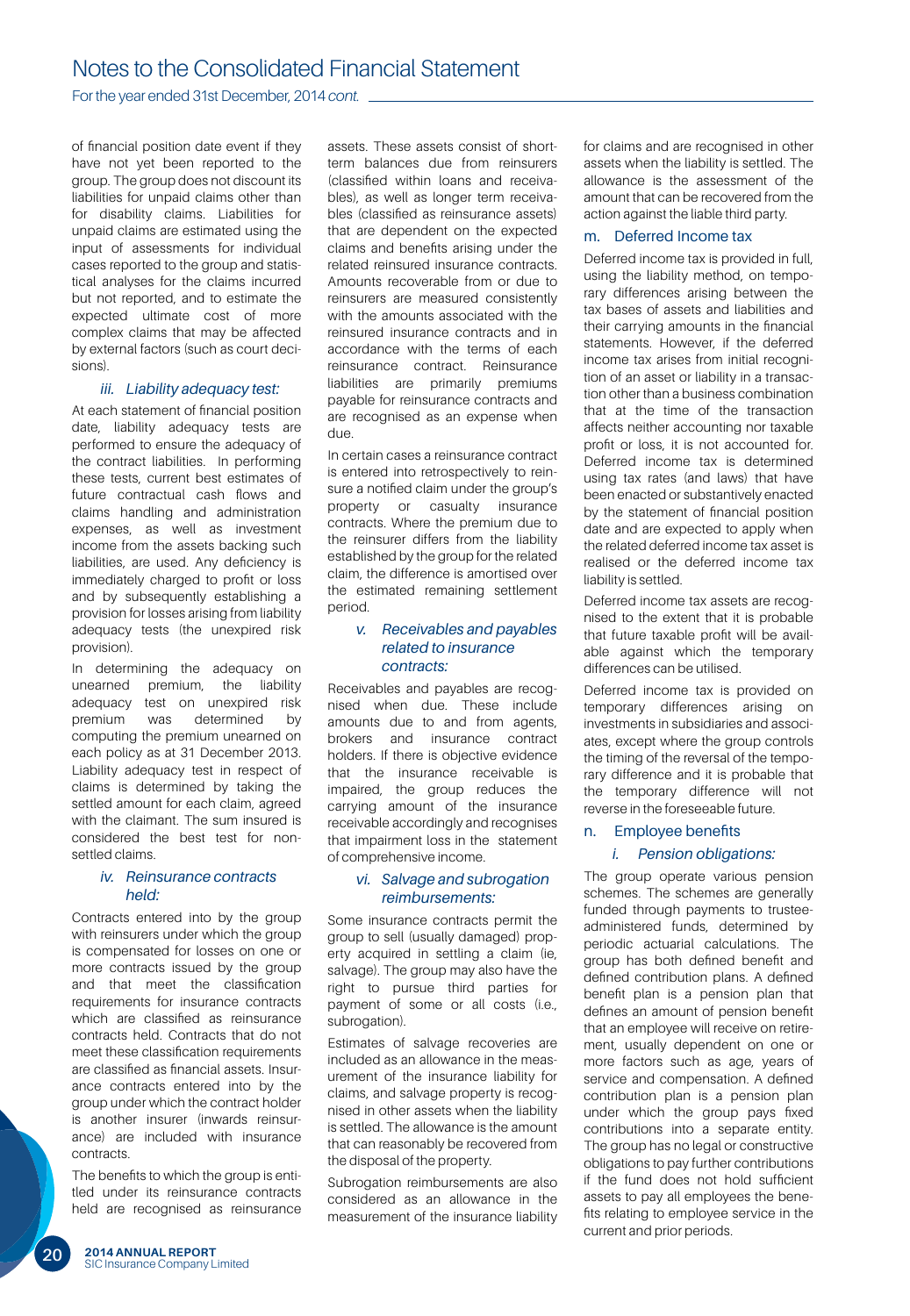For defined contribution plans, the group pays contributions to publicly or privately administered pension insurance plans on a mandatory, contractual or voluntary basis. The group has no further payment obligations once the contributions have been paid. The contributions are recognised as employee benefit expense when they are due. Prepaid contributions are recognised as an asset to the extent that a cash refund or a reduction in the future payments is available.

#### *ii. Other post-employment obligations:*

The group provides post-retirement healthcare benefits to their retirees. The entitlement to these benefits is usually conditional on the employee remaining in service up to retirement age and the completion of a minimum service period. The cost is expensed in the statement of comprehensive income when incurred.

#### *iii. Termination benefits:*

Termination benefits are payable when employment is terminated before the normal retirement date, or whenever an employee accepts voluntary redundancy in exchange for these benefits. The group recognises termination benefits when it is demonstrably committed to either: terminating the employment of current employees according to a detailed formal plan without possibility of withdrawal; or providing termination benefits as a result of an offer made to encourage voluntary redundancy. Benefits falling due more than 12 months after the statement of financial position date are discounted to present value.

#### o. Provisions

#### *i. Restructuring costs and legal claims:*

Provisions for restructuring costs and legal claims are recognised when: the group has a present legal or constructive obligation as a result of past events; it is more likely than not that an outflow of resources will be required to settle the obligation; and the amount has been reliably estimated. Restructuring provisions comprise lease termination penalties and employee termination payments. Provisions are not recognised for future operating losses. Where there are a number of similar obligations, the likelihood that an outflow will be required in settlement is determined by considering the class of obligations as a whole. A provision is

recognised even if the likelihood of an outflow with respect to any one item included in the same class of obligations may be small.

#### p. Revenue recognition

Revenue comprises the fair value for services, net of value-added tax, after eliminating revenue within the group. Revenue is recognised as follows:

#### *i. Premiums:*

Written premiums for non-life insurance business comprise the premiums on contracts incepting in the financial year. Written premiums are stated gross of commissions payable to intermediaries.

Unearned premiums are those proportions of the premium which relate to periods of risk after the statement of financial position date. Unearned premiums are calculated on the basis of the number of days beyond the statement of financial position date.

#### *ii. Investment income:*

Investment income consists primarily of dividends, interest receivable and realised gains and losses.

#### *iii. Fee, commission and other income:*

Fee, commission and other income consists primarily of reinsurance and profit commissions, asset management fees, policyholder administration fees and other contract fees.

#### *iv. Interest income:*

Interest income for financial assets that are not classified as fair value through profit or loss is recognised using the effective interest method. When a receivable is impaired, the group reduces the carrying amount to its recoverable amount, being the estimated future cash flow discounted at the original effective interest rate of the instrument and continues unwinding the discount as interest income.

#### *v. Dividend income:*

Dividend income for available-for-sale equities is recognised when the right to receive payment is established – this is the ex-dividend date for equity securities.

#### *vi. Rental income:*

Rental income is recognised on an accrual basis.

#### q. Leases

Leases in which a significant portion of the risks and rewards of ownership are retained by the lessor are classified as operating leases. Payments made under operating leases (net of any incentives received from the lessor) are charged to the statement of comprehensive income on a straight-line basis over the period of the lease.

Leases that transfer substantially all the risks and rewards of ownership of the underlying asset to the group are classified as finance leases. Assets acquired in terms of finance leases are capitalized at the lower of cost and the present value of the minimum lease payment at inception of the lease, and amortised over the estimated useful life of the asset. The capital element of future obligations under the leases is included as a liability in the statement of financial position.

#### r. Dividend distribution

Dividend distribution to the group's shareholders is recognised as a liability in the group's financial statements in the period in which the dividends are approved by shareholders.

#### s. Critical accounting estimates and judgments in applying accounting policies

The group makes estimates and assumptions that affect the reported amounts of assets and liabilities within the next financial year. Estimates and judgments are continually evaluated and based on historical experience and other factors, including expectations of future events that are believed to be reasonable under the circumstances.

#### *i. The ultimate liability arising from claims made under insurance contracts:*

The estimation of the ultimate liability arising from claims made under insurance contracts is the group's most critical accounting estimate. There are several sources of uncertainty that need to be considered in the estimate of the liability that the group will ultimately pay for such claims.

#### *ii. Impairment of availablefor-sale equity financial assets:*

The group determines that availablefor-sale equity financial assets are impaired when there has been a significant or prolonged decline in the fair value below its cost. This determination of what is significant or prolonged requires judgment. In making this judgment, the group evaluates among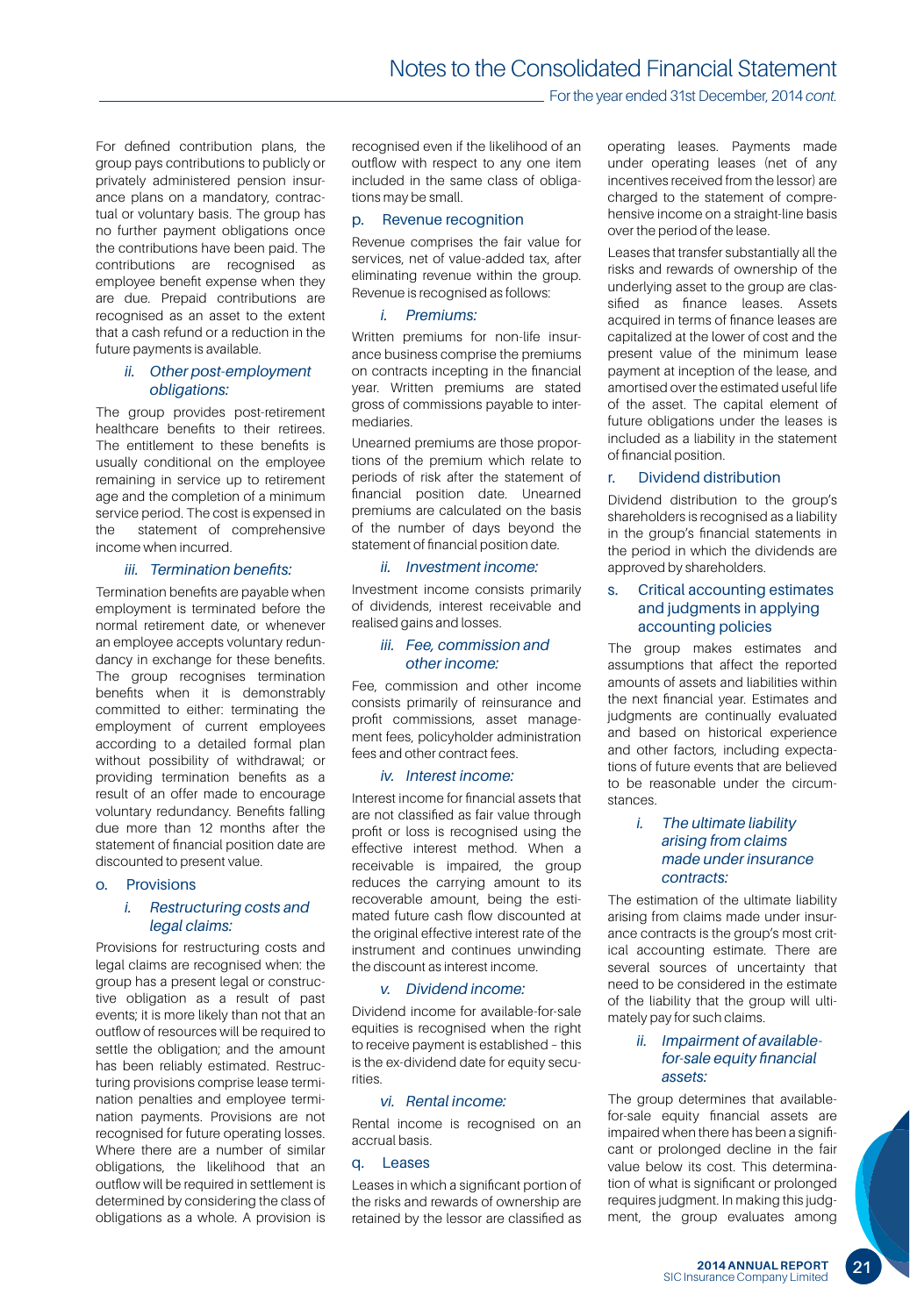## Notes to the Consolidated Financial Statement

#### For the year ended 31st December, 2014 *cont.*

other factors, the normal volatility in share price, the financial health of the investee, industry and sector performance, changes in technology and operational and financing cash flow. Impairment may be appropriate when there is evidence of deterioration in the financial health of the investee, industry and sector performance, changes in technology, and financing and operational cash flows.

#### t. Management of insurance and financial risk

The group issues contracts that transfer insurance risk or financial risk or both. This section summarises these risks and the way the group manages them.

#### *i. Insurance risk:*

The risk under any one insurance contract is the possibility that the insured event occurs and the uncertainty of the amount of the resulting claim. By the very nature of an insurance contract, this risk is random and therefore unpredictable.

For a portfolio of insurance contracts where the theory of probability is applied to pricing and provisioning, the principal risk that the group faces under its insurance contracts is that the actual claims and benefit payments exceed the carrying amount of the insurance liabilities. This could occur because the frequency or severity of claims and benefits are greater than estimated. Insurance events are random and the actual number and amount of claims and benefits will vary from year to year from the estimate established using statistical techniques.

#### *ii. Sources of uncertainty in the estimation of future claim payments:*

Claims on casualty contracts are payable when the insured event occurs. The group is liable for all insured events that occur during the term of the contract, even if the loss is discovered after the end of the contract term. As a result, liability claims are settled over a long period of time and larger variables affect the amount and timing of cash flows from these contracts. These mainly relate to the inherent risks of the business activities carried out by individual contract holders and the risk management procedures they adopt. The compensation paid on these contracts is the monetary awards granted for bodily injury suffered by employees (for employer's liability covers) or members of the public (for public liability covers). Such awards are lump-sum payments that are calculated as the present value of the lost earnings and rehabilitation expenses that the injured party will incur as a result of the accident.

The estimated cost of claims includes direct expenses to be incurred in settling claims, net of the expected subrogation value and other recoveries. The group takes all reasonable steps to ensure that it has appropriate information regarding its claims exposures. However, given the uncertainty in establishing claims provisions, it is likely that the final outcome will prove to be different from the original liability established. The liability for these contracts comprise a provision for IBNR, a provision for reported claims not yet paid and a provision for unexpired risks at the statement of financial position date. The amount of casualty claims is particularly sensitive to the level of court awards and to the development of legal precedent on matters of contract and tort. Casualty contracts are also subject to the emergence of new types of latent claims, but no allowance is included for this at the statement of financial position date.

In calculating the estimated cost of unpaid claims (both reported and not), the group estimation techniques are a combination of loss-ratio-based estimates (where the loss ratio is defined as the ratio between the ultimate cost of insurance claims and insurance premiums earned in a particular financial year in relation to such claims) and an estimate based upon actual claims experience using predetermined formulae where greater weight is given to actual claims experience as time passes.

The estimation of IBNR is generally subject to a greater degree of uncertainty than the estimation of the cost of settling claims already notified to the group, where information about the claim event is available. IBNR claims may not be apparent to the insured until many years after the event that gave rise to the claims has happened. For casualty contracts, the IBNR proportion of the total liability is high and will typically display greater variations between initial estimates and final outcomes because of the greater degree of difficulty of estimating these liabilities.

In estimating the liability for the cost of reported claims not yet paid the group considers any information available from loss adjusters and information on the cost of settling claims with similar characteristics in previous periods. Large claims are assessed on a caseby-case basis or projected separately in order to allow for the possible distortive effect of their development and incidence on the rest of the portfolio.

Where possible, the group adopts multiple techniques to estimate the required level of provisions. This provides a greater understanding of the trends inherent in the experience being projected. The projections given by the various methodologies also assist in estimating the range of possible outcomes. The most appropriate estimation technique is selected taking into account the characteristics of the business class and the extent of the development of each accident year.

#### *iii. Financial risk:*

The group is exposed to financial risk through its financial assets, financial liabilities (investment contracts and borrowings), reinsurance assets and insurance liabilities. In particular the key financial risk is that the proceeds from its financial assets are not sufficient to fund the obligations arising from its insurance and investment contracts. The most important components of this financial risk are interest rate risk, equity price risk, currency risk and credit risk.

These risks arise from open positions in interest rate, currency and equity products, all of which are exposed to general and specific market movements. The risk that the group primarily faces due to the nature of its investments and liabilities is interest rate risk.

#### *a. Interest rate risk:*

Interest-rate risk is the only financial risk that has a materially different impact across the assets and liabilities categorised in the group's assets and liabilities management (ALM) framework.

The sensitivity analysis below have been determined based on the exposure to interest rates for non-derivative instruments at the balance sheet date. A 5% increase or decrease is used when reporting interest rate risk internally, it represents management's assessment of the reasonably possible change in interest rates.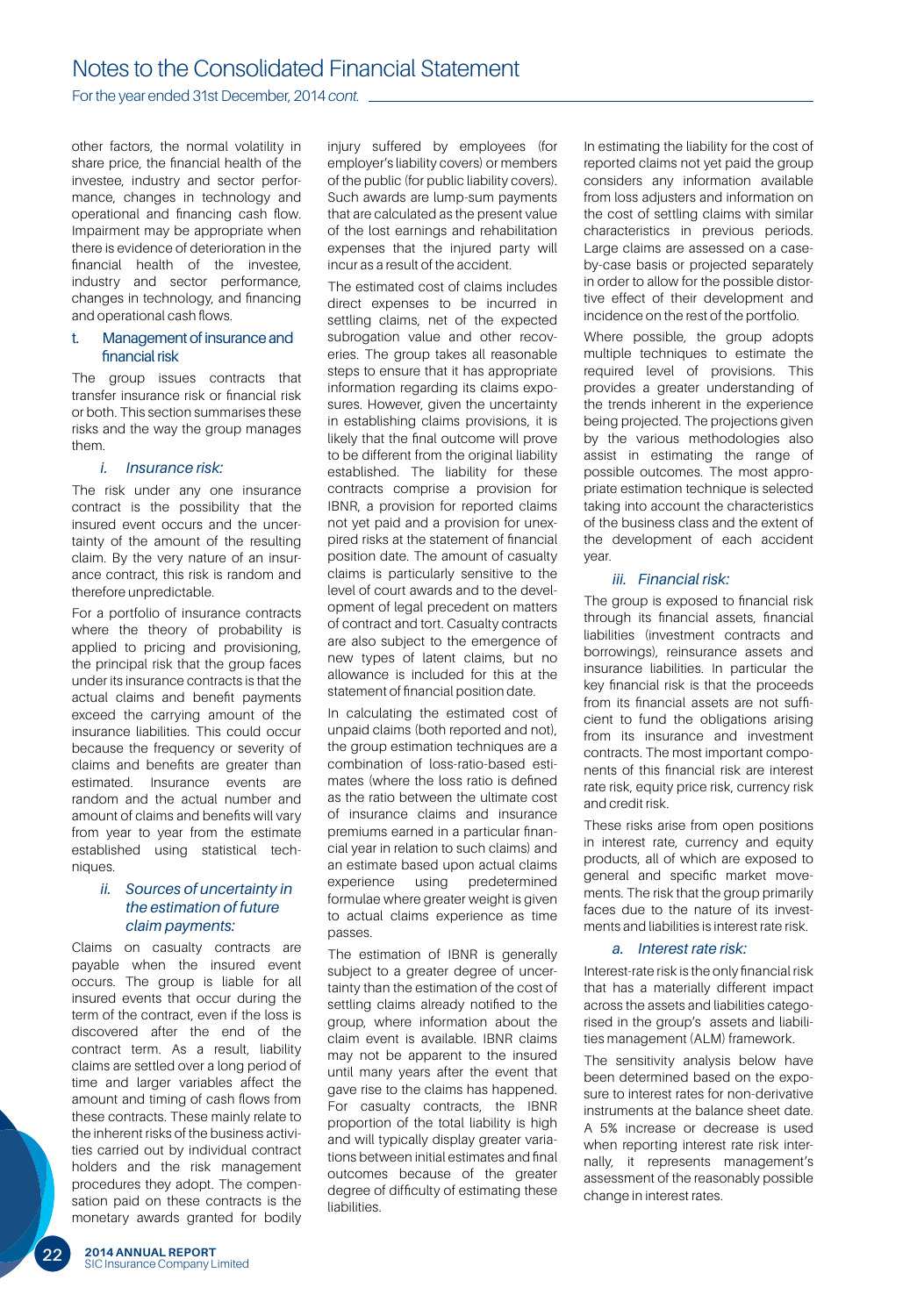|                       | 31-Dec-14<br><b>Amount</b><br><b>GHc</b>  | GH¢ | Scenario 1 Scenario 2<br>5% increase 5% decrease<br>GHC |
|-----------------------|-------------------------------------------|-----|---------------------------------------------------------|
| Pre-tax profit/(Loss) | $(8,858,751)$ $(9,301,688)$ $(8,415,813)$ |     |                                                         |
| Shareholders' equity  | 82,121,996 86,228,095 78,015,896          |     |                                                         |

Assuming no management actions, a series of such rises would increase pre-tax loss for 2014 by GH¢ 443,938, while a series of such falls would decrease pre-tax loss for 2014 by GH¢443,938. Also a series of such rises would increase the shareholders' equity by GH¢4,106,100 whilst a series of such falls would decrease shareholders' equity by GH¢4,106,100.

#### *b. Credit risk:*

The group has exposure to credit risk, which is the risk that counterparty will be unable to pay amounts in full when due. Key areas where the group is exposed to credit risk are:

- reinsurers' share of insurance liabilities,
- amounts due from reinsurers in respect of claims already paid,
- amounts due from insurance contract holders,
- amounts due from insurance intermediaries,

The group structures the levels of credit risk it accepts by placing limits on its exposure to a single counterparty, or groups of counterparty, and to geographical and industry segments. Such risks are subject to an annual or more frequent review. Limits on the level of credit risk by category and business lines are approved by the Board of Directors.

The following table shows the carrying value of assets that are neither past due nor impaired, the ageing of assets that are past due but not impaired and assets that have been impaired.

|                | 2014 | 2013        |
|----------------|------|-------------|
|                | GH¢  | GHC         |
|                |      |             |
| $1 - 3$ months |      | 3,753,745   |
| $3 - 4$ months |      | 2,850,067   |
| $4 - 6$ months |      | 5,079,836   |
| $6 - 1vr$      |      | 6,181,664   |
| 1yr and above  |      | 15,943,018  |
| Write off      |      | (7,976,682) |
|                |      | 25,831,648  |

#### *c. Liquidity risk:*

The group is exposed to daily calls on its available cash resources mainly from claims arising from insurance contracts. Liquidity risk is the risk that cash may not be available to pay obligations when due at a reasonable cost. The group's approach to managing liquidity risk is to ensure that it will maintain adequate liquidity to meets its liabilities when due. Please refer to note 18 for the details of the insurance liabilities which may have an impact on the liquidity risk.

#### *d. Currency risk:*

The group operates locally and its exposures to foreign exchange risk arise primarily with respect to the US dollar, the Euro and the UK pound due to the reinsurance businesses undertaken with foreign based Reinsurers as well as policies undertaken in foreign currencies. The group

receives claims from its reinsurers in foreign currencies and also has some investments in foreign currencies which mitigates the foreign currency exchange rate risk for these operations.

As a result, foreign exchange risk arises from recognised assets and liabilities denominated in other currencies.

The following table details the group's sensitivity to a 10% increase and decrease in the cedi against the relevant foreign currencies. A 10% sensitivity rate is used when reporting foreign currency risk internally to key management personnel and represents management's assessment of the reasonably possible change in foreign exchange rates. For each sensitivity the impact of change in a single factor is shown, with other assumptions unchanged.

|                      | 31-Dec-14<br><b>Amount</b><br>GH¢         | Scenario 1<br>10%<br>increase<br>GHC | Scenario 2<br>10%<br>decrease<br>GHC |
|----------------------|-------------------------------------------|--------------------------------------|--------------------------------------|
| Pre-tax profit       | $(8.858.751)$ $(9.744.626)$ $(7.972.876)$ |                                      |                                      |
| Shareholders' equity |                                           | 82,121,996 90,334,195 73,909,796     |                                      |

Assuming no management actions, a series of such rises would increase pre-tax loss for 2014 by GH¢885,875, while a series of such falls would decrease pre-tax loss for 2014 by GH¢885,875. Also a series of such rises would increase the shareholders' equity by GH¢8,212,200, whilst a series of such falls would decrease shareholders' equity by GH¢8,212,200.

The following significant exchange rates were applied during the year:

|                  | 2014<br>GH¢<br><b>Selling</b> | 2014<br>GH¢<br><b>Buving</b> | 2013<br><b>GH¢</b><br><b>Selling</b> | 2013<br>GH¢<br><b>Buving</b> |
|------------------|-------------------------------|------------------------------|--------------------------------------|------------------------------|
| <b>US Dollar</b> | 3.201                         | 3.199                        | 2.163                                | 2.160                        |
| <b>GB Pound</b>  | 4.982                         | 4.977                        | 3.575                                | 3.570                        |
| Euro             | 3.897                         | 3.895                        | 2.988                                | 2.985                        |

#### **4. The following new standards, amendments to standards and interpretations to existing standards are not yet effective for the year ended 31 December 2014, and have not been applied in preparing these financial STATEMENTS.**

**IAS 1** *(Revised)* presentation of financial statements **IAS 23** *(Amendment)* Borrowing Costs

**IAS 27** *(Revised)* Consolidated and separate financial statements

**IAS 28** *(Amendment)* Investments in associates

**IFRS 5** *(Amendment)* Non-current assets held-for-sale and discontinued operations (and consequential amendment to IFRS 1, First-time adoption)

**IAS 32** Financial instruments: Presentation and **IFRS 7**, Financial instruments: Disclosures

**IAS 36** *(Amendment)* Impairment of assets

**IAS 38** *(Amendment)* Intangible assets

**IAS 19** *(Amendment)* Employee benefits

**IFRIC 12** Service concession arrangements

**IFRIC 13** Customer Loyalty programmes

**IFRIC 15** Agreements for the construction of real estate **IFRIC 16** Hedges of a net investment in a foreign operation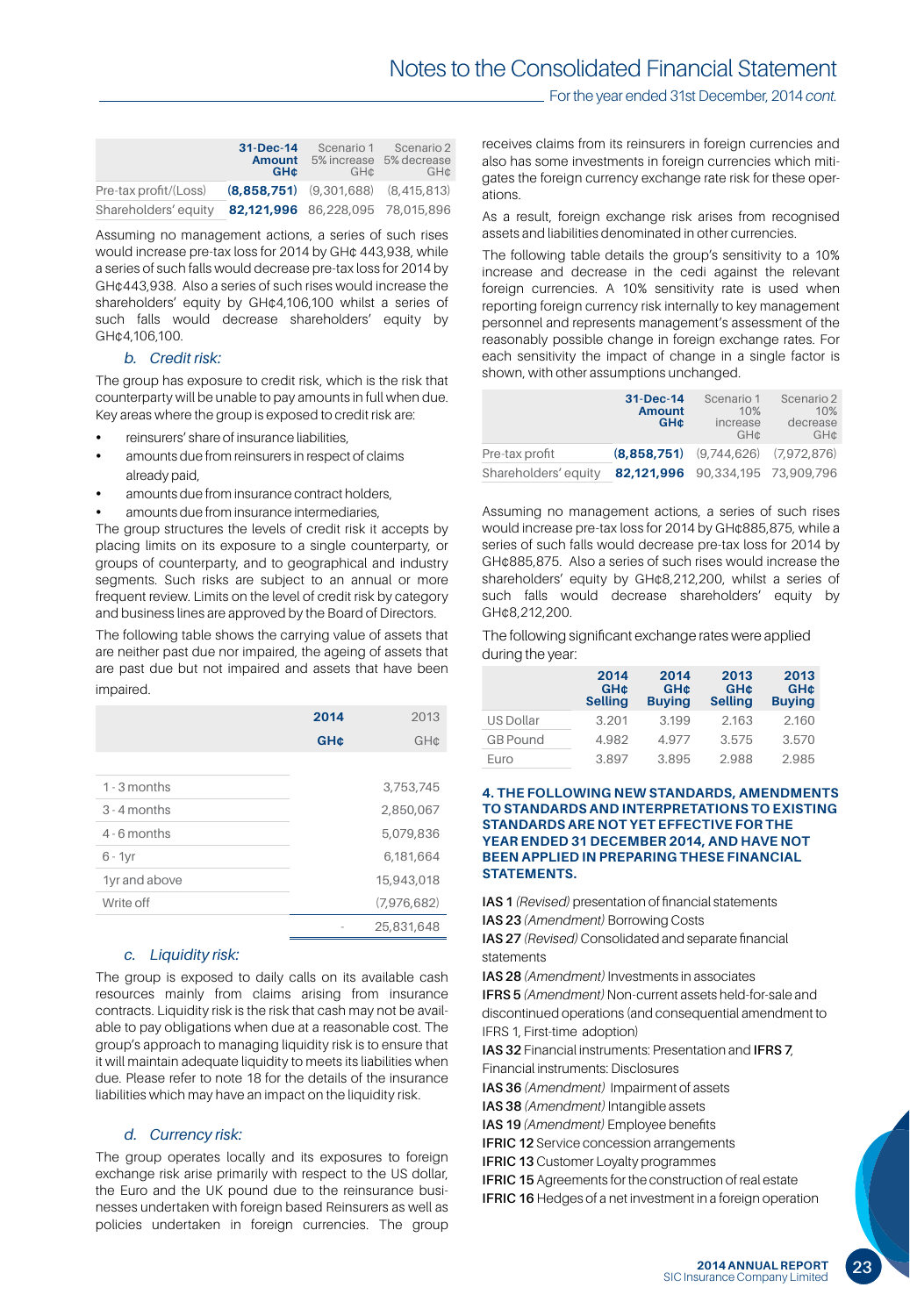#### For the year ended 31st December, 2014 *cont.*

#### **5. Segment information**

Segmental information is presented in respect of the group's business segments. The primary format and business segments, is based on the group's management and internal reporting structure.

The group's results, assets and liabilities include items directly attributable to a segment as well as those that can be allocated on a reasonable basis.

The group does not have a geographical segment.

| <b>Class of business</b>                        | Marine &<br>Aviation<br>GHC | Fire<br>GH¢    | Motor<br>GH¢   | Accident<br>GH¢ | 2014<br><b>Total</b><br><b>GH¢</b> | 2013<br>Total<br>GH¢ |
|-------------------------------------------------|-----------------------------|----------------|----------------|-----------------|------------------------------------|----------------------|
| Gross premiums                                  | 10,731,558                  | 34,243,078     | 43.351.804     | 27,376,292      | 115,702,732                        | 98,181,730           |
| Reinsurances                                    | (8, 218, 977)               | (25,786,116)   | (2, 284, 174)  | (5,831,548)     | (42, 120, 816)                     | (32,527,447)         |
| Net premiums                                    | 2,512,581                   | 8,456,962      | 41,067,630     | 21,544,744      | 73,581,916                         | 65,654,283           |
| Premium earned                                  | 2,512,581                   | 8,456,962      | 41,067,630     | 21,544,744      | 73,581,916                         | 65,654,283           |
| Commissions                                     | (395, 636)                  | (520, 187)     | (1, 157, 600)  | (368, 771)      | (2,442,194)                        | 1,283,356            |
|                                                 | 2,116,946                   | 7,936,774      | 39,910,030     | 21,175,972      | 71,139,722                         | 66,937,639           |
| Claims                                          | 1,655,397                   | (2,468,887)    | (12, 326, 627) | (19, 204, 493)  | (32, 344, 609)                     | (20, 787, 537)       |
|                                                 | 3,772,343                   | 5,467,887      | 27,583,403     | 1,971,479       | 38,795,113                         | 46,150,102           |
| Management expenses                             | (1,997,269)                 | (3,957,088)    | (27, 274, 117) | (9,360,852)     | (42,589,326)                       | (40, 519, 795)       |
| Underwriting results transferred<br>to Rev. A/c | 1,775,074                   | 1,510,800      | 309,286        | (7,389,373)     | (3,794,213)                        | 5,630,307            |
| <b>Total assets</b>                             |                             |                |                |                 | 186,640,251                        | 161,650,658          |
| <b>Total liabilities</b>                        |                             |                |                |                 | 104,518,257                        | 81,099,036           |
| <b>Shareholders funds</b>                       |                             |                |                |                 | 82,121,996                         | 80,551,622           |
| <b>Unearned premium</b>                         | Marine &<br>Aviation<br>GH¢ | Fire<br>GHC    | Motor<br>GH¢   | Accident<br>GHC | 2014<br><b>Total</b><br>GH¢        | 2013<br>Total<br>GHC |
| <b>Unearned Premium - Start</b>                 | 4,051,875                   | 13,443,851     | 18,751,814     | 9,663,762       | 45,911,302                         | 32,195,883           |
| Add: Gross Premium Written                      | 10,795,921                  | 36,069,044     | 41,262,317     | 24,942,610      | 113,069,892                        | 111,897,149          |
|                                                 | 14,847,796                  | 49,512,895     | 60,014,131     | 34,606,372      | 158,981,194                        | 144,093,032          |
| Less: Unearned Premium - Close                  | (4, 116, 238)               | (15, 269, 817) | (16,662,327)   | (7,230,079)     | (43, 278, 461)                     | (45, 911, 302)       |
| Movement in unearned premium                    | 10,731,558                  | 34,243,078     | 43,351,804     | 27,376,293      | 115,702,733                        | 98,181,730           |

The non-life insurance business is organised into four segments as shown above.

- **i.** Motor: This business unit underwrites motor insurance by giving cover which indemnifies the insured against any accidental loss to motorbikes and vehicles. There are three types of motor insurances namely; comprehensive, third party and third party fire & theft.
- **ii.** Marine & Aviation: Marine insurance provides cover on airborne cargoes, ships, fishing vessels as well as ports & harbours installations. Aviation on the other hand covers aircrafts itself, cargo and passengers.
- **iii.** Fire: Fire insurance covers accidental destruction of properties including household buildings, personal effects, commercial and industrial buildings, plants & machinery, raw materials, finished goods and profits (business disruption) policies. Fire cover is usually in three parts, namely; fire, lighting, and limited explosions.
- **iv. Accident:** Accident policies covers a broad range of activities including personal accidents, family personal accidents, group personal accidents, burglary, cash-in-transit, goods-in-transit, bankers indemnity, pedals cycle, products liability, contractors all-risk, travel insurance, bonds etc.

The business segments operates on a short-term insurance cycle.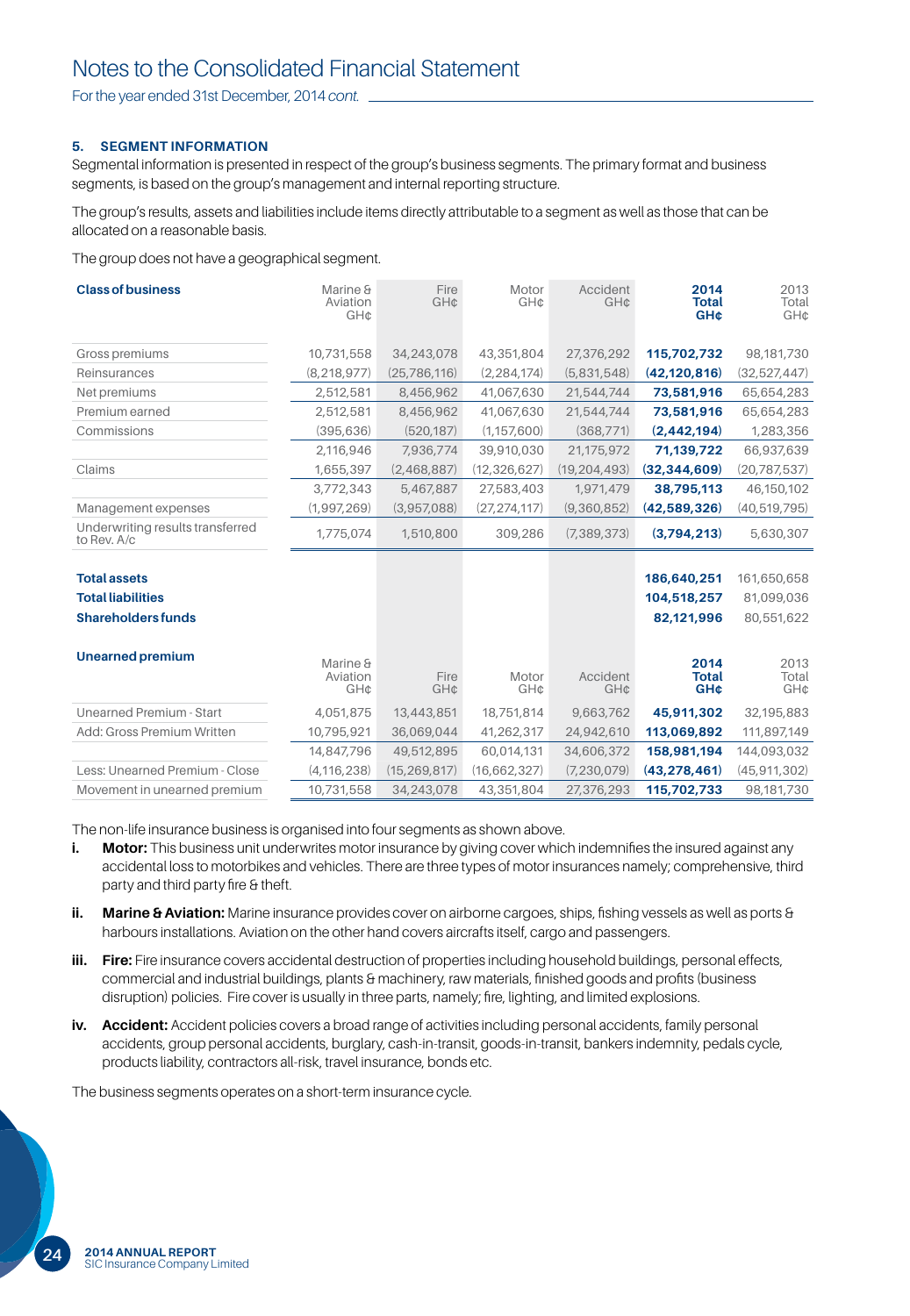## Notes to the Consolidated Financial Statement

For the year ended 31st December, 2014 *cont.*

| 6. | <b>GROSS PREMIUM</b>            | Group<br>2014        | 2013         | Company<br>2014               | 2013         |
|----|---------------------------------|----------------------|--------------|-------------------------------|--------------|
|    | Motor                           | GH¢                  | GHC          | <b>GH¢</b>                    | GHC          |
|    |                                 | 43,351,804           | 40.339.139   | 43,351,804                    | 40,339,139   |
|    | Fire                            | 34,243,078           | 25,179,298   | 34,243,078                    | 25,179,298   |
|    | Accident<br>Marine and aviation | 27,376,292           | 25.498.101   | 27,376,292                    | 25,498,101   |
|    |                                 | 10,731,558           | 7,165,192    | 10,731,558                    | 7,165,192    |
|    |                                 | 115,702,732          | 98,181,730   | 115,702,732                   | 98,181,730   |
| 7. | <b>REINSURANCES</b>             | Group                |              | <b>Company</b>                |              |
|    |                                 | 2014<br>GH¢          | 2013<br>GH¢  | 2014<br><b>GH¢</b>            | 2013<br>GH¢  |
|    | Motor                           | 2,284,174            | 3,662,405    | 2,284,174                     | 3,662,405    |
|    | Fire                            | 25,786,116           | 18,708,975   | 25,786,116                    | 18,708,975   |
|    | Accident                        | 5,831,548            | 5.881.003    | 5,831,548                     | 5,881,003    |
|    | Marine and aviation             | 8,218,977            | 4,275,064    | 8,218,977                     | 4,275,064    |
|    |                                 | 42,120,816           | 32,527,447   | 42,120,816                    | 32,527,447   |
| 8a | <b>CLAIMS INCURRED</b>          | Group<br>2014<br>GH¢ | 2013<br>GHC  | Company<br>2014<br><b>GH¢</b> | 2013<br>GH¢  |
|    | Payments during the year        | 36,564,607           | 27,567,588   | 36,564,607                    | 27,567,588   |
|    | Claims outstanding as at 31-Dec | 10,050,282           | 9,824,969    | 10,050,282                    | 9,824,969    |
|    |                                 | 46,614,889           | 37,392,557   | 46,614,889                    | 37,392,557   |
|    | Claims outstanding at 1-Jan     | (9,824,969)          | (10,989,466) | (9,824,969)                   | (10,989,466) |
|    |                                 | 36,789,920           | 26,403,091   | 36,789,920                    | 26,403,091   |
|    | Net recoveries                  | (4, 445, 311)        | (5,615,554)  | (4, 445, 311)                 | (5,615,554)  |
|    | Claims net of recoveries        | 32,344,609           | 20,787,537   | 32,344,609                    | 20,787,537   |

#### **8b Exceptional claims**

| Ivory Finance Limited | 19,303,800 | 19,303,800        |  |
|-----------------------|------------|-------------------|--|
| Kofi Wornyo & Others  | 419,848    | 419,848<br>$\sim$ |  |
|                       | 19,723,648 | 19,723,648        |  |

#### **Ivory Finance Limited**

This is in respect of credit guarantee bonds issued by SIC and its consequent legal action for a claim of GH¢91,800,303 in respect of a contentious consent judgment. SIC successfully stayed execution of the judgment subject to the payment of GH¢19,303,800 pending an action commenced to set aside the Consent Judgment. In the likely event that the action succeeds, SIC's liability would remain GH¢19,303,800

#### **Kofi Wornyo & Others**

On 6 May 2013 the plaintiffs, former employees of SIC commenced an action at the High Court against the Company claiming a total amount of GH¢ 419,848.33 being outstanding balance of pension payment. The trial ended on 30 July 2014 and SIC is awaiting judgment. In the event that the action succeeds SIC's liability will not exceed the GH¢ 419,848.33.

| 9. | <b>BROKERAGE AND ADVISORY FEES</b> | Group              |             | Company            |                          |
|----|------------------------------------|--------------------|-------------|--------------------|--------------------------|
|    |                                    | 2014<br><b>GH¢</b> | 2013<br>GH¢ | 2014<br><b>GH¢</b> | 2013<br>GHC              |
|    | Asset Management                   | 4,015,627          | 2,028,325   | ۰                  |                          |
|    | Corporate Finance                  | 1,061,339          | 664.617     |                    | $\overline{\phantom{a}}$ |
|    | <b>Brokerage Fees</b>              | 546.858            | 366.954     | -                  | $\overline{\phantom{a}}$ |
|    |                                    | 5,623,824          | 3,059,896   | -                  | $\sim$                   |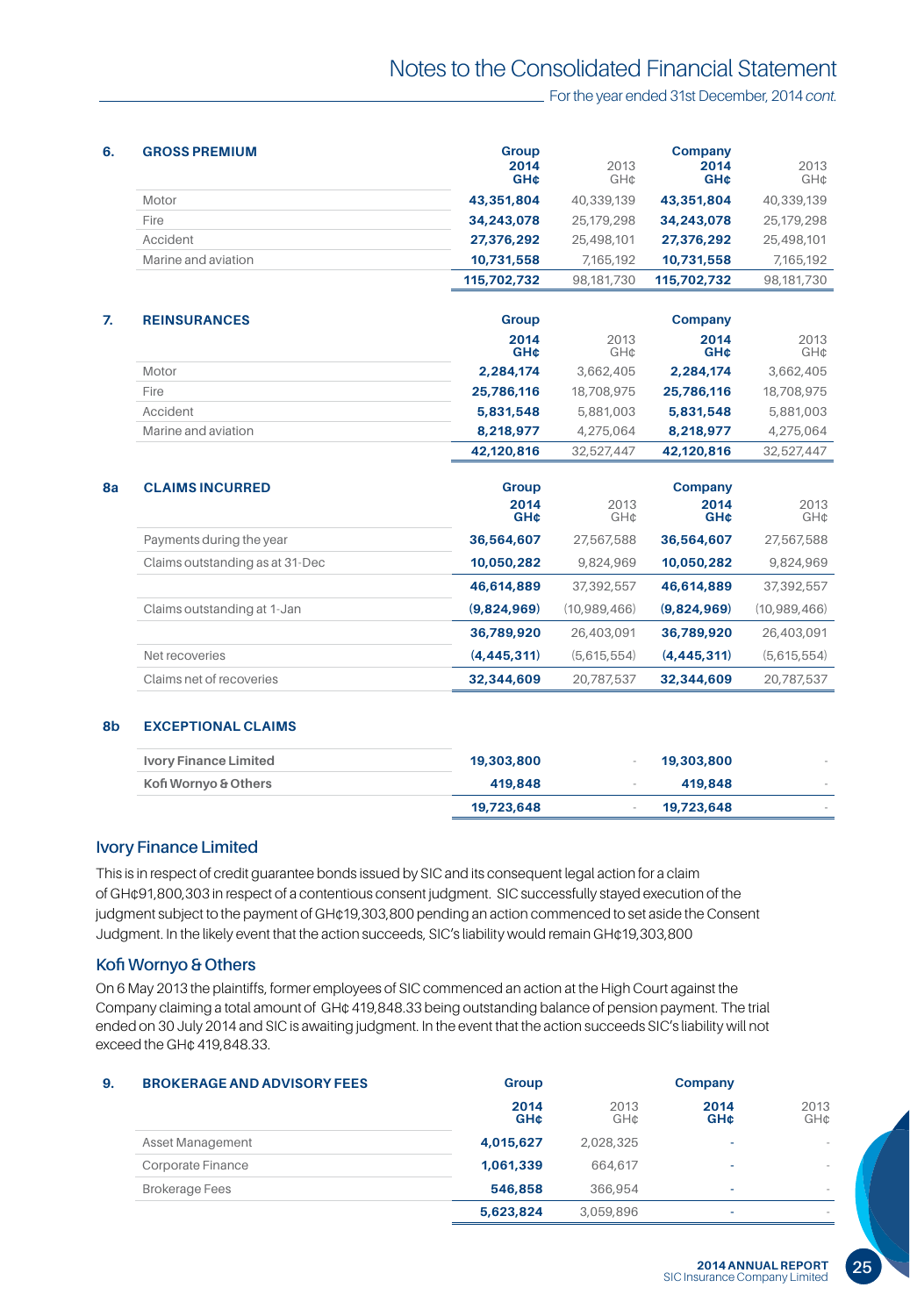## Notes to the Consolidated Financial Statement

For the year ended 31st December, 2014 *cont.*

| 10. | <b>COMMISSIONS</b> | Group        |                | Company        |              |
|-----|--------------------|--------------|----------------|----------------|--------------|
|     |                    | 2014<br>GH¢  | 2013<br>GH¢    | 2014<br>GH¢    | 2013<br>GH¢  |
|     | Receivable         | 10,790,032   | 12.506.144     | 10,790,032     | 12,506,144   |
|     | Payable            | (13.232.227) | (11, 222, 788) | (13, 232, 227) | (11.222.788) |
|     | Net commissions    | (2.442.195)  | 1.283.356      | (2.442.195)    | 1,283,356    |

#### **11. Management expenses**

Management expenses is stated after charging: **Group Company**

|                       | 2014<br><b>GH¢</b> | 2013<br>GHC | 2014<br><b>GH¢</b> | 2013<br>GH¢ |
|-----------------------|--------------------|-------------|--------------------|-------------|
| Directors' emoluments | 671.116            | 463,760     | 560,800            | 396,284     |
| Staff cost            | 26,846,966         | 26,353,590  | 25,394,178         | 24,838,257  |
| Depreciation          | 907.066            | 1.210.827   | 822,413            | 1,128,839   |
| Software amortisation | 302.911            | 235,555     | 272,412            | 204,523     |
| Audit fees            | 125,900            | 106,560     | 75,900             | 64,625      |

| 12. | <b>INVESTMENT INCOME</b>   | Group              |             | Company     |             |
|-----|----------------------------|--------------------|-------------|-------------|-------------|
|     |                            | 2014<br><b>GH¢</b> | 2013<br>GHC | 2014<br>GH¢ | 2013<br>GHC |
|     | Dividend                   | 2,752,012          | 2.442.471   | 2.752.012   | 2,442,471   |
|     | Interest on fixed deposits | 6,092,162          | 2.422.318   | 5,790,649   | 2,297,252   |
|     | Interest on treasury bills | 251.676            | 51.190      | 251,676     | 51.190      |
|     | Other investment income    | 262,699            | 153,895     | 262,699     | 153,895     |
|     |                            | 9,358,549          | 5.069.874   | 9.057.036   | 4.944.808   |

| 13. | <b>OTHER INCOME</b>          | <b>Group</b>       |             | Company            |             |
|-----|------------------------------|--------------------|-------------|--------------------|-------------|
|     |                              | 2014<br>GH¢        | 2013<br>GHC | 2014<br><b>GH¢</b> | 2013<br>GHC |
|     | Rent                         | 481,537            | 611.796     | 481,537            | 611,796     |
|     | Profit on disposal of assets | 3,457,090          | 178,444     | 3,457,090          | 178,444     |
|     | Sundry income                | 6,573,120          | 2.082.310   | 6,503,258          | 1,500,835   |
|     | Gain on exchange             | 2,887,850          | 1,467,220   | 2,878,140          | 1,467,220   |
|     |                              | 13,399,597         | 4,339,770   | 13,320,025         | 3,758,295   |
| 14. | <b>FINANCE COSTS</b>         | Group              |             | Company            |             |
|     |                              | 2014<br><b>GH¢</b> | 2013<br>GHC | 2014<br><b>GH¢</b> | 2013<br>GHC |

## Interest on finance leases **1,159,925** 1,500,723 **1,159,925** 1,500,723

#### **15. Earnings per share**

Basic earnings per share is calculated by dividing the profit attributable to equity holders of the group by the weighted average number of ordinary shares in issue during the year, excluding ordinary shares purchased by the group and held as treasury shares.

|                                                        | <b>Group</b> |             | Company     |             |
|--------------------------------------------------------|--------------|-------------|-------------|-------------|
|                                                        | 2014<br>GH¢  | 2013<br>GHC | 2014<br>GH¢ | 2013<br>GH¢ |
| Profit/loss attributable to the group's equity holders | (8.030.652)  | 1.008.605   | (8,303,403) | 594.652     |
| Weighted average number of ordinary shares in issue    | 195,645,000  | 195,645,000 | 195,645,000 | 195,645,000 |
| Basic earnings per share                               | (0.041)      | 0.005       | (0.042)     | 0.003       |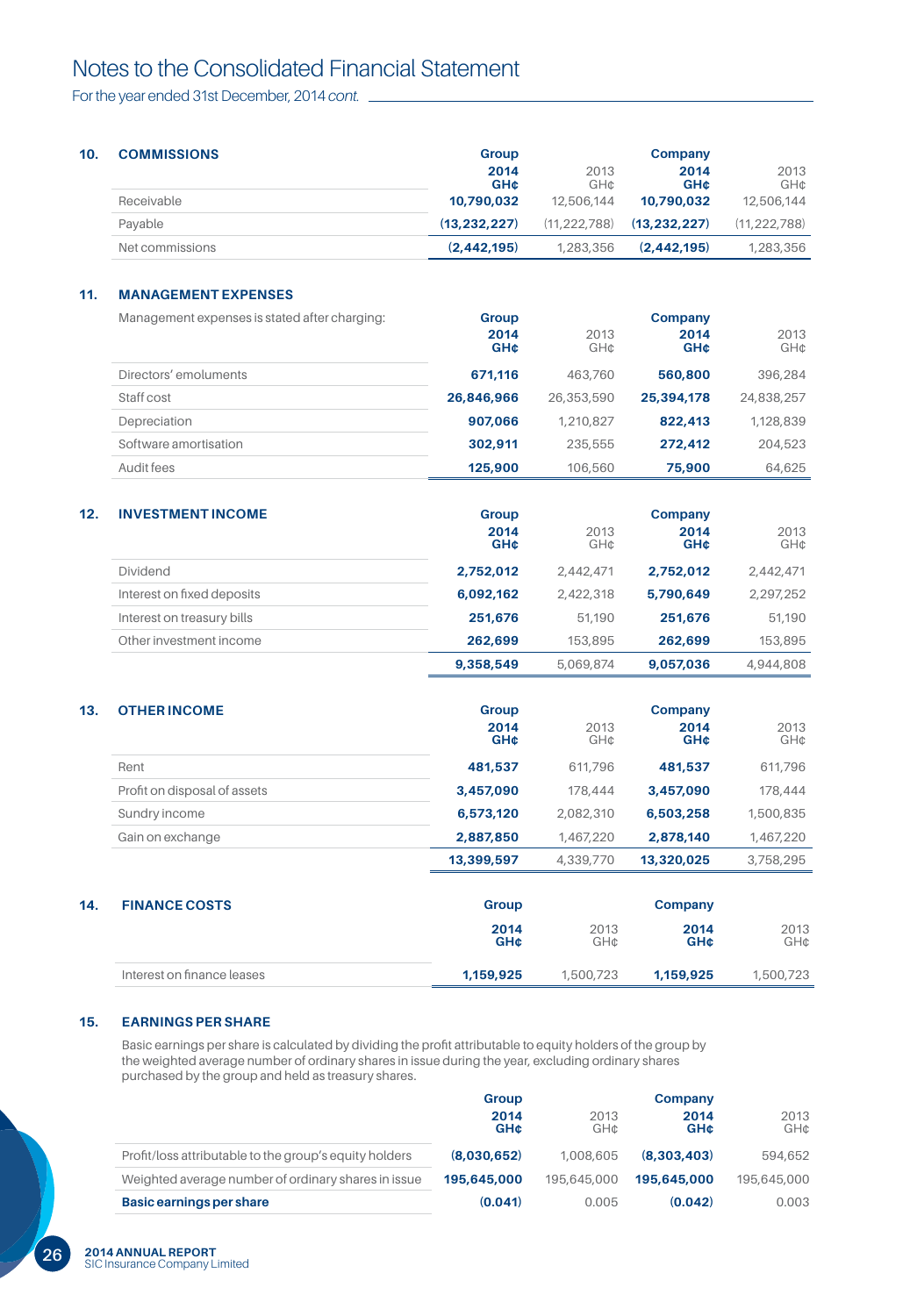#### **16. Financial instruments classification summary**

The group's financial assets are summarised below by measurement category as follows:

|                                                            | <b>Group</b> |             | Company     |             |
|------------------------------------------------------------|--------------|-------------|-------------|-------------|
|                                                            | 2014<br>GH¢  | 2013<br>GHC | 2014<br>GH¢ | 2013<br>GH¢ |
| Available-for-sale (Note 17)                               | 35,605,554   | 45,755,703  | 35,352,096  | 34.631.372  |
| Receivables (including insurance receivables) (Note<br>18) | 9.564        | 29.663.142  | 9.564       | 29.141.767  |

The group does not hold financial assets in the category of Held-to-maturity as well as Fair value designated through income.

#### **17. Available-for-sale financial assets**

|                                           | Group       |             | Company     |             |
|-------------------------------------------|-------------|-------------|-------------|-------------|
|                                           | 2014<br>GH¢ | 2013<br>GHC | 2014<br>GH¢ | 2013<br>GH¢ |
| <b>Equity securities:</b>                 |             |             |             |             |
| Listed                                    | 16,454,244  | 15,480,062  | 16,200,786  | 15,480,062  |
| Unlisted                                  | 19,151,310  | 30.275.641  | 19,151,310  | 19,151,310  |
| Total available-for-sale financial assets | 35,605,554  | 45,755,703  | 35,352,096  | 34,631,372  |

| 18.    | <b>RECEIVABLES</b>                                               | Group              |             | Company            |             |
|--------|------------------------------------------------------------------|--------------------|-------------|--------------------|-------------|
|        |                                                                  | 2014<br><b>GH¢</b> | 2013<br>GHC | 2014<br><b>GH¢</b> | 2013<br>GHC |
| $i$ ). | Receivables arising from insurance and<br>reinsurance contracts: |                    |             |                    |             |
|        | Due from policy holders                                          | ۰                  | 24,328,818  | ٠                  | 25,831,648  |
|        | Due from agents, brokers and intermediaries                      | 9.564              | 5.334.324   | 9.564              | 3,310,119   |
|        | Total receivables including insurance receivables                | 9.564              | 29,663,142  | 9.564              | 29,141,767  |
|        | Current portion                                                  | 9.564              | 29.663.142  | 9.564              | 29.141.767  |

The carrying amount is a reasonable approximation of fair value.

The group's receivables are non-interest bearing assets. Management has assessed all receivables for impairment purposes, an impairment loss of GH¢9,564 was considered for debts which could not be verified with certainty and the viability of some of the companies are in doubt.

| 19. | <b>INSURANCE LIABILITIES</b>                 | Group              |             | Company     |             |
|-----|----------------------------------------------|--------------------|-------------|-------------|-------------|
|     |                                              | 2014<br><b>GH¢</b> | 2013<br>GHC | 2014<br>GH¢ | 2013<br>GHC |
|     | Claims reported and loss adjustment expenses | 5,073,879          | 6.848.602   | 5.073.879   | 6,848,602   |
|     | Claims incurred but not reported (IBNR)      | 4.976.403          | 2.976.367   | 4.976.403   | 2,976,367   |
|     | Unearned premiums                            | 43,278,462         | 45.911.302  | 43,278,462  | 45,911,302  |
|     | Total insurance liabilities                  | 53,328,744         | 55,736,271  | 53,328,744  | 55,736,271  |

The gross claims reported, the loss adjustment expense liabilities and the liability for claims incurred but not reported are net of expected recoveries from salvage and subrogation.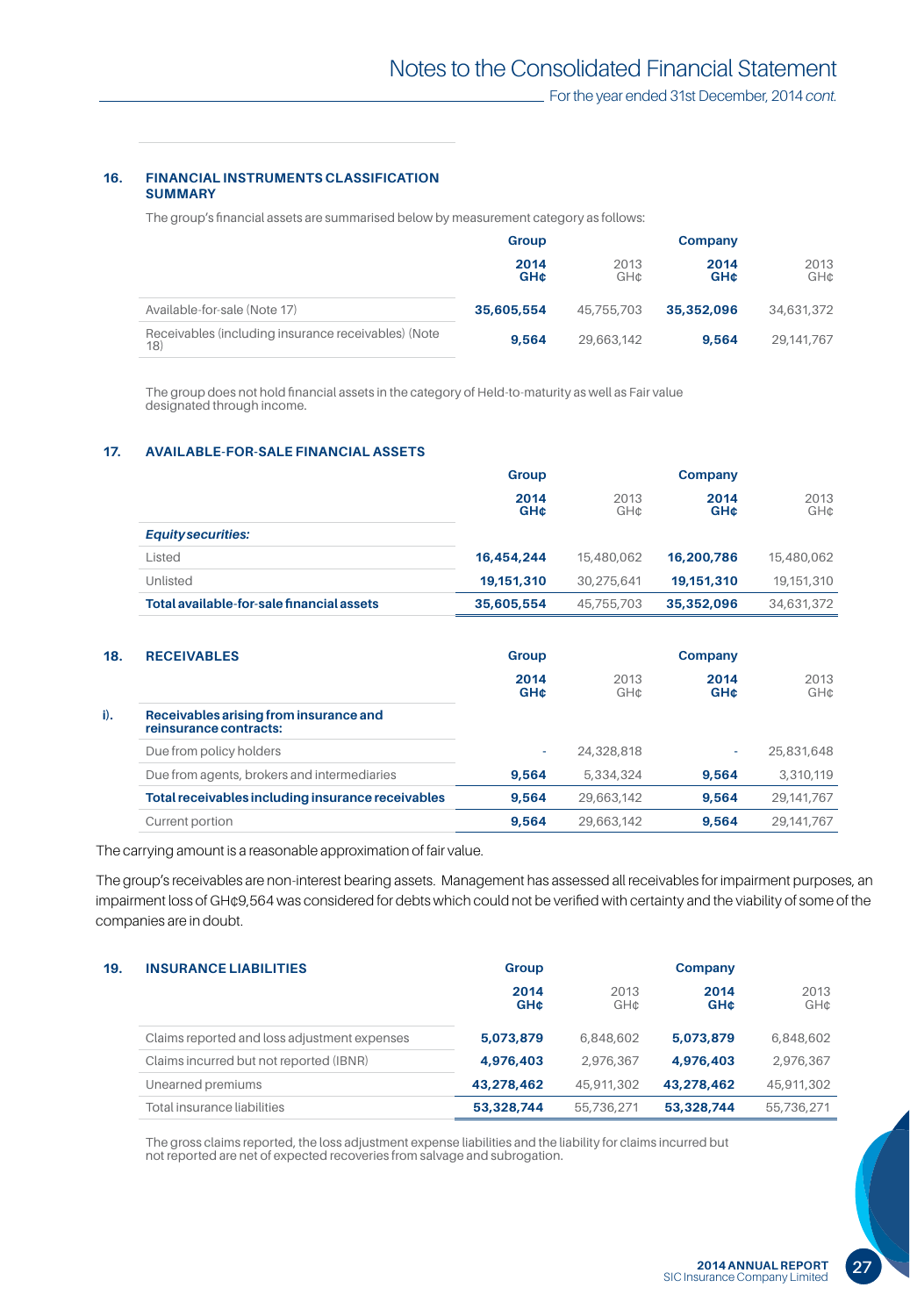For the year ended 31st December, 2014 *cont.*

#### **20. Taxation - Group**

#### **(a) Income tax payable**

|                                                    | At           | Charge              | Paym't during   | At                    |
|----------------------------------------------------|--------------|---------------------|-----------------|-----------------------|
|                                                    | 1-Jan        | for the year        | the year        | 31-Dec                |
| Income tax                                         | GH¢          | GH¢                 | GH¢             | <b>GH¢</b>            |
| 1997-2013                                          | 3,849,571    |                     | $\overline{a}$  | 3,849,571             |
| 2014                                               |              | 94,113              | (569, 592)      | (475, 479)            |
|                                                    | 3,849,571    | 94,113              | (569, 592)      | 3,374,092             |
| (b) Reconstruction/Stabilization levy              |              |                     |                 |                       |
| 2001-2006                                          | 244,207      |                     |                 | 244,207               |
| 2014                                               |              |                     | (99, 178)       | (99, 178)             |
|                                                    | 244,207      | $\overline{a}$      | (99, 178)       | 145,029               |
|                                                    | 4,093,778    | 94,113              | (668, 770)      | 3,519,121             |
|                                                    |              |                     |                 |                       |
| (c) Income tax expenses                            |              |                     | 2014            | 2013<br>GH¢           |
|                                                    |              |                     | <b>GH¢</b>      |                       |
| Corporate tax                                      |              |                     | 94,113          | 373,198               |
| Deferred tax                                       |              |                     | (922, 212)      | (290, 475)            |
|                                                    |              |                     | (828,099)       | 82,723                |
| (d) Deferred tax                                   |              |                     |                 |                       |
| Balance at 1st January                             |              |                     | 2,545,685       | 2,845,755             |
| Accelerated capital allowance                      |              |                     | (922, 212)      | (300, 070)            |
| Balance at 31 December                             |              |                     | 1,623,473       | 2,545,685             |
|                                                    |              |                     |                 |                       |
| <b>TAXATION - COMPANY</b>                          |              |                     |                 |                       |
| (a) Income tax payable                             | At           | Charge              | Paym't during   | At                    |
|                                                    | 1-Jan<br>GHC | for the year<br>GH¢ | the year<br>GH¢ | 31-Dec<br>GH¢         |
| Income tax                                         |              |                     |                 |                       |
|                                                    |              |                     |                 |                       |
| 1997-2013                                          | 1,369,497    |                     |                 | 1,369,497             |
| 2014                                               |              | $\overline{a}$      | (452, 797)      | (452, 797)            |
|                                                    | 1,369,497    | $\overline{a}$      | (452, 797)      | 916,700               |
| (b) Reconstruction/Stabilization levy<br>2001-2006 | 244,207      | ÷,                  |                 |                       |
| 2014                                               |              |                     | (93,071)        | 244,207<br>(93, 071)  |
|                                                    | 244,207      | $\overline{a}$      | (93,071)        | 151,136               |
|                                                    | 1,613,704    |                     | (545, 868)      | 1,067,836             |
|                                                    |              |                     |                 |                       |
| (c) Income tax expenses                            |              |                     | 2014            | 2013                  |
|                                                    |              |                     | <b>GH¢</b>      | GH¢                   |
| Corporate tax<br>Deferred tax                      |              |                     | (921, 861)      | 244,341<br>(290, 745) |
|                                                    |              |                     |                 |                       |

#### **(d) Deferred tax**

**20.** 

| Balance at 1st January        | 2,565,054 | 2.855.799 |
|-------------------------------|-----------|-----------|
| Accelerated capital allowance | (921.861) | (290.745) |
| Balance at 31 December        | 1.643.193 | 2,565,054 |

 **(921,861)** (46,404)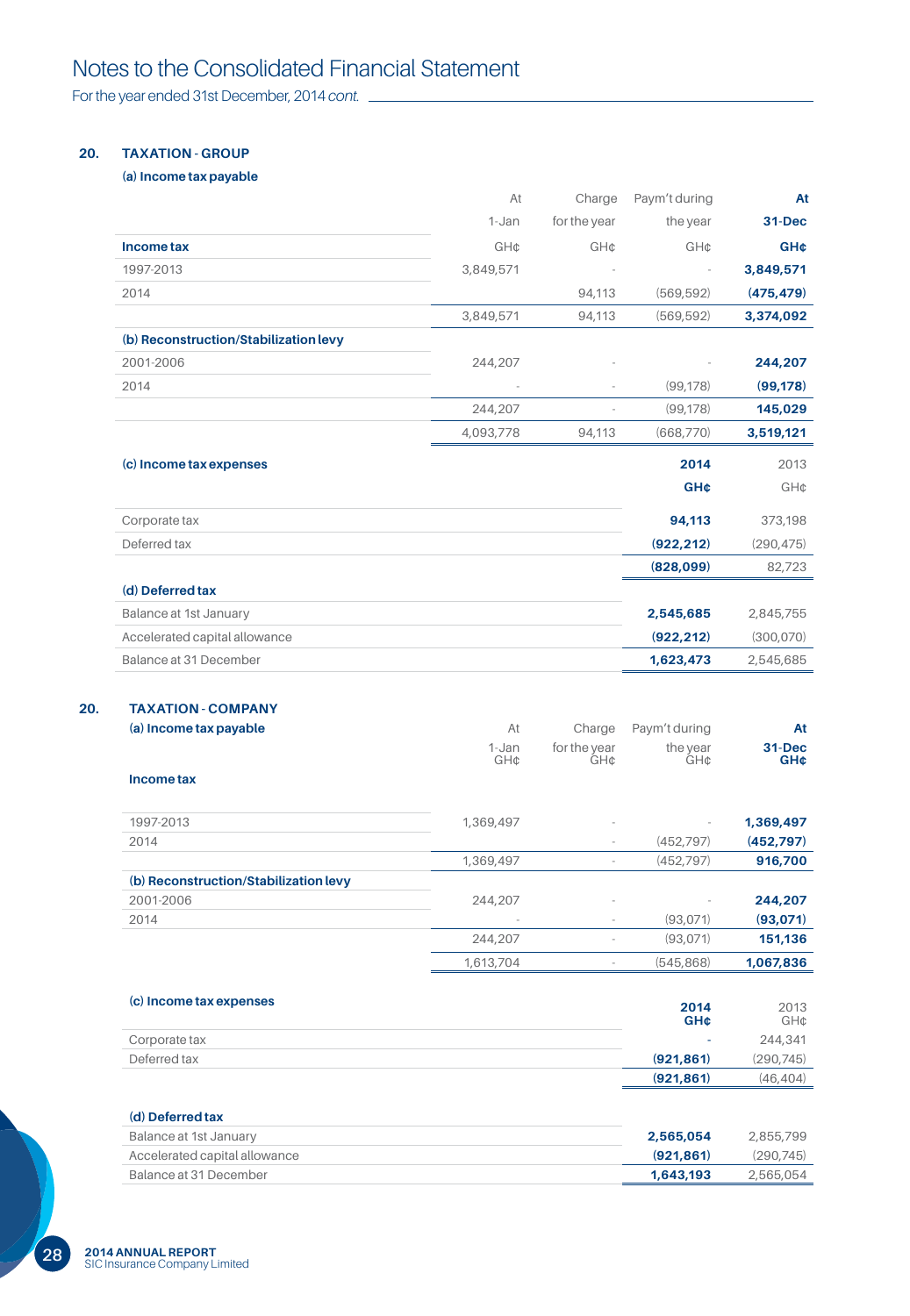#### **21. Stated capital**

- a. The number of authorised shares is 500,000,000 of no par value.
- b. The number of shares issued is 195,645,000.
- c. The number of shares fully paid is 195,645,000.
- d. Stated capital is made up as follows:

|                                | 2014<br>GHC | 2013<br>GH¢ |
|--------------------------------|-------------|-------------|
| Issued and fully paid for cash | 200         | 200         |
| Transfer from income surplus   | 42,600      | 42,600      |
| Transfer from capital surplus  | 24,957,200  | 24,957,200  |
|                                | 25,000,000  | 25,000,000  |

(e) There are no shares in treasury and no call or installment unpaid on any share.

#### $22.$ **22. Capital surplus**

This represents surplus arising from revaluation of certain landed properties. The landed properties were professionally valued by a consortium of Valuer namely, Apex Valuation, Surveying and Property Consult at September 2010 and incorporated in the financial statement in 2014 on the basis of their open market values.

The movement in the capital surplus account for the year is as follows:

|     |                               | Group       |                          | Company            |             |
|-----|-------------------------------|-------------|--------------------------|--------------------|-------------|
|     |                               | 2014<br>GHC | 2013<br>GH¢              | 2014<br><b>GH¢</b> | 2013<br>GHC |
|     | Balance at 1 January          | 9,316,952   | 9,316,952                | 9,316,952          | 9,316,952   |
|     | Revaluation gain / loss - PPE | 8,471,554   | $\overline{\phantom{a}}$ | 8,471,554          |             |
|     | Balance at 31 December        | 17,788,506  | 9,316,952                | 17,788,506         | 9,316,952   |
|     |                               |             |                          |                    |             |
| 23. | <b>CONTINGENCY RESERVE</b>    |             |                          | 2014               | 2013        |
|     |                               |             |                          | <b>GH¢</b>         | GHC         |
|     |                               |             |                          |                    |             |

| Balance at 1 January         | 20,807,915 | 17,862,463 |
|------------------------------|------------|------------|
| Transfer from income surplus | 3,471,082  | 2.945.452  |
| Balance at 31 December       | 24,278,997 | 20,807,915 |

This represents sums set aside to cover fluctuation in securities and variations in statistical estimate in accordance with the Insurance Act, 2006 (Act 724).

| 24. | AVAILABLE-FOR-SALE RESERVES | Group              |             | Company     |             |
|-----|-----------------------------|--------------------|-------------|-------------|-------------|
|     |                             | 2014<br><b>GH¢</b> | 2013<br>GH¢ | 2014<br>GH¢ | 2013<br>GH¢ |
|     | Balance at 1 January        | 12,837,959         | 7,564,086   | 14,239,526  | 9.065.056   |
|     | Fair valuation              | 1.129.472          | 5.273.873   | 1.074.378   | 5.174.470   |
|     | Balance at 31 December      | 13,967,431         | 12.837.959  | 15,313,904  | 14,239,526  |

The available-for-sale reserve is used to record the differences resulting from the valuation of the related investments.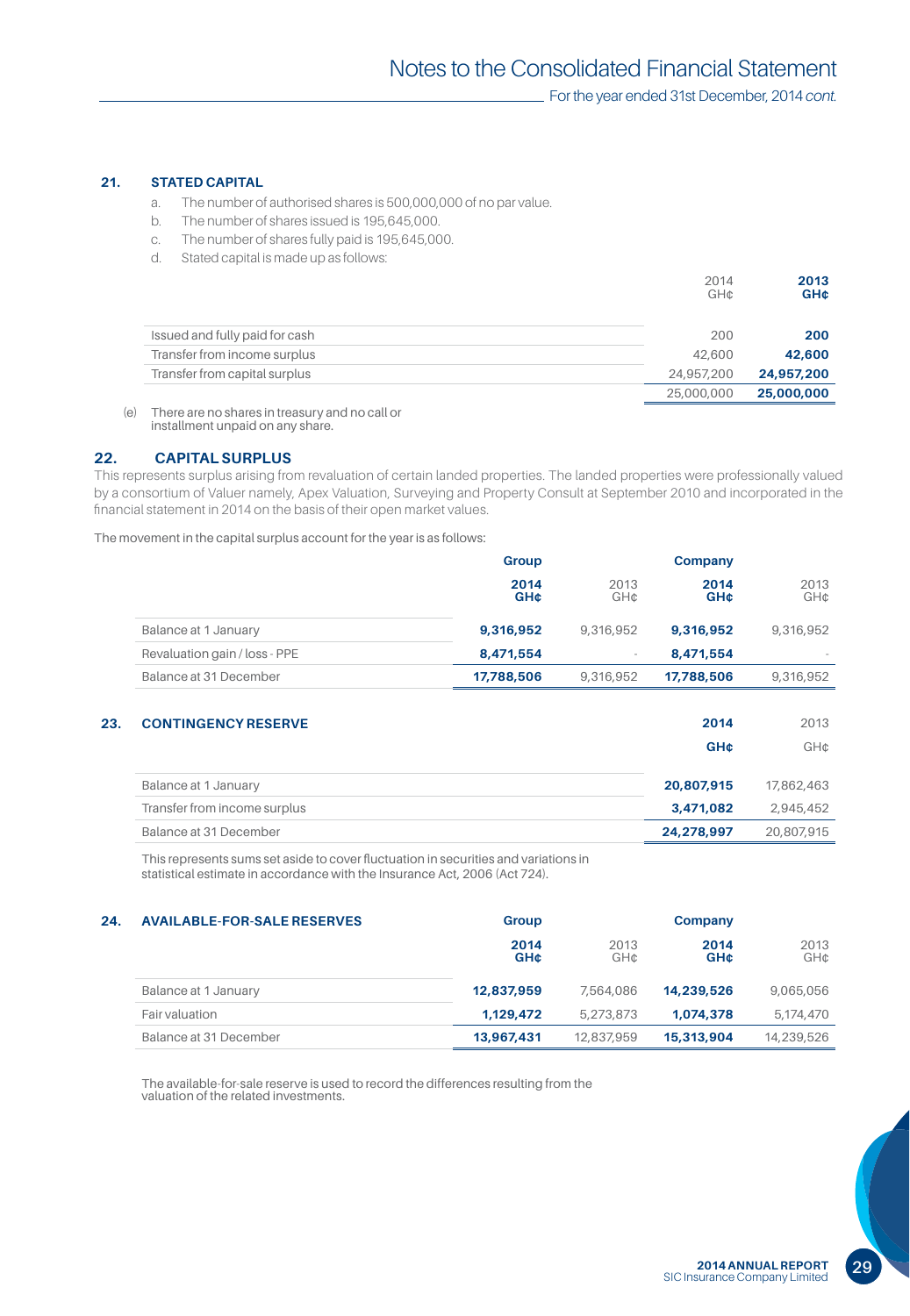#### **25. Property, plant and equipment - Group**

|                             | At                      |                         |                          | At                       |
|-----------------------------|-------------------------|-------------------------|--------------------------|--------------------------|
| Cost/valuation              | $1 - Jan$<br><b>GH¢</b> | <b>Additions</b><br>GH¢ | <b>Disposal</b><br>GH¢   | $31 - Dec$<br><b>GH¢</b> |
| Leasehold buildings         | 8,432,129               | (2.622.655)             |                          | 5,809,474                |
| Leasehold land              | 4.003.147               | 1.186.866               |                          | 5,190,013                |
| Freehold buildings          | 5,689,237               | 2,036,615               |                          | 7,725,852                |
| Freehold land               | 1.529.370               | 7.899.630               | $\overline{\phantom{a}}$ | 9,429,000                |
| Computers                   | 1,095,589               | 67,929                  |                          | 1,163,518                |
| Capital work in progress    | 2.590.925               | 110.515                 | $\overline{\phantom{a}}$ | 2,701,440                |
| Other machinery & equipment | 5,447,888               | 723.221                 | (245.211)                | 5,925,898                |
|                             | 28,788,285              | 9.402.121               | (245.211)                | 37,945,195               |

|                             | At                      | Charge                 |                          | At                       |
|-----------------------------|-------------------------|------------------------|--------------------------|--------------------------|
| <b>Depreciation</b>         | $1 - Jan$<br><b>GH¢</b> | for year<br><b>GH¢</b> | <b>Disposal</b><br>GH¢   | $31 - Dec$<br><b>GH¢</b> |
| Leasehold buildings         | 1,800,682               | 153,804                | $\overline{\phantom{a}}$ | 1,954,486                |
| Leasehold land              | 1,109,177               | 100.514                | $\sim$                   | 1,209,691                |
| Freehold buildings          | 347.029                 | 77.258                 | $\overline{\phantom{a}}$ | 424,287                  |
| Computers                   | 1.084.523               | 25,315                 | $\overline{\phantom{a}}$ | 1,109,838                |
| Other machinery & equipment | 4,131,525               | 550.175                | (207.256)                | 4,474,444                |
|                             | 8,472,936               | 907.066                | (207.256)                | 9,172,746                |

#### **Net book value**

#### **At 31 December 2014 28,772,449**

At 31 December 2013 20,315,349

#### **Disposal of assets**

|                          | Property, plant & equip. |           | <b>Shares</b> |        |
|--------------------------|--------------------------|-----------|---------------|--------|
|                          | 2014                     | 2013      | 2014          | 2013   |
|                          | <b>GH¢</b>               | GHC       | <b>GH¢</b>    | GHC    |
| Cost                     | 245,211                  | 178,444   | 3,226,135     | $\sim$ |
| Accumulated depreciation | (207, 256)               | (178.444) | (2,890,079)   | $\sim$ |
| Net book value           | 37,955                   |           | 336,056       |        |
| Proceeds from sale       | 95,842                   | 178,444   | 3,735,259     |        |
| Profit on disposal       | 57,887                   | 178,444   | 3,399,203     |        |

Depreciation expense of **GH¢907,066** (2013:1,210,827) has been charged in management expenses.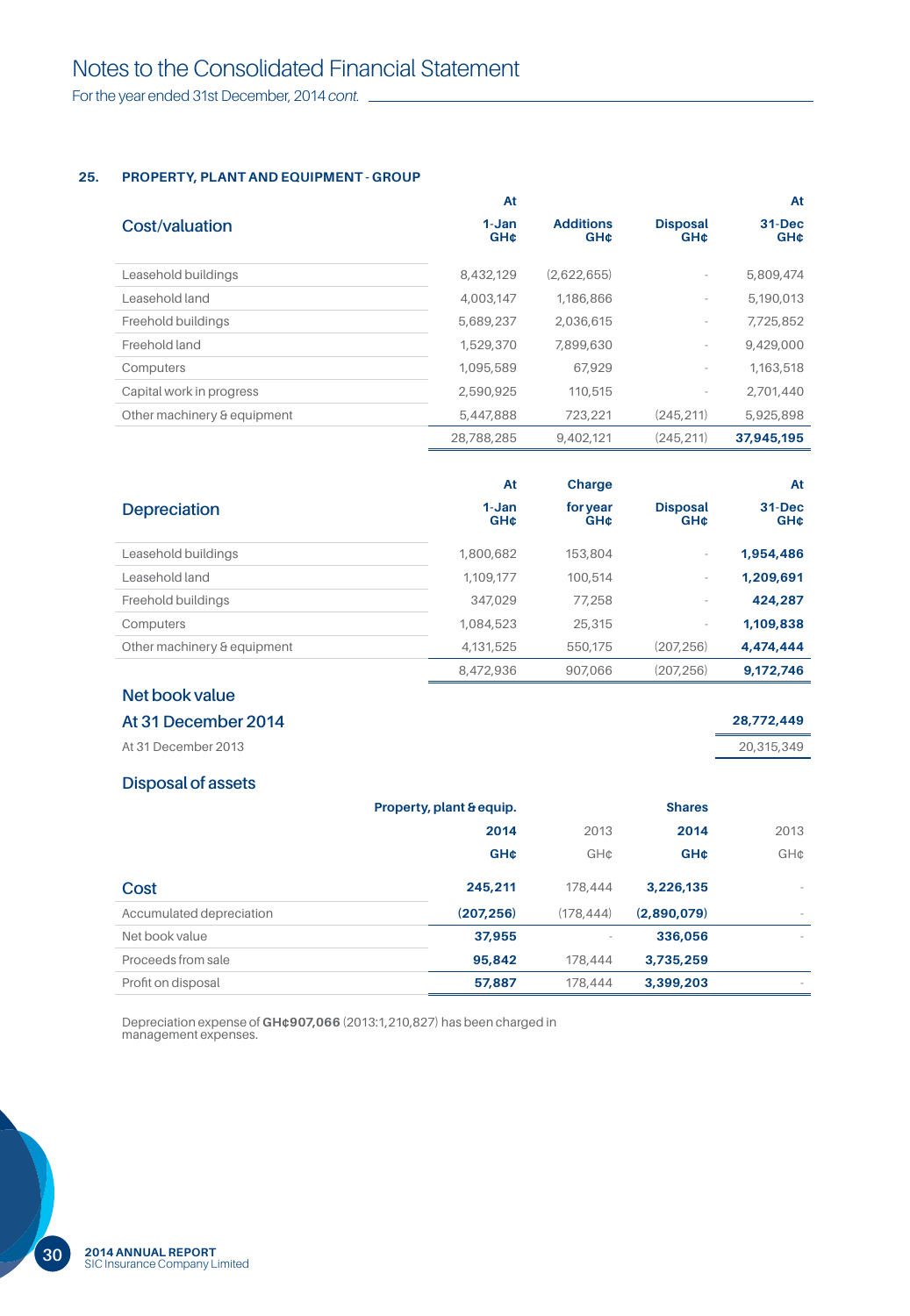#### **25. Property, plant and equipment - Company**

|                             | At           |                                  |                 | At                   |
|-----------------------------|--------------|----------------------------------|-----------------|----------------------|
| Cost/valuation              | 1-Jan<br>GHC | Additions/<br>Revaluation<br>GH¢ | Disposal<br>GHC | 31-Dec<br><b>GH¢</b> |
| Leasehold buildings         | 8,432,129    | (2,622,655)                      | ÷,              | 5,809,474            |
| Leasehold land              | 4,003,147    | 1,186,866                        |                 | 5,190,013            |
| Freehold buildings          | 5,689,169    | 2,036,615                        |                 | 7,725,784            |
| Freehold land               | 1,529,370    | 7,899,630                        | $\overline{a}$  | 9,429,000            |
| Computers                   | 975,408      | 55,749                           |                 | 1,031,157            |
| Capital work in progress    | 3,063,264    | 110,515                          |                 | 3,173,779            |
| Other machinery & equipment | 4,645,988    | 624,976                          | (245, 211)      | 5,025,753            |
|                             | 28,338,475   | 9,291,696                        | (245, 211)      | 37,384,960           |
|                             |              |                                  |                 |                      |
|                             | At           | Charge                           |                 | At                   |
| <b>Depreciation</b>         | 1-Jan<br>GH¢ | for year<br>GH¢                  | Disposal<br>GHC | 31-Dec<br><b>GH¢</b> |
| Leasehold buildings         | 1,800,682    | 153,804                          |                 | 1,954,486            |
| Leasehold land              | 1,109,879    | 100,514                          |                 | 1,210,393            |
| Freehold buildings          | 346,328      | 77,258                           |                 | 423,586              |
| Computers                   | 974,857      | 14,486                           |                 | 989,343              |
| Other machinery & equipment | 3,777,778    | 476,351                          | (207, 256)      | 4,046,873            |
|                             | 8,009,524    | 822,413                          | (207, 256)      | 8,624,681            |

#### **Net book value**

| At 31 December 2014 | 28,760,279 |
|---------------------|------------|
| At 31 December 2013 | 20.328.951 |

#### **Disposal of assets**

|                          | <b>Property, plant &amp; equipment</b> |                          | <b>Shares</b> |                    |
|--------------------------|----------------------------------------|--------------------------|---------------|--------------------|
|                          | 2014<br><b>GH¢</b>                     | 2013<br>GH¢              | 2014<br>GH¢   | 2013<br><b>GH¢</b> |
| Cost                     | 245,211                                | 178,444                  | 3,226,135     |                    |
| Accumulated depreciation | (207, 256)                             | (178.444)                | (2,890,079)   |                    |
| Net book value           | 37,955                                 | $\overline{\phantom{a}}$ | 336,056       |                    |
| Proceeds from sale       | 95,842                                 | 178,444                  | 3,735,259     |                    |
| Profit on disposal       | 57,887                                 | 178,444                  | 3,399,203     |                    |

Depreciation expense of **GH¢822,413** (2013: GH¢1,128,838) has been charged in management expenses.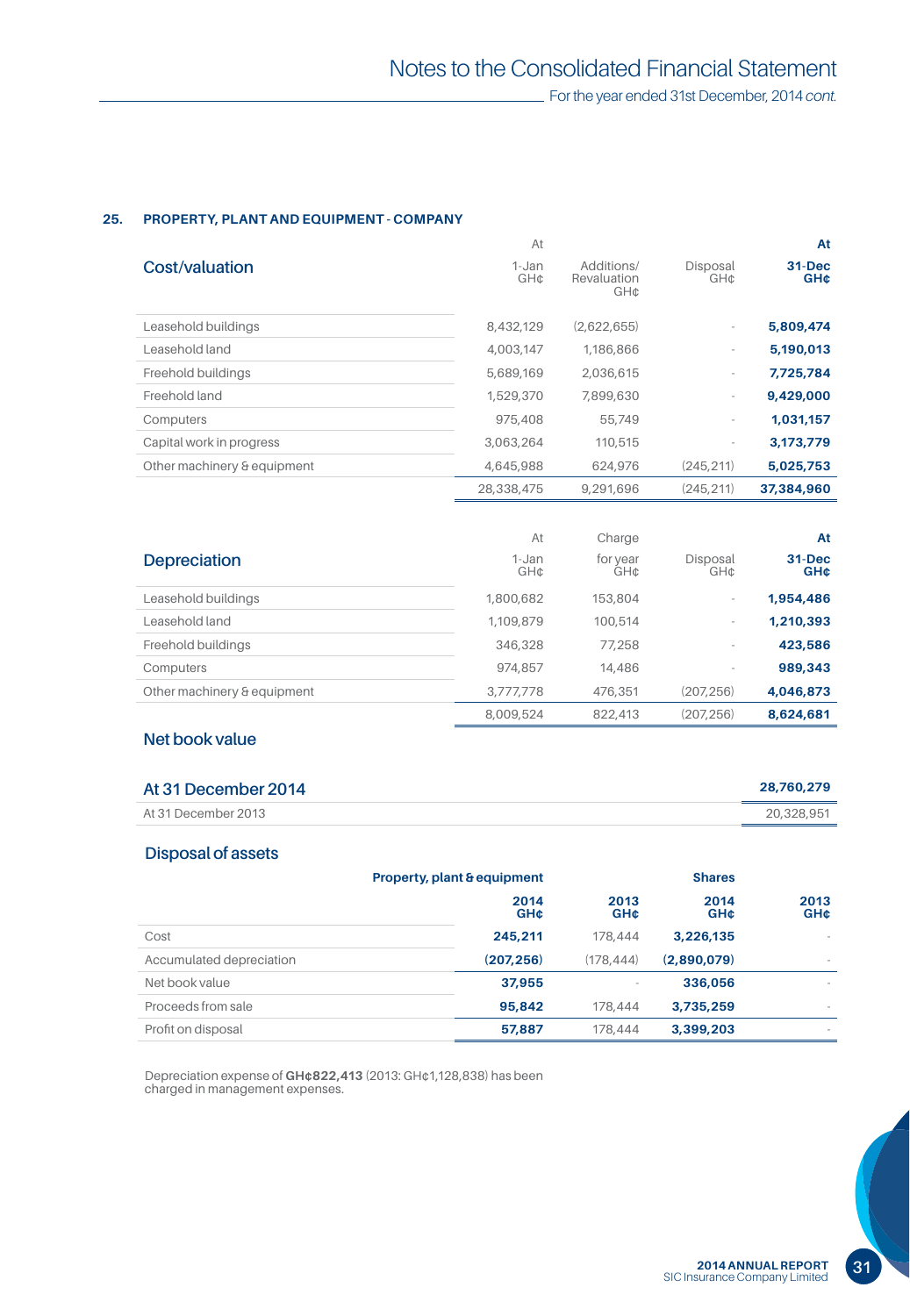For the year ended 31st December, 2014 *cont.*

#### **26. Intangible assets - Group**

|                   | At           |                  | At                   |
|-------------------|--------------|------------------|----------------------|
| Cost/valuation    | 1 Jan<br>GHC | Additions<br>GHC | 31 Dec<br><b>GH¢</b> |
| Computer software | 2,016,780    | 89,400           | 2,106,180            |
|                   | 2,016,780    | 89,400           | 2,106,180            |
| Amortisation      | At           | Charge           | At                   |
|                   | 1 Jan<br>GHC | for year<br>GH¢  | 31 Dec<br><b>GH¢</b> |
| Computer software | 1,439,570    | 302,915          | 1,742,485            |
|                   | 1,439,570    | 302.915          | 1,742,485            |
|                   |              |                  |                      |

#### **Net book value**

| At 31 December 2014 | 363,695 |
|---------------------|---------|
| At 31 December 2013 |         |

#### **Intangible assets - Company**

|                     | At           |                            |                          | At                   |
|---------------------|--------------|----------------------------|--------------------------|----------------------|
| Cost/valuation      | 1 Jan<br>GHC | <b>Revaluations</b><br>GH¢ | <b>Additions</b><br>GHC  | 31 Dec<br><b>GH¢</b> |
| Computer software   | 1,415,103    | $\overline{\phantom{a}}$   | $\overline{\phantom{a}}$ | 1,415,103            |
|                     | 1,415,103    |                            |                          | 1,415,103            |
|                     |              |                            |                          |                      |
| Amortisation        |              | At                         | Charge                   | At                   |
|                     |              | 1 Jan<br>GHC               | for year<br>GH¢          | 31 Dec<br><b>GH¢</b> |
| Computer software   |              | 837,934                    | 272,412                  | 1,110,346            |
|                     |              | 837,934                    | 272,412                  | 1,110,346            |
| Net book value      |              |                            |                          |                      |
| At 31 December 2014 |              |                            |                          | 304,757              |
| At 31 December 2013 |              |                            |                          | 577,170              |

The orion and premia softwares have been fully amortised over three years, however management believes that the group will continue to derive economic benefits from the use of these software over the next few years, hence the decision to fair value the softwares.

#### **27. Investment properties**

|     |                              |            | At         |                          | At         |
|-----|------------------------------|------------|------------|--------------------------|------------|
|     | Cost/valuation               |            | 1-Jan      | Addition/<br>Revaluation | $31 - Dec$ |
|     |                              |            | GHC        | GHC                      | <b>GH¢</b> |
|     | Leasehold properties         |            | 4,942,428  | 486,872                  | 5,429,300  |
|     | Freehold land & buildings    |            | 1,142,700  | ٠                        | 1,142,700  |
|     |                              |            | 6,085,128  | 486,872                  | 6,572,000  |
| 28. | <b>LONG TERM INVESTMENTS</b> | Group      |            | Company                  |            |
|     |                              | 2014       | 2013       | 2014                     | 2013       |
|     |                              | <b>GH¢</b> | GHC        | <b>GH¢</b>               | GHC        |
|     | Equity shares                | 35,697,831 | 35,037,148 | 35,352,095               | 34,631,372 |
|     | <b>Bonds</b>                 | 116,880    | 99.280     | 116,880                  | 99,280     |

 **35,814,711** 35,136,428 **35,468,975** 34,730,652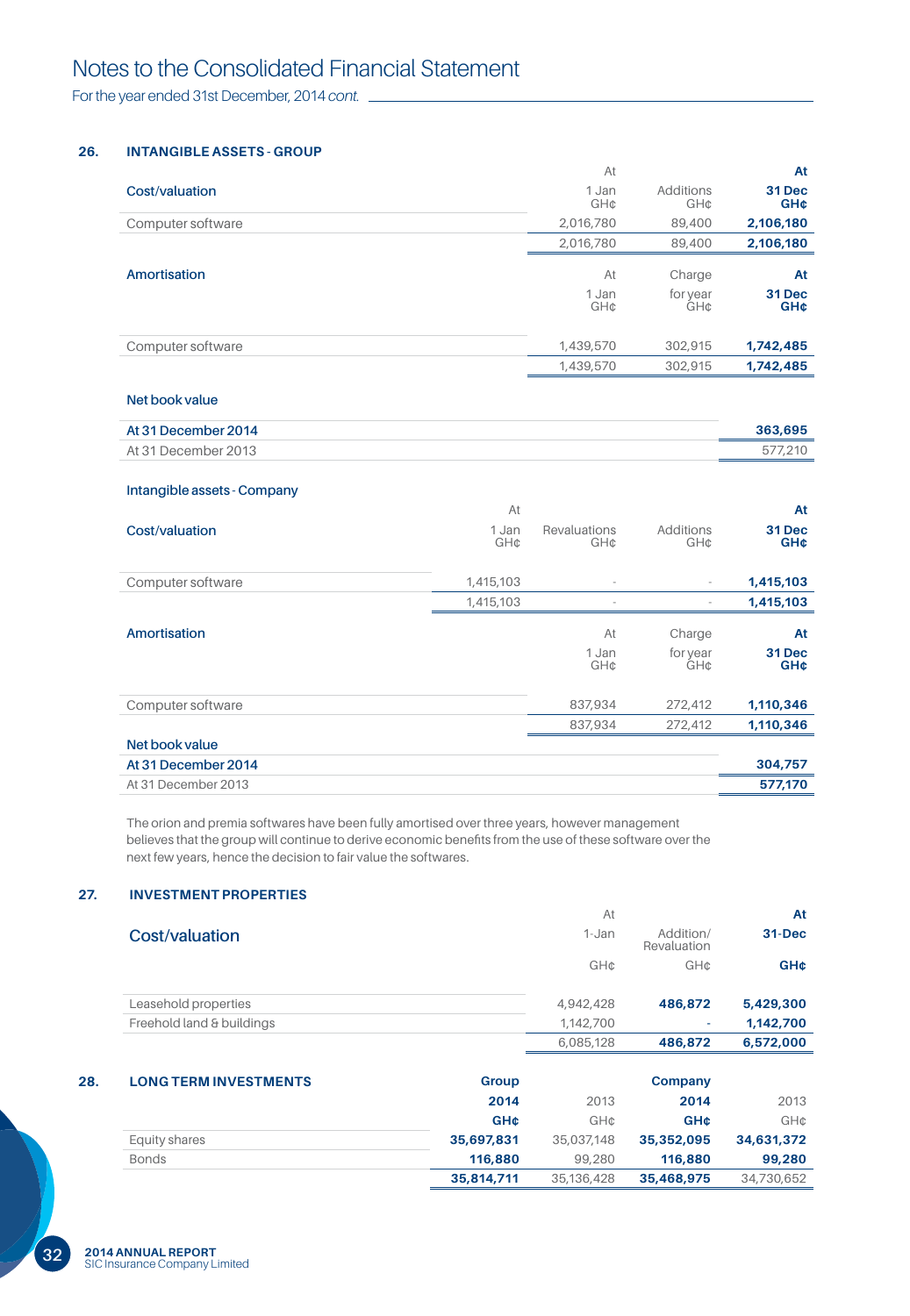## Notes to the Consolidated Financial Statement

For the year ended 31st December, 2014 *cont.*

| 29. | <b>INVESTMENT IN SUBSIDIARY</b>           |                              |                                                 | 2014                            | 2013               |
|-----|-------------------------------------------|------------------------------|-------------------------------------------------|---------------------------------|--------------------|
|     |                                           |                              |                                                 | GH¢                             | GHC                |
|     | Balance as at 1st January                 |                              |                                                 | 1,585,715                       | 1,865,492          |
|     | Adjustments during the year (revaluation) |                              |                                                 |                                 | (279, 777)         |
|     | Balance as at 31st December               |                              |                                                 | 1,585,715                       | 1,585,715          |
|     | The subsidiary company is:                |                              | Nature of                                       | <b>Number of</b>                | % Interest         |
|     |                                           |                              | <b>business</b>                                 | shares                          | held               |
|     | <b>SIC Financial Services Limited</b>     |                              | Investment advisory, asset &<br>fund management | 3.000                           | 70                 |
| 30. | <b>INVESTMENT IN ASSOCIATED COMPANY</b>   | <b>Group</b>                 |                                                 | Company                         |                    |
|     |                                           | 2014<br><b>GH¢</b>           | 2013<br>GHC                                     | 2014<br>GH¢                     | 2013<br>GHC        |
|     | <b>Balance at 1 January</b>               | 5,073,215                    | 5,073,215                                       | 5,073,215                       | 5,073,215          |
|     | <b>Movement in investment</b>             | 2,168,561                    |                                                 | 2,168,561                       |                    |
|     | Balance at 31 December                    | 7,241,776                    | 5,073,215                                       | 7,241,776                       | 5,073,215          |
|     | The associated company is:                |                              |                                                 |                                 |                    |
|     |                                           | Nature of<br><b>business</b> |                                                 | <b>Number of</b><br>shares '000 | % Interest<br>held |
|     | SIC Life Company Limited                  | Life<br>Assurance            |                                                 | 20,000,000                      | 20                 |
| 31. | <b>SHORT-TERM INVESTMENTS</b>             | Group                        |                                                 | Company                         |                    |
|     |                                           | 2014<br>GH¢                  | 2013<br>GHC                                     | 2014<br><b>GH¢</b>              | 2013<br>GH¢        |
|     | Ghana Gov't treasury bills                | 3,219,246                    | 206,742                                         | 3,219,246                       | 206,742            |
|     | <b>Bank time deposits</b>                 | 34,442,178                   | 14,244,073                                      | 33,358,211                      | 13,938,474         |
|     |                                           | 37,661,424                   | 14,450,815                                      | 36,577,457                      | 14,145,216         |
| 32. | <b>LEASE DEPOSIT</b>                      | <b>Group</b>                 |                                                 | Company                         |                    |
|     |                                           | 2014<br>GH¢                  | 2013<br>GHC                                     | 2014<br><b>GH¢</b>              | 2013<br>GHC        |
|     | Dalex Finance Leasing Company Limited     |                              | 281,062                                         |                                 | 281,062            |
|     |                                           |                              | 281,062                                         |                                 | 281,062            |

The group entered into a back-to-back leasing arrangement with the above named leasing company.

It therefore made cash deposits to the tune of the assets leased, interest income is received on the deposits made, whilst the group also bears the cost of lease interest.

| 33. | <b>TRADE &amp; OTHER RECEIVABLES</b> | Group       |             | Company            |             |
|-----|--------------------------------------|-------------|-------------|--------------------|-------------|
|     |                                      | 2014<br>GH¢ | 2013<br>GH¢ | 2014<br><b>GH¢</b> | 2013<br>GHC |
|     | Premium debtors                      | ٠           | 25,831,648  | ٠                  | 25,831,648  |
|     |                                      | ٠           | 25,831,648  | ٠                  | 25.831.648  |
|     | Accrued income and prepayments       | 460,106     | 14,956      | 442,774            |             |
|     | Staff debtors                        | 2,503,782   | 2.977.614   | 2,503,782          | 2,977,614   |
|     | SIC - Life account                   |             |             |                    |             |
|     | Sundry debtors                       | 14,978,218  | 12,478,946  | 3,788,782          | 2,101,785   |
|     | Agents & reinsurance balance         | 9,564       | 3.310.119   | 9.564              | 3,310,119   |
|     |                                      | 17,951,670  | 44,613,283  | 6,744,902          | 34,221,166  |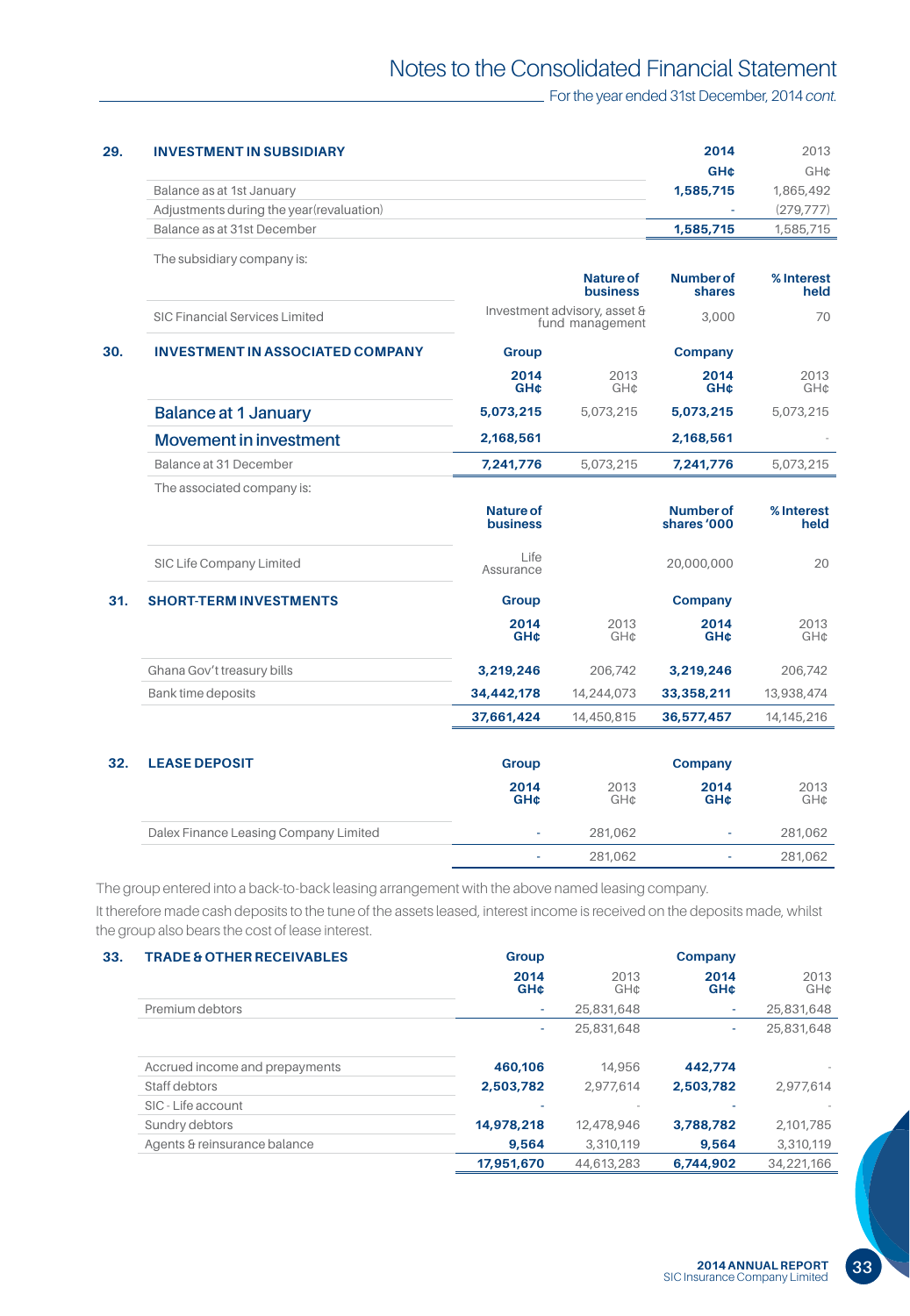For the year ended 31st December, 2014 *cont.*

#### **34. Trade & other payables**

|                                         |    | Group              |             | <b>Company</b>     |             |
|-----------------------------------------|----|--------------------|-------------|--------------------|-------------|
|                                         |    | 2014<br><b>GH¢</b> | 2013<br>GHC | 2014<br><b>GH¢</b> | 2013<br>GH¢ |
| Agents & brokers                        |    | 4,067,767          | 8,472,109   | 4,067,767          | 8,472,109   |
| Reinsurers                              |    | 11,034,307         |             | 11,034,307         |             |
| Sundry creditors                        |    | 6,480,028          | 2,110,278   | 5,171,682          | 1,910,469   |
| <b>Exceptional Claims</b>               | 8b | 19,723,648         |             | 19,723,648         |             |
| Liability on managed funds              |    |                    |             |                    |             |
| Current account with oil and gas        |    | 1,344,820          | 1,853,754   | 1,344,820          | 1,853,754   |
|                                         |    | 42,650,570         | 12,436,141  | 41,342,224         | 12,236,332  |
|                                         |    |                    |             |                    |             |
| <b>OBLIGATION UNDER FINANCE LEASE</b>   |    | Group              |             | <b>Company</b>     |             |
|                                         |    | 2014<br>GH¢        | 2013<br>GHC | 2014<br>GH¢        | 2013<br>GHC |
| Dalex Finance & Leasing Company Limited |    |                    | 269,891     |                    | 269,891     |
| Analysis of obligation                  |    |                    |             |                    |             |
| Amount due within one year              |    |                    | 269,891     |                    | 269,891     |
| Amount due within two and five years    |    |                    |             |                    |             |
|                                         |    |                    | 269,891     |                    | 269,891     |
| <b>CASH AND CASH EQUIVALENTS</b>        |    | Group              |             | Company            |             |
|                                         |    | 2014               | 2013        | 2014               | 2013        |
|                                         |    |                    |             |                    |             |

|      |                          | <b>GHc</b> | GHC       | GH¢        | GH¢       |
|------|--------------------------|------------|-----------|------------|-----------|
|      | Cash at bank and in hand | 22,416,618 | 9,335,432 | 22,291,200 | 8,999,605 |
|      |                          | 22,416,618 | 9,335,432 | 22,291,200 | 8,999,605 |
| 36.b | <b>BANK OVERDRAFT</b>    |            |           |            |           |
|      | Merchant Bank            | 3,396,350  | 2,621,523 | 3,396,350  | 2,621,523 |
|      | Ghana International Bank | ٠          | 3,395,747 | ٠          | 3,395,747 |
|      |                          | 3,396,350  | 6,017,270 | 3,396,350  | 6,017,270 |

#### **Universal Merchant Bank**

The company has an overdraft facility of GH¢5,000,000 with the bank to support the company's operational expenses requirement. Interest rate is at 18% per annum. The facility will expire twelve months after drawdown. The overdraft is not secured.

#### **Ghana International Bank**

The company has an overdraft facility of US\$3,000,000 with the bank to augment the company's working capital and operational needs requirements. Interest rate is libor(3months) plus 6.75%. The facility will expire twelve months from the date of the offer letter. The overdraft is secured with HFC listed securities owned by the company.

#### **37. Contingencies, capital and financial commitments**

The group entered into various commitments in the normal course of insurance business that are not reflected in the accompanying financial statements.

The group has contingent liabilities in respect of claims and other matters arising in the ordinary course of business. It is not anticipated that any material liabilities will arise from the contingent liabilities.

However, the group like all other insurers, is subject to litigation in the normal course of its business.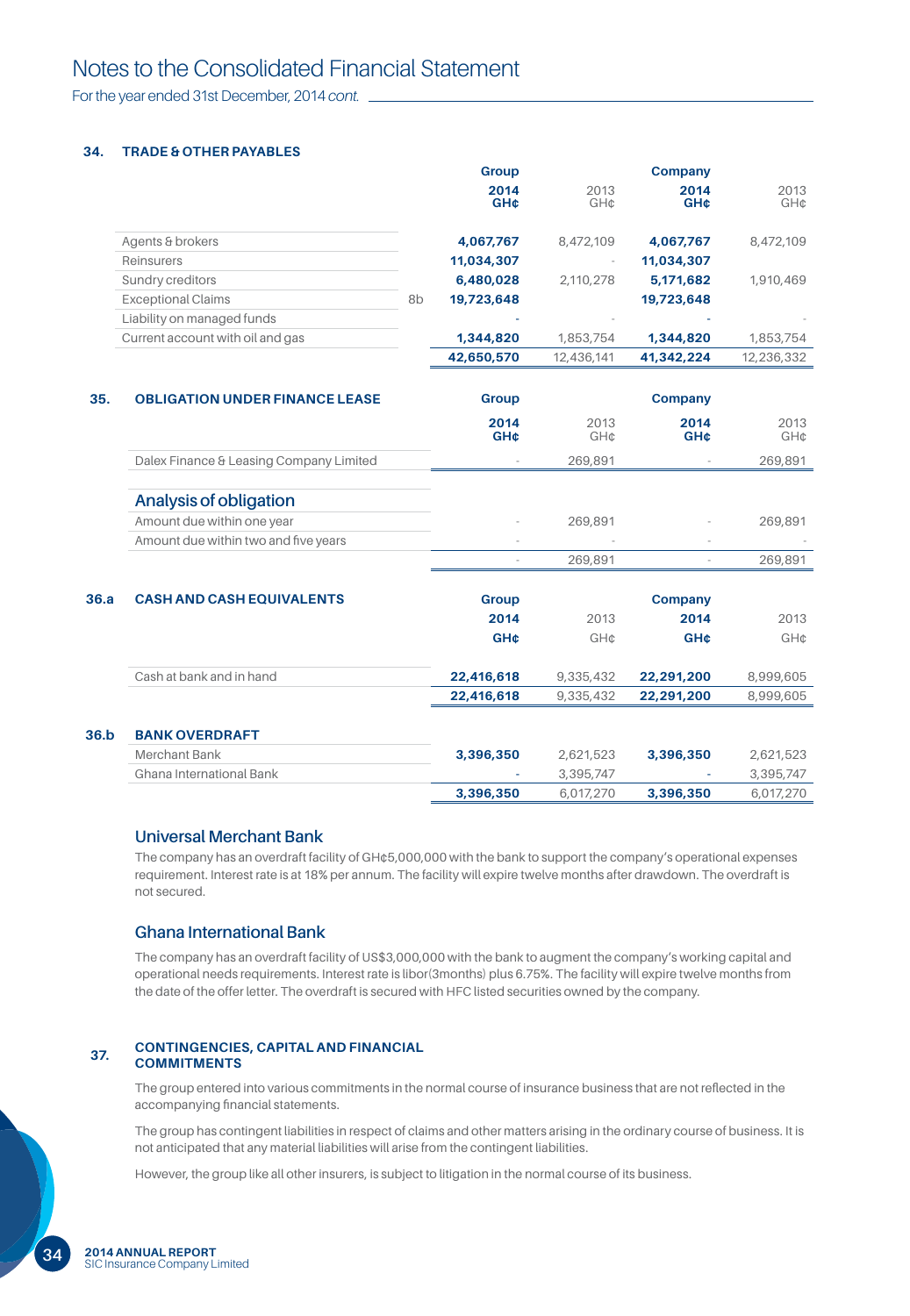#### **38. Related party transactions**

A number of business transactions are entered into with related parties in the normal course of business. These include premiums, claims,etc. These transactions were carried out on commercial terms and at market rates. The volumes of related party transactions, outstanding balances at the year end are as follows:

|      |                                                                                   | 2014       | 2013      |
|------|-----------------------------------------------------------------------------------|------------|-----------|
| a.   | The following transactions were carried out with related parties;                 | <b>GH¢</b> | GH¢       |
| i)   | Social Security & National Insurance Trust                                        |            |           |
|      | Premium income                                                                    | 749,364    | 2,430,438 |
|      | Claims paid                                                                       | 92,426     | 60,277    |
|      | ii) Ghana Reinsurance Company Limited                                             |            |           |
|      | Premium income                                                                    | 30,854     | 288       |
|      | Claims paid                                                                       |            |           |
| iii) | <b>SIC Life Insurance Company</b>                                                 |            |           |
|      | Premium income                                                                    | 259,248    | 332,035   |
|      | Claims paid                                                                       | 86,368     | 62,756    |
|      | Dividend received from SIC Life                                                   | 557,290    |           |
|      | iv) Ghana Commercial Bank Limited                                                 |            |           |
|      | Premium income                                                                    | 287,248    | 241,992   |
|      | Claims paid                                                                       | 11,102     | 12,863    |
|      | v) Ghana Cocoa Board                                                              |            |           |
|      | Premium income                                                                    | 998,878    | 1,373,757 |
|      | Claims paid                                                                       | 35,679     | 3,362,774 |
|      |                                                                                   |            |           |
| vi)  | <b>SIC FSL</b>                                                                    |            |           |
|      | Payment made by SIC on SIC FSL's behalf                                           | 273,545    |           |
|      | Staff provident fund contribution deposited with SIC FSL                          | 1,400,133  |           |
| vii) | <b>Ghana Oil and Gas Insurance Pool</b>                                           |            |           |
|      | Payment made on behalf of GOGIP by SIC                                            | 2,233,243  |           |
|      | b. Year end balances arising from transactions with related party are as follows; |            |           |
|      |                                                                                   |            |           |
| i)   | Amount due from related parties<br>Premium recievable from SIC Life               |            |           |
|      | Premium recievable from SIC FSL                                                   | 273,544    |           |
|      |                                                                                   |            |           |
| ii)  | Amount due to related parties                                                     |            |           |
|      | GOGIP                                                                             | 1,344,820  |           |
|      | c. The compensation of executive and management staff is shown below;             |            |           |
|      | Salaries and other benefits                                                       | 1,086,884  |           |
|      | <b>Employers SSF</b>                                                              | 80,397     |           |
|      | Employers PF                                                                      | 44,665     |           |
| d.   | Transactions with directors                                                       |            |           |
|      | Directors emoluments are disclosed in note 11                                     |            |           |
|      |                                                                                   |            |           |

#### **39. Social responsibilities**

An amount of **GH¢ 31,230** was spent on fulfilling the social responsibility of the company (2013: GH¢78,011).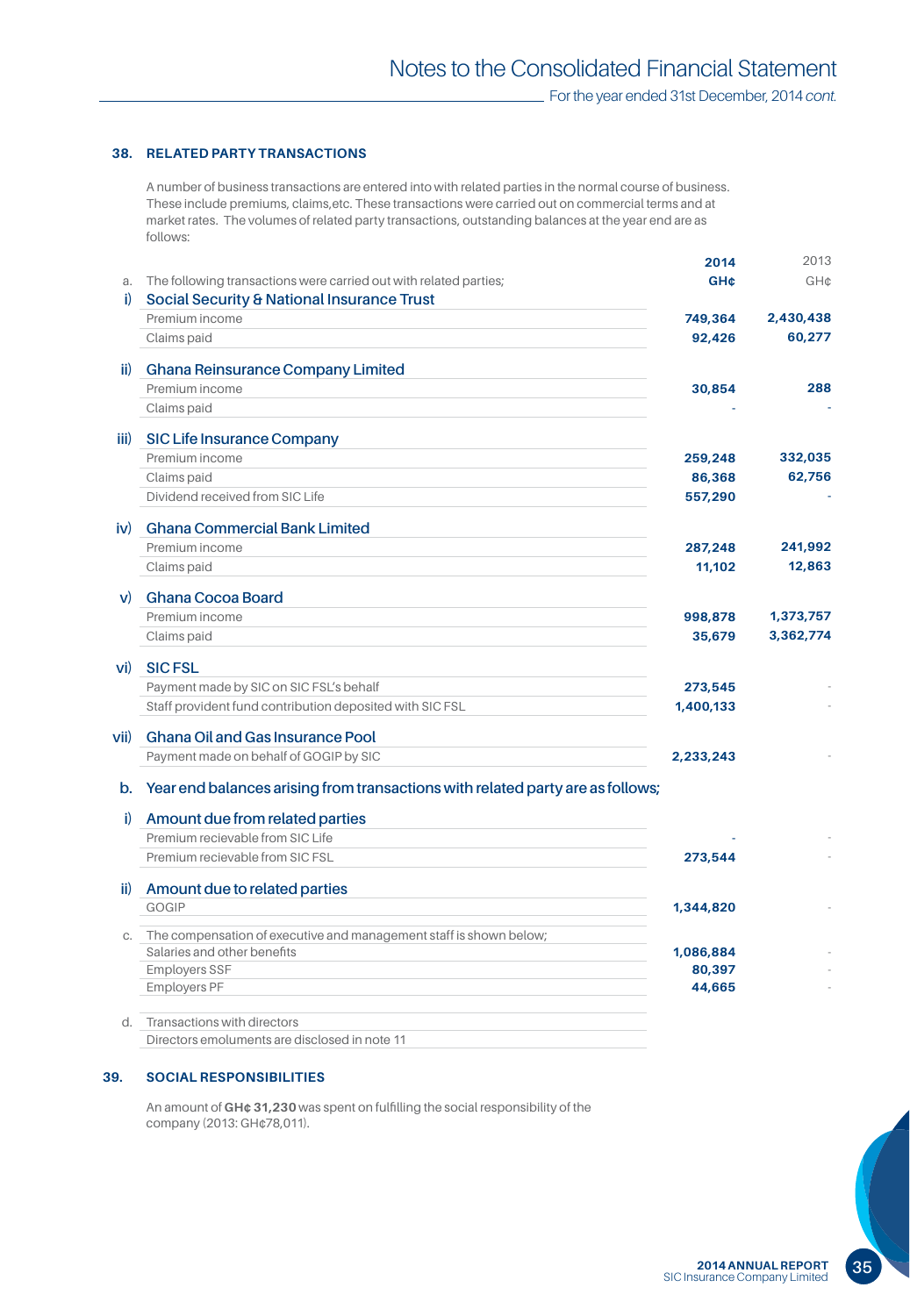For the year ended 31st December, 2014 *cont.*

## **SHAREHOLDERS' IN**

#### **40. Directors' shareholding as at 31 December 2014**

|                          | <b>Number of</b> | % Shares |
|--------------------------|------------------|----------|
| Name of Director         | shares held      | held     |
| Mr. Robert Afflah Sackey | 6.700            | 0.0034   |
| Dr. Sydney Yayah Laryea  | 4.000            | 0.0020   |
| Mr. Daniel Ofori         | 1,001,000        | 0.5120   |

#### **41.a Analysis of shareholding as at 31st December, 2014.**

| Range of shareholding | No. of<br><b>Shareholders</b> | <b>Shares</b><br>holdings | $%$ of<br><b>Shareholders</b> | % Holding |
|-----------------------|-------------------------------|---------------------------|-------------------------------|-----------|
| $1 - 1000$            | 9.046                         | 464,885                   | 73.17                         | 2.24      |
| $1001 - 5000$         | 2.367                         | 5,944,578                 | 19.15                         | 3.05      |
| 5000 - 10000          | 462                           | 3.776.619                 | 3.74                          | 1.93      |
| 10001 and others      | 487                           | 185,458,918               | 3.94                          | 92.78     |
|                       | 12,362                        | 195,645,000               | 100                           | 100       |

#### **b. List of the twenty largest shareholders as at 31 December 2014**

|    | <b>NAME OF SHAREHOLDER</b>                                                            | <b>Sharesheld</b> | % Holding |
|----|---------------------------------------------------------------------------------------|-------------------|-----------|
| 1. | GOVERNMENT OF GHANA C/O MINISTRY OF FINANCE                                           | 78,258,000        | 40.000    |
| 2  | SOCIAL SECURITY AND NATIONAL INSURANCE TRUST                                          | 23,090,392        | 11.802    |
| 3  | SCGN/PICTET AFRICA NON TAX 6275J                                                      | 19,333,528        | 9.882     |
| 4  | STD NOMS/BNYM SANV/NEON LIBERTY EMERGING MARKETS FUND LP                              | 6,912,160         | 3.533     |
| 5  | SCGN/CITIBANK LONDON OP - AFRICA FUND (NON-UCITS)                                     | 3,799,800         | 1.942     |
| 6  | SCGN/JP MORGAN CHASE DUET AFRICA OPPORTUNITIES FUND IC                                | 3,214,200         | 1.643     |
| 7  | SCGN/STANDCHART MAURITIUS RE PINEBRIDGE SUB-SAHARAN AFRICA<br>EQUITY MASTER FUND. LTD | 2,696,000         | 1.378     |
| 8  | SIC LIFE COMPANY LIMITED                                                              | 2,669,200         | 1.364     |
| 9  | SCBN/CITIBANK LONDON ROBECO AFRIKA FONDS N.V.                                         | 2,292,700         | 1.172     |
| 10 | SCBN/CORONATION AFRICA FUND - UNIAF                                                   | 2,155,600         | 1.102     |
| 11 | SIC EMPLOYEE SHARE OWNERSHIP PLAN                                                     | 2,121,735         | 1.084     |
| 12 | <b>TEACHERS FUND</b>                                                                  | 2,066,700         | 1.056     |
| 13 | <b>GHANA COMMERCIAL BANK LTD</b>                                                      | 2,000,000         | 1.022     |
| 14 | GHANA REINSURANCE COMPANY LIMITED GENERAL BUSINESS                                    | 1,661,912         | 0.849     |
| 15 | SCGN/JPMC INVESTERINGSFORENINGEN SYDINVEST                                            | 1,456,000         | 0.744     |
| 16 | STBN/CORONATION AFRICA FUND - NOTDAM                                                  | 1,429,260         | 0.731     |
| 17 | STBN/CORONATION AFRICA FUND - HBDJER                                                  | 1,069,500         | 0.547     |
| 18 | SCGN/RBC HYPOSWISS (LUX) FUND-AFRICAN DAWN (USD)                                      | 1,060,000         | 0.542     |
| 19 | OFORI DANIEL                                                                          | 1.001.000         | 0.512     |
| 20 | STD NOMS (TVL) PTY/ METLIFE CLASSIC FUND                                              | 985,000           | 0.503     |
|    |                                                                                       | 159,272,687       | 81.409    |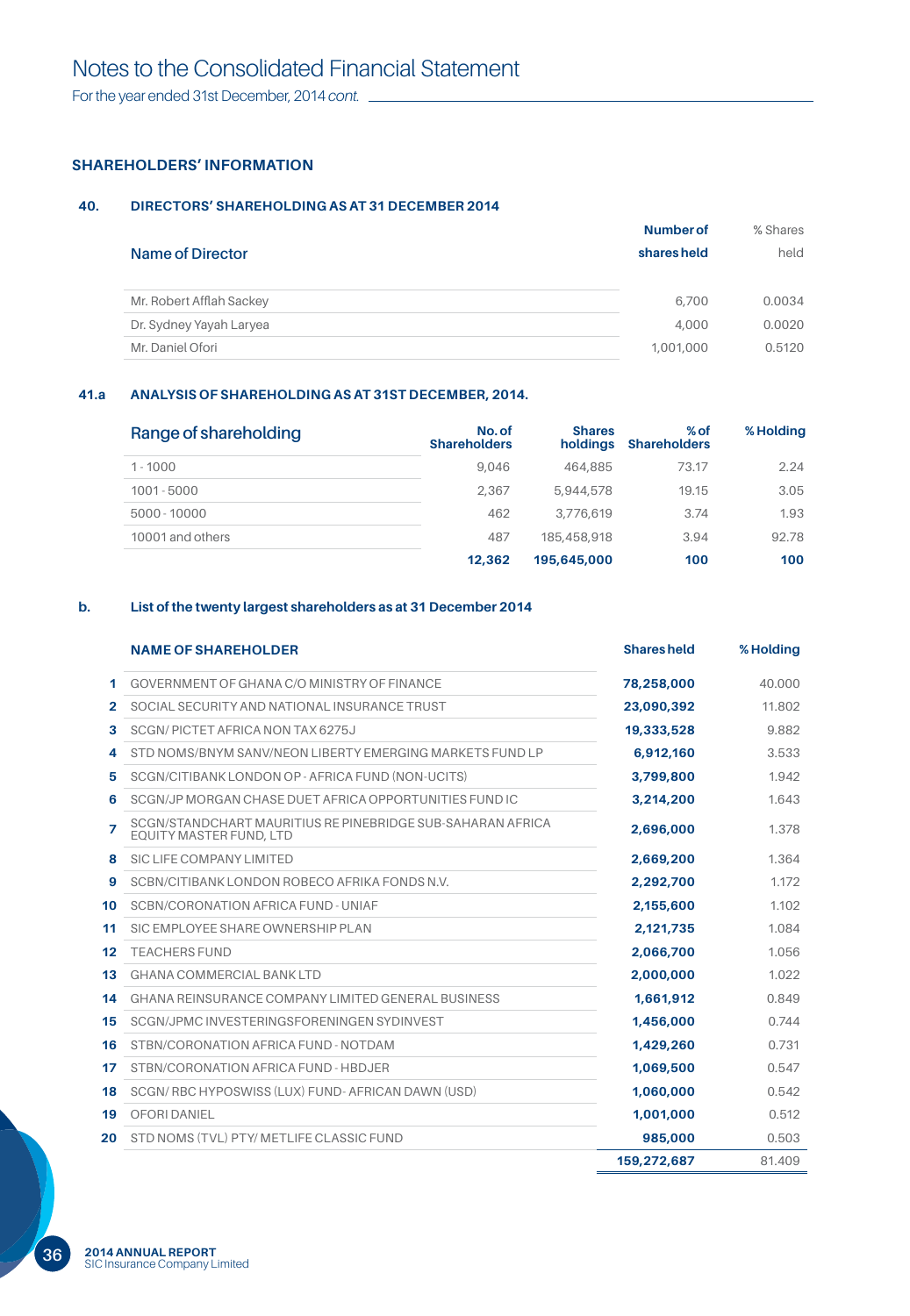# Proxy Form

|                                                                                                                                       | <b>RESOLUTION FROM THE BOARD</b>                                                                                                                                                                                                 | <b>FOR</b> | <b>AGAINST</b> |
|---------------------------------------------------------------------------------------------------------------------------------------|----------------------------------------------------------------------------------------------------------------------------------------------------------------------------------------------------------------------------------|------------|----------------|
| ANNUAL GENERAL MEETING to be held on Friday<br>the 31st of July 2015 at 10.00 a.m at the College of<br>Physicians and Surgeons, Accra | To consider and adopt the 2014 Financial<br>Statements of the Company for the year<br>ended 31 <sup>st</sup> December, 2014.                                                                                                     |            |                |
|                                                                                                                                       | To Authorise the Directors to fix the<br>Remuneration of the Auditors                                                                                                                                                            |            |                |
|                                                                                                                                       | a. to ratify the appointment of Mr. Mike Allen<br>Hammah                                                                                                                                                                         |            |                |
| Being a member(s) of SIC Insurance Company<br>Limited hereby appoint                                                                  | b. To re - elect<br>i. Mr. Fiifi Gyabra - Forson                                                                                                                                                                                 |            |                |
| or failing him/her the Chairman of the meeting as<br>my/our proxy to vote for me/us and on my/our                                     | iii. Mr. Robert Afflah Sackey                                                                                                                                                                                                    |            |                |
| behalf at the Annual General Meeting to be held<br>on Friday the 31st of July 2015.                                                   | To Approve the Remuneration of Directors                                                                                                                                                                                         |            |                |
| Signed  day of 2015                                                                                                                   | To approve the circulation of the Notice of<br>General Meetings, Profit or Loss Account,<br>balance Sheet, Reports and any other<br>relevant information by print or electronic<br>means                                         |            |                |
| Shareholder's Signature                                                                                                               | Please indicate with an "X" in the appropriate<br>box how you wish your vote to be cast on<br>the resolution set out above. Unless<br>otherwise instructed, the proxy will vote or<br>abstain from voting at his/her discretion. |            |                |

#### THIS PROXY FORM SHOULD NOT BE SENT TO THE REGISTRAR IF THE MEMBER WILL BE ATTENDING THE MEETING. KINDLY NOTE THAT VOTING WILL BE BY POLL

#### **Notes:**

- 1. A member (Shareholder) who is unable to attend the Annual General Meeting is allowed by law to vote by Proxy. The above Proxy Form has been prepared to enable you to exercise your vote if you cannot personally attend.
- 2. Provision has been made on the form for the Chairman of the meeting to act as your proxy, but if you wish, you may insert in the blank space the name of any person whether a member of the company or not, who will attend the meeting and vote on your behalf instead of the Chairman of the meeting.
- 3. If executed by a Corporation, the Proxy Form should bear its common seal or signed on the behalf of a Director of the Corporation.
- 4. Please sign the above Proxy Form and deliver it so as to reach the Registrar, NTHC, Martco House, 1st Floor, Okai Mensah Link, Off Kwame Nkrumah Avenue, Adabraka, P. O. Box KIA 9563, Airport, Accra and not later than 10:00 a.m. on 24<sup>th</sup> July, 2015.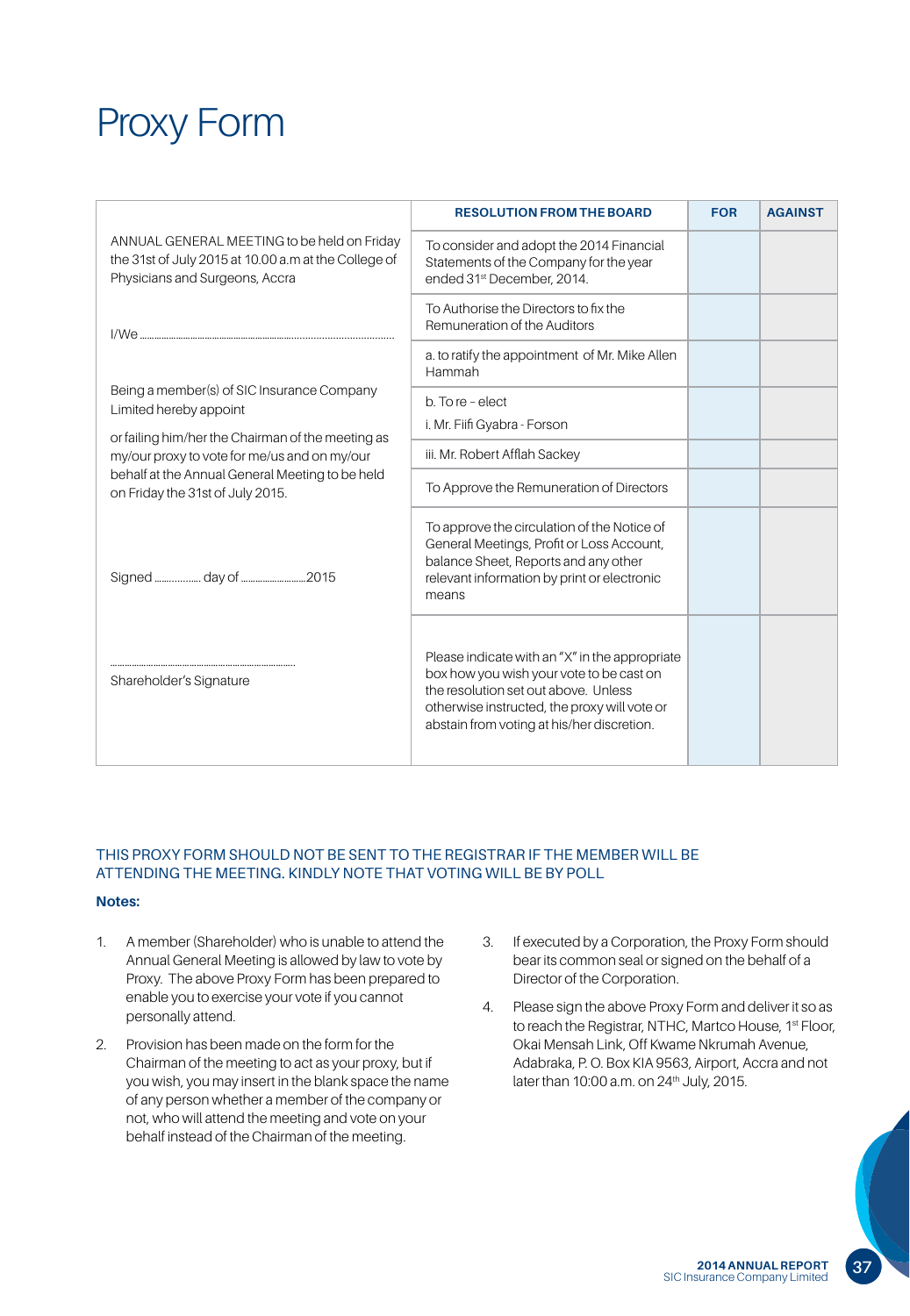## SECOND FOLD HERE

Please affix stamp

FIRST FOLD HERE FIRST FOLD HERE

THE SECRETARY SIC Insurance Company Ltd. Nyemitei House No. 28/29 Ring Road East Osu - Accra

THIRD FOLD HERE

**2014 ANNUAL REPORT** SIC Insurance Company Limited **38**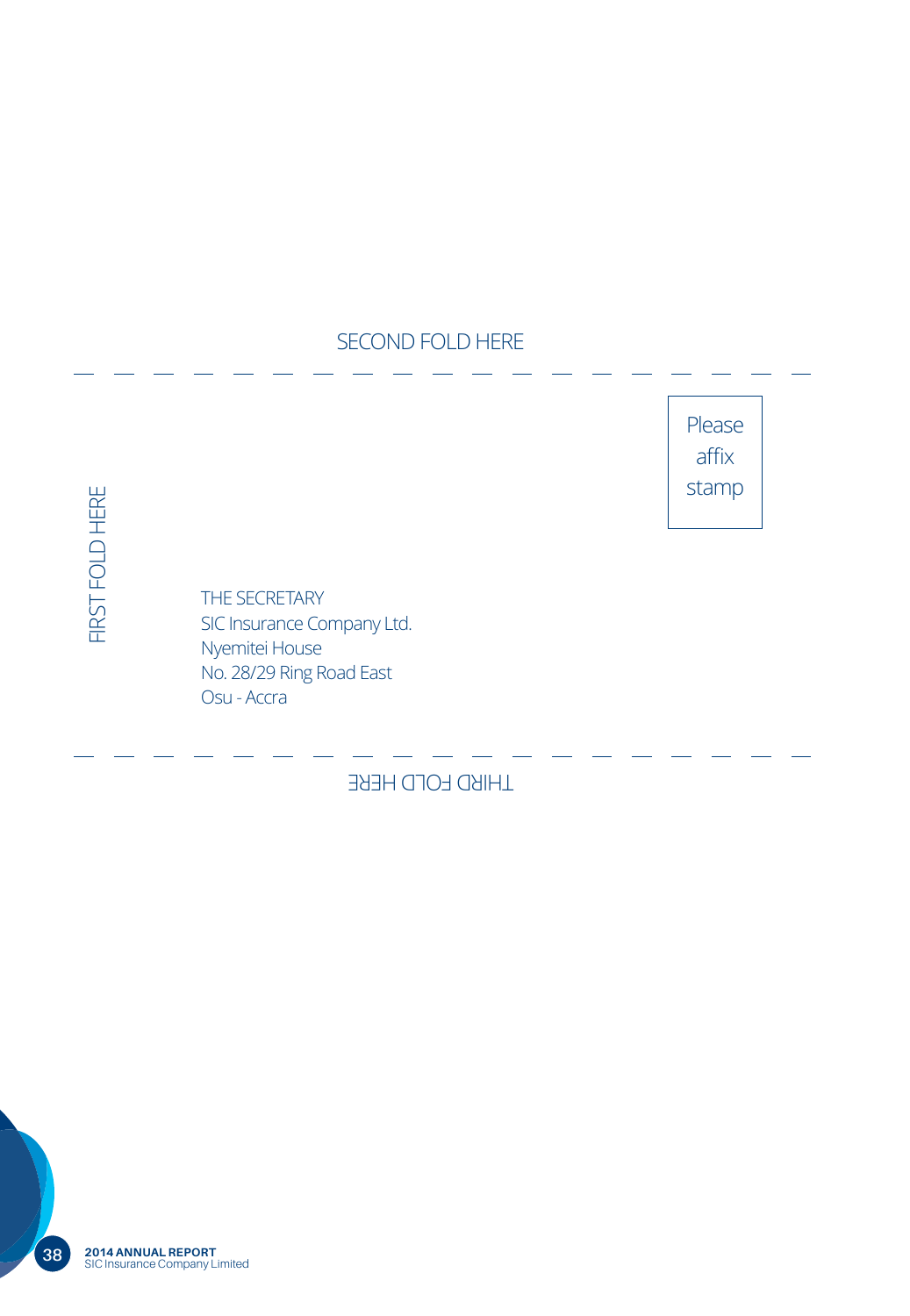## Our Network

#### **Head Office**

Nyemitei House, No. 28/29 Ring Road East P.O.Box 2363 Accra, Tel: 233-302-780600-9, E-Mail: Sicinfo@sic-gh.com Website: www.sic-gh.com

#### **Head Office Annex**

F821/F822 13th Lane Osu Re P.O.Box 2363, Accra Tel: 0302772199, 0289- 67368181-8

#### **Tema Area Office**

Plot No. 70 Community 2, Adjacent SSNIT. P.O.Box 95, Tema Tel: 233-303-202263/206535 Area Manager: 233-303-204906 Fax: 233-303-207292

#### **Inter State Road Transit (ISRT) Office**

Ministry of Trade Building Ecobank Long Room, Tema port, community 1 P.O.Box 2363, Accra Tel: 233-303-203680/203682/201865

#### **Ring Road West Office**

No. 6 South Industrial Area, Adjacent Awudome Cemetary P.O.Box 2363, Accra Tel:233-302-228922/ 228926/228962/ 228987/, 230041-2 Fax: 233-302-228970/224218

#### **Dansoman Office**

Exhibition Mall, No.2 Mango Street, Dansoman Last Stop P.O.Box 2363, Accra Tel: 233-302-312608; 0289-543926/7 Fax: 233-302-312883

#### **Accra Mall**

Accra Mall L05 P.O.Box 2363, Accra Tel: 233-302-823096-9 Direct Line: 233-302-823100 Fax: 233-302-823101

**Adenta Shopping Mall** CV/OF/02 Near Police Station Tel: 0302-962692

**Trade Fair P.O.Box 2363, Accra Tel: 233-302-768845**

**Accra Contact Offices Burma Camp, Kaneshie Market**

#### **Kumasi Area Office**

Otumfuo Opoku Ware II House Roman Hill (Near Prempeh Assembly Hall) Bompata P.O.Box 840, Kumasi Area Manager: 233-3220-25972 Tel: 3220-23341-2/25610 Fax: 233-3220-24123

**Obuasi Branch Office** Dove House, Near Obuasi License Office

**Kumasi Contact Offices:** Suame, Konongo, Ashanti-Mampong

#### **Sunyani Branch Office**

1st Floor, SSNIT Building P.O.Box 192, Sunyani Tel: 233-3520-27312 Manager: 233-3520-27374

**Sunyani Contact Offices:** Berekum, Goaso,Techiman

#### **Cape Coast Branch Office**

Cape Coast /Takoradi Road P.O.Box 433, Cape Coast Tel: 233-3321-32128/3366-8 Manager: 233-3321-32685 Fax: 233-3321-34635

**Cape Coast Contact Offices:**

Mankessim, Swedru, Assin-Fosu

**Takoradi Area Office** Kobina-Woode House Harbour View Road, Chapel Hill, P.O.Box 469, Takoradi Tel:233-3120-22048 22315/22315/24297

#### **Koforidua Branch Office**

Nana Asafo Boateng Road Adjacent All Nations University, near Central Lorry Park P.O.Box 501, Kororidua Tel: 233-3420-22682/22084/5 Manager: 233-3420-27374 Fax: 233-3420-22522

#### **Akim Oda Branch Office**

Behind GCB Building P.O.Box 164, AkimOda Tel: 233-34292-2056 Branch Manager: 233-34292-2419 Fax: 233-34292-2107

#### **Bolgatanga Branch Office**

1st floor GCB Building. Bolga Central, Atulbabisi P.O. Box 222, Bolgatanga Tel: 233-3820-22240 Fax: 233-3820-23177

**Contact Offices** Bawku, Navrongo

#### **Wa Branch Office**

Wa central, Cinimuni P.O.Box 241, Wa Branch Manager: 233-3920-22939 Tel: 233-3920-22023 Fax: 233-3920-22109

#### **Tamale Branch Office**

2nd floor, GCB Building Tel: 03720-22785 Fax: 03720-22611

#### **Ho Office**

Main Accra/Ho Road P.O. Box 12 Tel: 03620 – 26462/26465 Fax: 03620 – 28364

#### **Hohoe Office**

P.O. Box 12 Tel: 03627 – 22095 Fax:03627 - 20635

#### **Aflao Office**

P.O. Box 105, Aflao Tel: 03625 – 30234/31443 Fax: 03625 – 30234